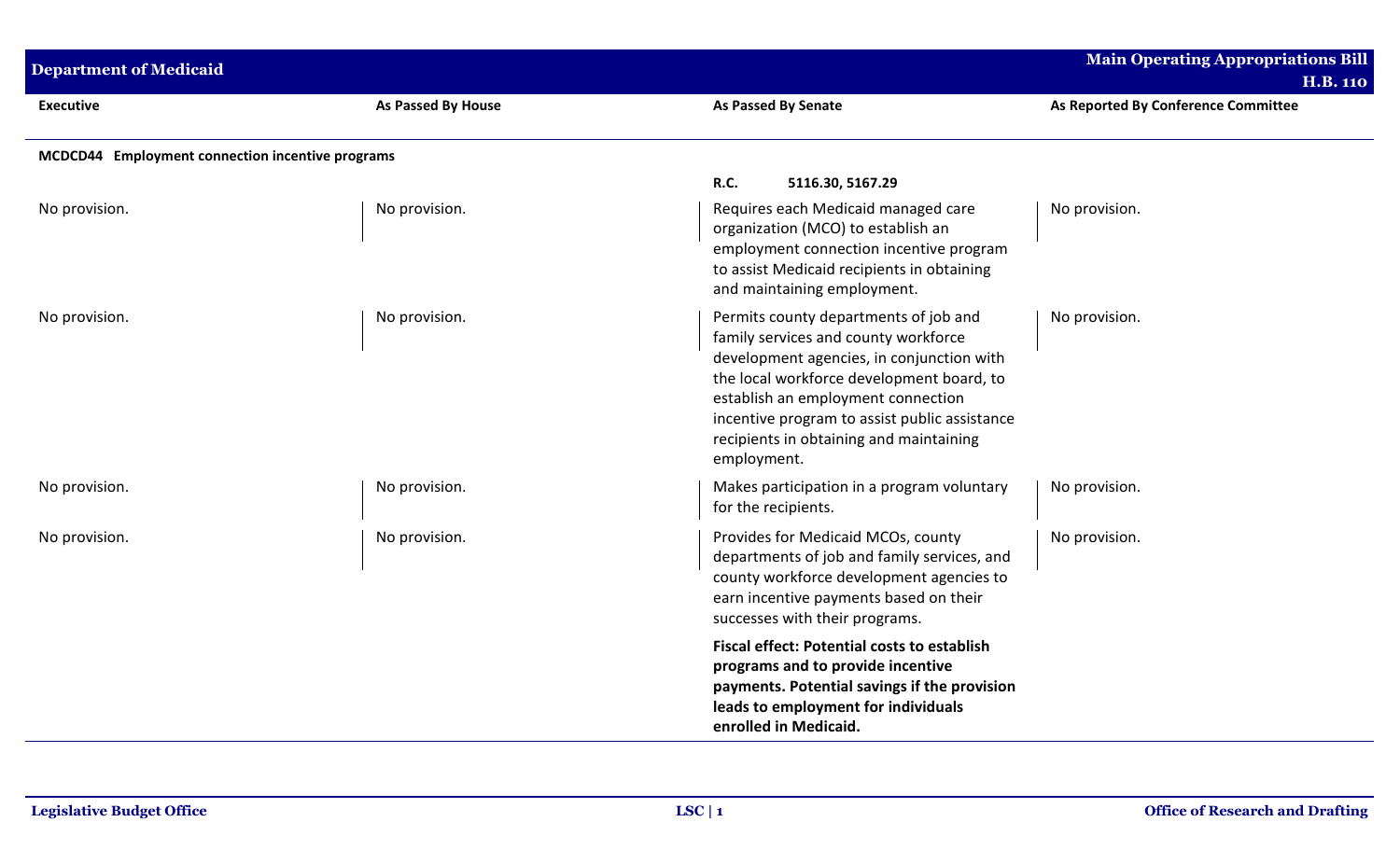| <b>Department of Medicaid</b>                 |                    |                                                                                                                                                                                                                                                                                                                                                                                                                                                                                                                                    | <b>Main Operating Appropriations Bill</b><br><b>H.B. 110</b> |
|-----------------------------------------------|--------------------|------------------------------------------------------------------------------------------------------------------------------------------------------------------------------------------------------------------------------------------------------------------------------------------------------------------------------------------------------------------------------------------------------------------------------------------------------------------------------------------------------------------------------------|--------------------------------------------------------------|
| <b>Executive</b>                              | As Passed By House | <b>As Passed By Senate</b>                                                                                                                                                                                                                                                                                                                                                                                                                                                                                                         | As Reported By Conference Committee                          |
| MCDCD50 Testimony before JMOC                 |                    |                                                                                                                                                                                                                                                                                                                                                                                                                                                                                                                                    |                                                              |
| No provision.                                 | No provision.      | R.C.<br>5162.82<br>Requires the Medicaid Director to notify<br>JMOC before making any Medicaid payment<br>rate increases greater than 10% and to be<br>available to testify before JMOC regarding<br>the increase.                                                                                                                                                                                                                                                                                                                 | <b>R.C.</b><br>5162.82<br>Same as the Senate.                |
|                                               |                    | <b>Fiscal effect: None.</b>                                                                                                                                                                                                                                                                                                                                                                                                                                                                                                        | Fiscal effect: Same as the Senate.                           |
| MCDCD48 Medicaid coverage of women postpartum |                    | <b>R.C.</b><br>5163.06, 5163.061, Section 333.253                                                                                                                                                                                                                                                                                                                                                                                                                                                                                  | <b>R.C.</b><br>5163.06, 5163.061, Section 333.253            |
| No provision.                                 | No provision.      | Requires Medicaid coverage for pregnant<br>women for the maximum postpartum period<br>permitted under federal law, instead of for<br>60 days after giving birth.                                                                                                                                                                                                                                                                                                                                                                   | Same as the Senate.                                          |
|                                               |                    | Fiscal effect: ODM would need to apply for<br>a state plan amendment to extend this<br>coverage, which would result in<br>administrative costs. If approved, which is<br>likely given provisions in the American<br>Rescue Plan Act of 2021, ODM would<br>receive federal reimbursements at the<br>applicable FMAP. ODM anticipated it will<br>cost \$15.0 million (all funds) in the first<br>year of implementation and could reach<br>\$31.0 million (all funds) for subsequent<br>years when the program is fully operational. | Fiscal effect: Same as the Senate.                           |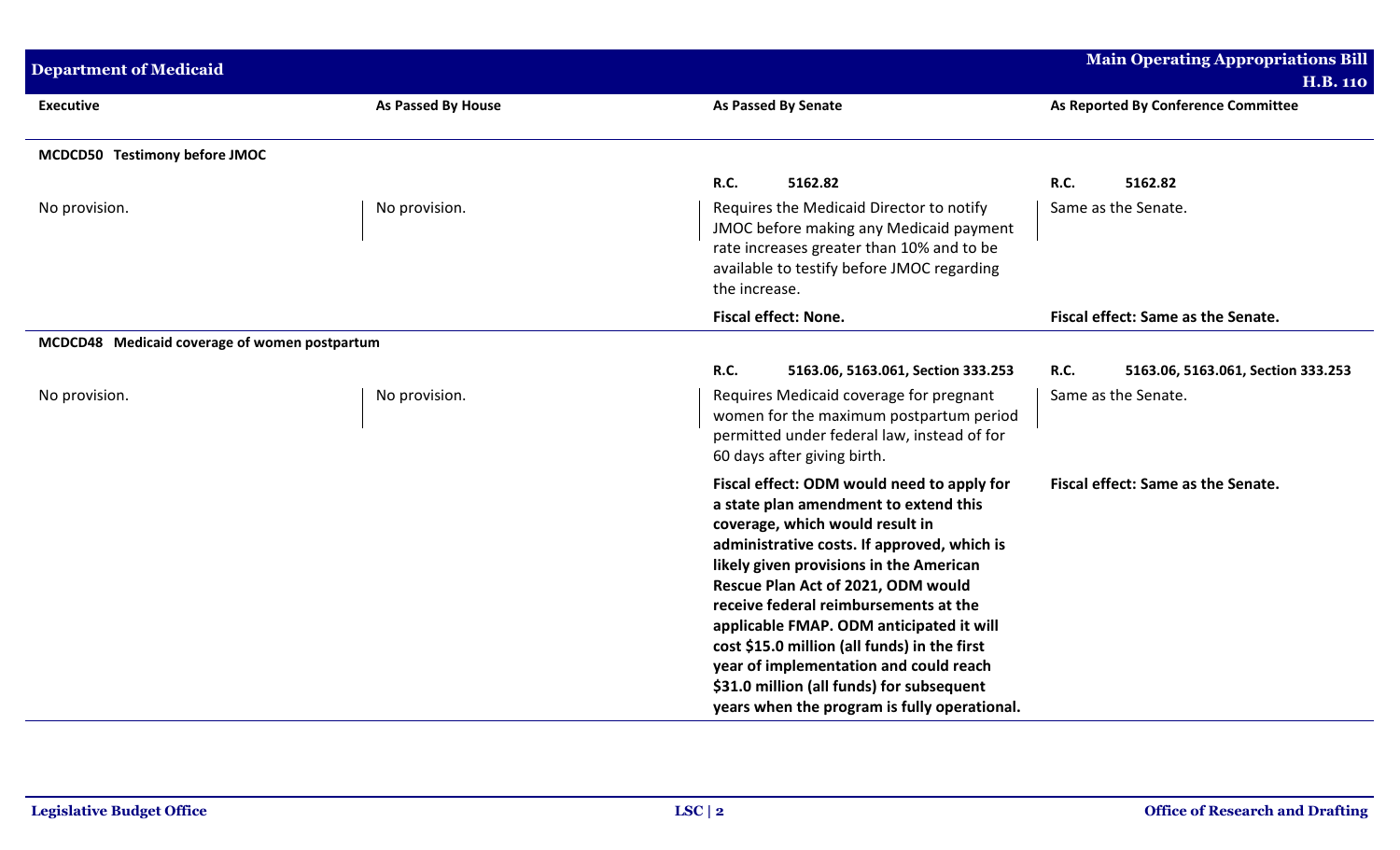| <b>Department of Medicaid</b> |                    |                                                                                                                                                                                                                                                                                              | <b>Main Operating Appropriations Bill</b><br><b>H.B. 110</b>                                                                                                                                                                                                       |
|-------------------------------|--------------------|----------------------------------------------------------------------------------------------------------------------------------------------------------------------------------------------------------------------------------------------------------------------------------------------|--------------------------------------------------------------------------------------------------------------------------------------------------------------------------------------------------------------------------------------------------------------------|
| <b>Executive</b>              | As Passed By House | <b>As Passed By Senate</b>                                                                                                                                                                                                                                                                   | As Reported By Conference Committee                                                                                                                                                                                                                                |
| MCDCD52 Medicaid eligibility  |                    |                                                                                                                                                                                                                                                                                              |                                                                                                                                                                                                                                                                    |
|                               |                    | <b>R.C.</b><br>5163.52, 812.10                                                                                                                                                                                                                                                               | <b>R.C.</b><br>5163.52, 812.10                                                                                                                                                                                                                                     |
| No provision.                 | No provision.      | Requires ODM to take certain actions in the<br>event that it receives federal funding for the<br>Medicaid Program that is contingent upon a<br>temporary maintenance of effort restriction<br>or other restriction that limits ODM's ability<br>to disenroll ineligible Medicaid recipients. | Same as the Senate.                                                                                                                                                                                                                                                |
| No provision.                 | No provision.      | Specifies that a Medicaid recipient is subject<br>to a redetermination if they were enrolled<br>for three or more months during the period<br>of restriction.                                                                                                                                | Same as the Senate, but in addition to being<br>enrolled for three or more months, specifies<br>a recipient could also be enrolled for an<br>other time period consistent with federal<br>law or federal guidelines during a period of<br>restriction.             |
| No provision.                 | No provision.      | Sets the amount of time in which ODM must<br>conduct and act on any redetermination of a<br>Medicaid recipient at 60 days after receiving<br>approval from the U.S. Centers for Medicare<br>and Medicaid Services to conduct such<br>redeterminations.                                       | Same as the Senate, but increases the period<br>of time to 90 days.                                                                                                                                                                                                |
| No provision.                 | No provision.      | No provision.                                                                                                                                                                                                                                                                                | Authorizes a county department of job and<br>family services assisting ODM with<br>conducting and acting on redeterminations<br>to request from ODJFS, in consultation with<br>the Department of Medicaid, up to 30<br>additional days to act on redeterminations. |
| No provision.                 | No provision.      | Delays the effective date of this provision<br>until January 1, 2022.                                                                                                                                                                                                                        | Same as the Senate.                                                                                                                                                                                                                                                |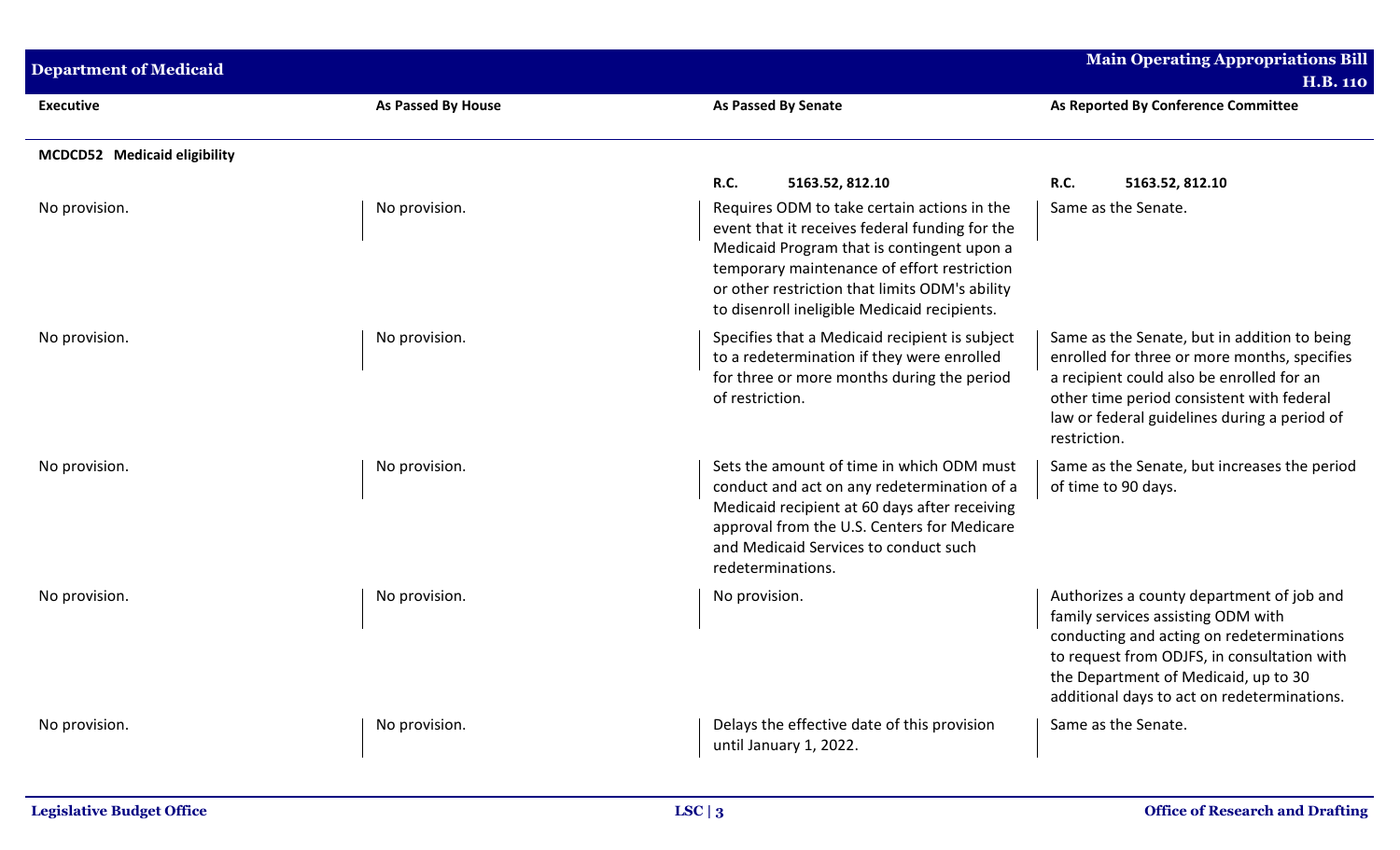|                  | <b>Department of Medicaid</b>                                                                                                                                                                                                                    |      |                                        |           |                                                                                                                                                                                                                                                                                                                                                          |      | <b>Main Operating Appropriations Bill</b><br><b>H.B. 110</b> |
|------------------|--------------------------------------------------------------------------------------------------------------------------------------------------------------------------------------------------------------------------------------------------|------|----------------------------------------|-----------|----------------------------------------------------------------------------------------------------------------------------------------------------------------------------------------------------------------------------------------------------------------------------------------------------------------------------------------------------------|------|--------------------------------------------------------------|
| <b>Executive</b> |                                                                                                                                                                                                                                                  |      | As Passed By House                     |           | <b>As Passed By Senate</b>                                                                                                                                                                                                                                                                                                                               |      | As Reported By Conference Committee                          |
|                  |                                                                                                                                                                                                                                                  |      |                                        | costs.    | Fiscal effect: Doing the audit in this<br>timeframe could change the typical annual<br>cycles of eligibility redeterminations. Thus,<br>there could be considerable costs for ODM<br>and CDJFSs to conduct the audit to<br>complete and act on eligibility<br>redeterminations. If this led to a decrease<br>in caseloads, there could be a reduction in |      | Fiscal effect: Same as the Senate.                           |
| MCDCD6           | <b>Nursing facility Medicaid payment rates</b>                                                                                                                                                                                                   |      |                                        |           |                                                                                                                                                                                                                                                                                                                                                          |      |                                                              |
| R.C.             | 5165.01, 5165.16, 5165.17,<br>5165.191                                                                                                                                                                                                           | R.C. | 5165.01, 5165.16, 5165.17,<br>5165.191 | R.C.      | 5165.01, 5165.16, 5165.17,<br>5165.191                                                                                                                                                                                                                                                                                                                   | R.C. | 5165.01, 5165.16, 5165.17,<br>5165.191                       |
|                  | Makes the following changes to the nursing<br>facility Medicaid payment rate formula:                                                                                                                                                            |      | Same as the Executive.                 |           | Same as the Executive.                                                                                                                                                                                                                                                                                                                                   |      | Same as the Executive.                                       |
|                  | (1) Clarifies the definition of "inpatient days"<br>to mean all days during which a resident<br>occupies a licensed bed in a nursing facility,<br>instead of a bed that is included in the<br>facility's Medicaid certified capacity;            |      | (1) Same as the Executive.             |           | (1) Same as the Executive.                                                                                                                                                                                                                                                                                                                               |      | (1) Same as the Executive.                                   |
|                  | (2) Clarifies occupancy rate to mean the<br>percentage of occupied beds that,<br>regardless of payer source, are reserved for<br>use or actually being used;                                                                                     |      | (2) Same as the Executive.             |           | (2) Same as the Executive.                                                                                                                                                                                                                                                                                                                               |      | (2) Same as the Executive.                                   |
| period;          | (3) Clarifies that, for purposes of eligibility of<br>the critical access incentive payment, the<br>nursing facility's occupancy and utilization<br>rates as of the last day of the calendar year<br>are the rates for the entire cost reporting |      | (3) Same as the Executive.             |           | (3) Same as the Executive, but specifies that<br>the definition of "as of the last day of the<br>calendar year" means the occupancy and<br>utilization rates during the calendar year<br>identified in the nursing facility's cost report<br>(rather than those rates for the entire cost<br>reporting period for which the nursing                      |      | (3) Same as the Senate.                                      |
|                  | <b>Legislative Budget Office</b>                                                                                                                                                                                                                 |      |                                        | LSC   $4$ |                                                                                                                                                                                                                                                                                                                                                          |      | <b>Office of Research and Drafting</b>                       |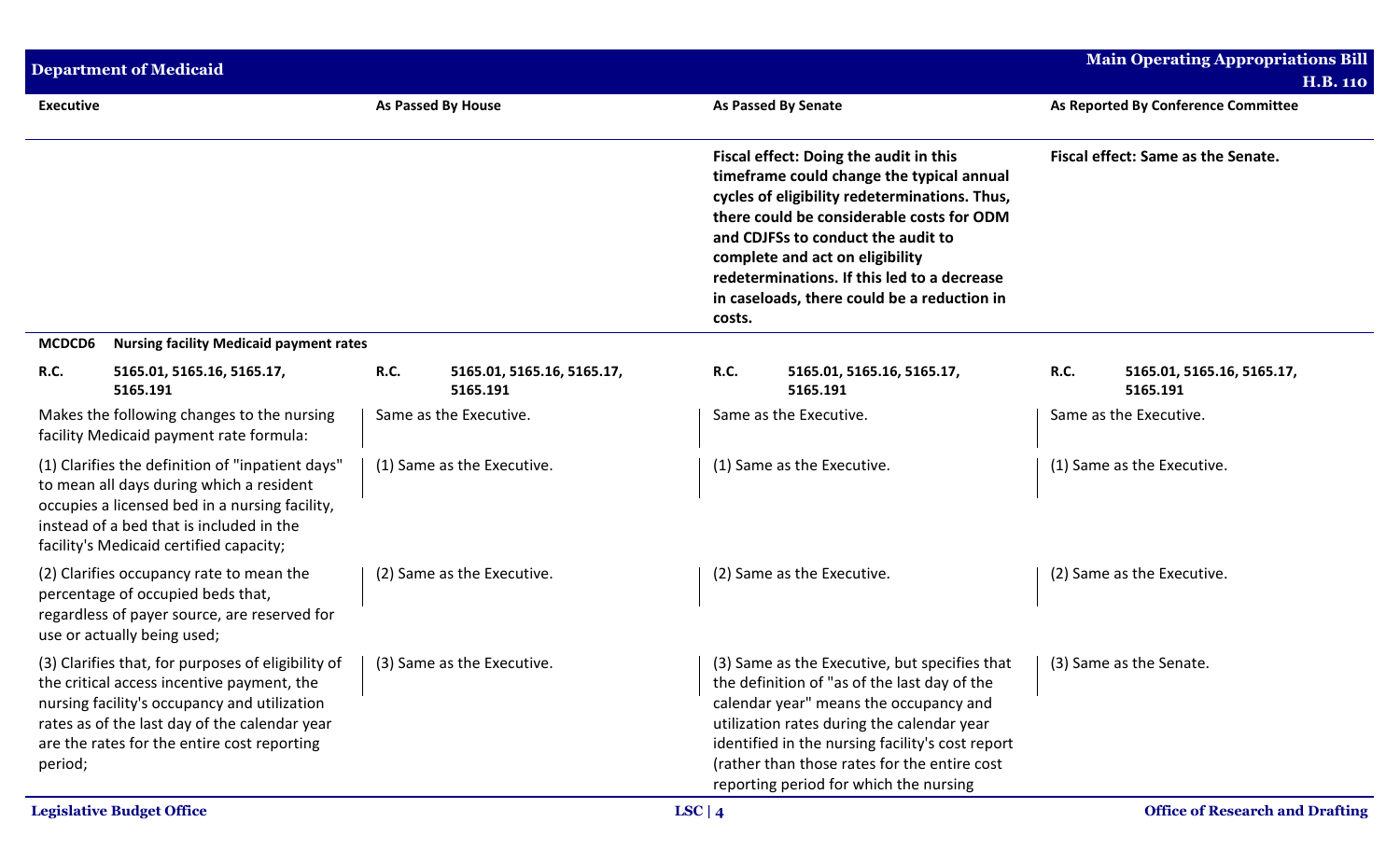|                  | <b>Department of Medicaid</b>                                                                                                                                                                                                                                                                                                                                                                                    |                    |                                                                                                                       |          |                                                                                                                                 |           | <b>Main Operating Appropriations Bill</b><br><b>H.B. 110</b>                             |
|------------------|------------------------------------------------------------------------------------------------------------------------------------------------------------------------------------------------------------------------------------------------------------------------------------------------------------------------------------------------------------------------------------------------------------------|--------------------|-----------------------------------------------------------------------------------------------------------------------|----------|---------------------------------------------------------------------------------------------------------------------------------|-----------|------------------------------------------------------------------------------------------|
| <b>Executive</b> |                                                                                                                                                                                                                                                                                                                                                                                                                  | As Passed By House |                                                                                                                       |          | <b>As Passed By Senate</b>                                                                                                      |           | As Reported By Conference Committee                                                      |
|                  |                                                                                                                                                                                                                                                                                                                                                                                                                  |                    |                                                                                                                       |          | facility participated in the Medicaid program<br>during the calendar year identified in the<br>nursing facility's cost report). |           |                                                                                          |
|                  | (4) For the ancillary and support costs and<br>capital costs components of the payment<br>rate, removes law that requires, for the<br>purpose of determining a nursing facility's<br>occupancy rate, the Ohio Department of<br>Medicaid (ODM) to include any beds that<br>the facility removes from its Medicaid<br>certified capacity, unless the facility also<br>removes the beds from its licensed capacity; |                    | (4) Same as the Executive.                                                                                            |          | (4) Same as the Executive.                                                                                                      |           | (4) Same as the Executive.                                                               |
| ODM.             | (5) Requires that rules relating to the<br>resident assessment data nursing facilities<br>must compile must specify any resident<br>assessment data that is excluded from the<br>facility's case mix score, as calculated by                                                                                                                                                                                     |                    | (5) Same as the Executive.                                                                                            |          | (5) Same as the Executive.                                                                                                      |           | (5) Same as the Executive.                                                               |
| MCDCD7           | Nursing facility quality improvement payments                                                                                                                                                                                                                                                                                                                                                                    |                    |                                                                                                                       |          |                                                                                                                                 |           |                                                                                          |
| R.C.             | 5165.15, 5165.151, Repealed:<br>5165.25 and 5165.26; Section<br>333.220                                                                                                                                                                                                                                                                                                                                          | R.C.               | 5165.15, 5165.151, and 5165.26,<br><b>Repealed: 5165.25</b>                                                           | R.C.     | 5165.15, 5165.151, and 5165.26,<br><b>Repealed: 5165.25</b>                                                                     | R.C.      | 5165.15, 5165.151, and 5165.26,<br><b>Repealed: 5165.25</b>                              |
| payment.         | Repeals the nursing facility quality and<br>quality incentive payments and establishes a<br>new temporary quality improvement                                                                                                                                                                                                                                                                                    | modifications.     | Replaces the Executive provision with a<br>provision that reinstates the statutory<br>quality incentive payment, with | changes. | Same as the House, with the following                                                                                           |           | Same as the Senate.                                                                      |
| No provision.    |                                                                                                                                                                                                                                                                                                                                                                                                                  |                    | Provides that the payment is for FY 2022 and<br>FY 2023, instead of ending after FY 2021.                             |          | Same as the House.                                                                                                              | $2021$ ). | Same as the House, but makes the changes<br>effective immediately (approximately July 1, |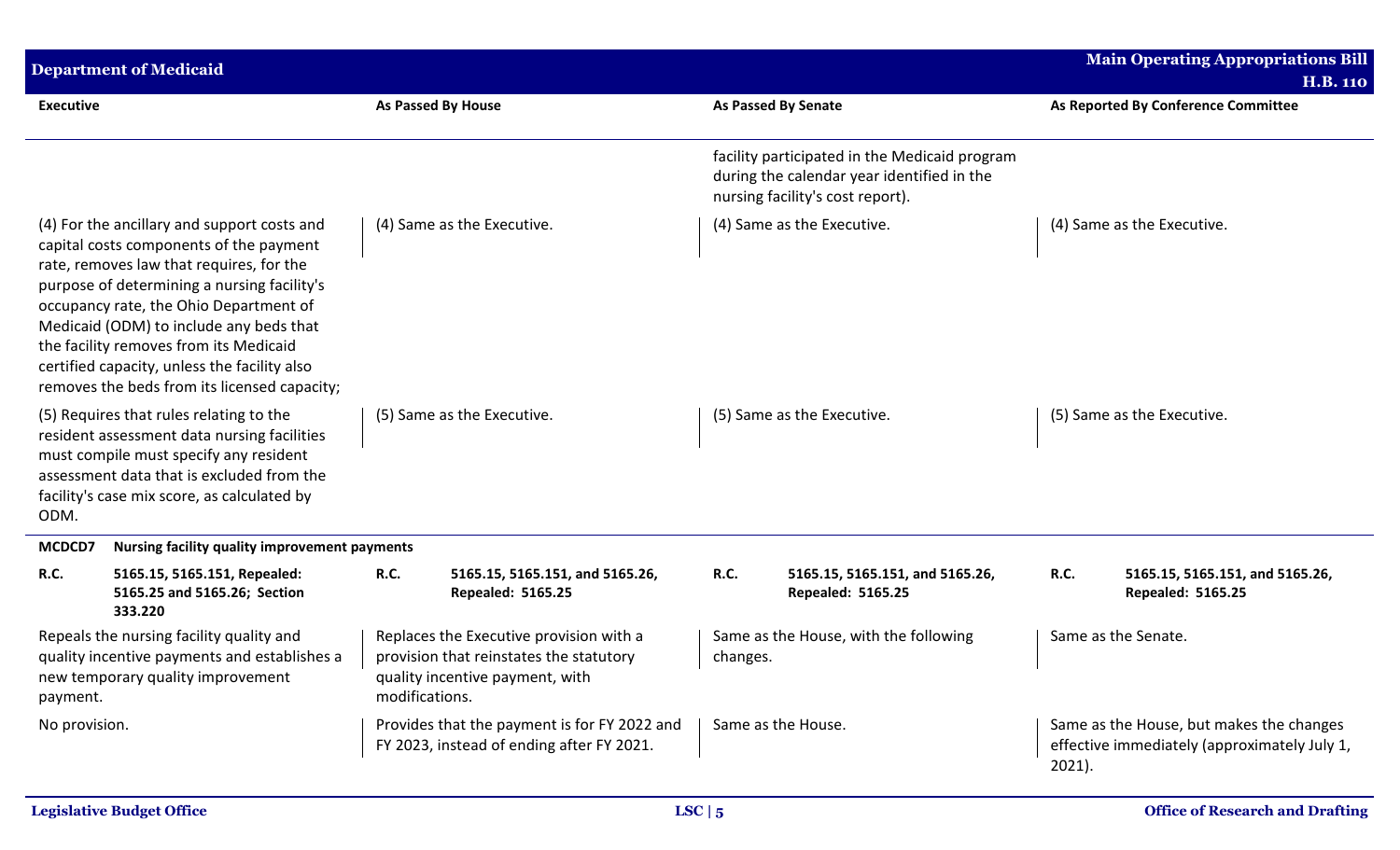| <b>Department of Medicaid</b> |                                                                                                                                                                                                                             |                                                                                                                                                                                                                                                                                                                                                                         | <b>Main Operating Appropriations Bill</b><br><b>H.B. 110</b>                                                                    |
|-------------------------------|-----------------------------------------------------------------------------------------------------------------------------------------------------------------------------------------------------------------------------|-------------------------------------------------------------------------------------------------------------------------------------------------------------------------------------------------------------------------------------------------------------------------------------------------------------------------------------------------------------------------|---------------------------------------------------------------------------------------------------------------------------------|
| <b>Executive</b>              | <b>As Passed By House</b>                                                                                                                                                                                                   | <b>As Passed By Senate</b>                                                                                                                                                                                                                                                                                                                                              | As Reported By Conference Committee                                                                                             |
| No provision.                 | No provision.                                                                                                                                                                                                               | Clarifies that the CMS data used to calculate<br>the quality metrics is based on data available<br>in May of the calendar year during which the<br>fiscal year begins, instead of the calendar<br>year preceding the fiscal year.                                                                                                                                       | Same as the Senate, but specifies that<br>quality metrics shall be based on data from<br>the most recent month, instead of May. |
| No provision.                 | No provision.                                                                                                                                                                                                               | Eliminates a current law provision that<br>disqualifies a nursing facility from receiving a<br>quality incentive payment if its licensed<br>occupancy percentage is below 80%, unless<br>certain conditions are met (such as a force<br>majeure event or if the facility undergoes a<br>renovation directly impacting the area<br>where the licensed beds are located). | Same as the Senate, but modifies so that the<br>elimination only applies to FY 2022 and FY<br>2023.                             |
| No provision.                 | Provides that for FY 2022, a nursing facility's<br>quality points are reduced to zero if its<br>quality points are less than the number of<br>points equal to the 33rd percentile of all<br>nursing facilities.             | Same as the House, but reduces this to the<br>25th percentile of all nursing facilities, and<br>also applies this provision to FY 2023.                                                                                                                                                                                                                                 | Same as the Senate.                                                                                                             |
| No provision.                 | Provides that for FY 2023, a nursing facility's<br>quality points are reduced to zero if its total<br>points are less than its total number of<br>points for FY 2022.                                                       | No provision.                                                                                                                                                                                                                                                                                                                                                           | No provision.                                                                                                                   |
| No provision.                 | No provision.                                                                                                                                                                                                               | Provides that a nursing facility receives no<br>quality incentive payment if it's on CMS's<br>Special Focus Facility Program List.                                                                                                                                                                                                                                      | Same as the Senate.                                                                                                             |
| No provision.                 | For a nursing facility that undergoes a<br>change of operator during FY 2022 or 2023,<br>specifies that the payment rate for the<br>existing operator for the remainder of the<br>fiscal year is the same amount as for the | Replaces the House provision and instead<br>provides that a new nursing facility or a<br>nursing facility that undergoes a change of<br>operator during FY 2022 or FY 2023 receives<br>no quality incentive payment for that fiscal                                                                                                                                     | Same as the Senate.                                                                                                             |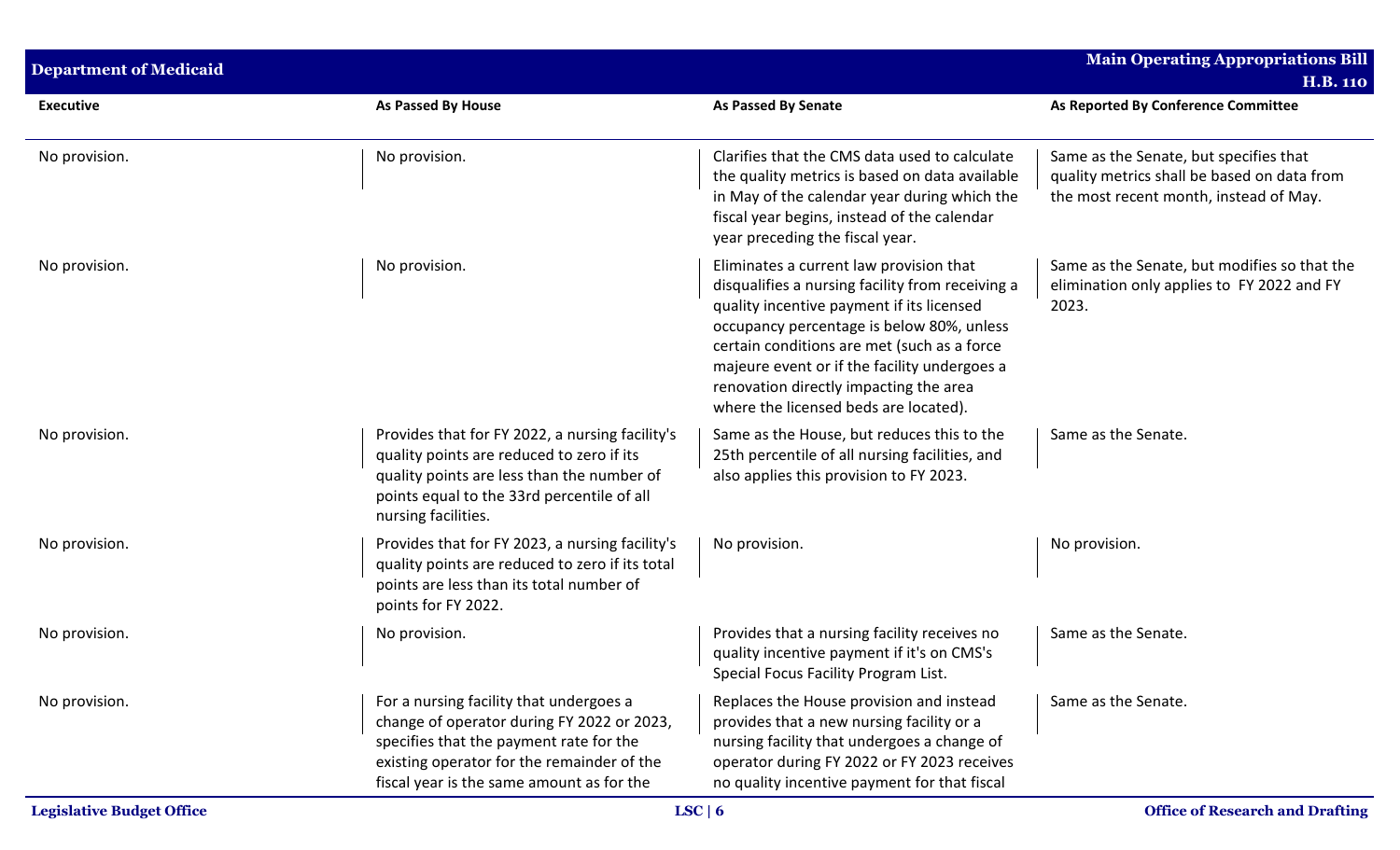| <b>Department of Medicaid</b>                                                                                                                                                                                                                                                          |                                                                                                                                                          |                                                                                                                                                     | <b>Main Operating Appropriations Bill</b><br><b>H.B. 110</b>                                                                                                                      |
|----------------------------------------------------------------------------------------------------------------------------------------------------------------------------------------------------------------------------------------------------------------------------------------|----------------------------------------------------------------------------------------------------------------------------------------------------------|-----------------------------------------------------------------------------------------------------------------------------------------------------|-----------------------------------------------------------------------------------------------------------------------------------------------------------------------------------|
| <b>Executive</b>                                                                                                                                                                                                                                                                       | <b>As Passed By House</b>                                                                                                                                | <b>As Passed By Senate</b>                                                                                                                          | As Reported By Conference Committee                                                                                                                                               |
|                                                                                                                                                                                                                                                                                        | exiting operator.                                                                                                                                        | year.                                                                                                                                               |                                                                                                                                                                                   |
| Provides a \$50,000,000 add-on in FY 2022<br>for temporary quality incentive payments.                                                                                                                                                                                                 | Replaces the Executive provision with a<br>provision that Provides a \$108,500,000 add-<br>on in each fiscal year for the quality<br>incentive payments. | Replaces the House provision with a<br>provision that provides a \$25,000,000 add-<br>on in each fiscal year for the quality<br>incentive payments. | Replaces the Senate provision with a<br>provision that provides a \$25,000,000 add-<br>on in FY 2022 and a \$125,000,000 add-on in<br>FY 2023 for the quality incentive payments. |
| Provides that for state FY 2022, the nursing<br>facility quality improvement payment is<br>calculated in a manner similar to the<br>repealed quality incentive payment.                                                                                                                | No provision.                                                                                                                                            | No provision.                                                                                                                                       | No provision.                                                                                                                                                                     |
| Requires, by January 1, 2022, ODM, in<br>consultation with the departments of Aging<br>and Health, to develop and establish quality<br>improvement criteria that will be used to<br>calculate a quality improvement payment<br>for eligible nursing facilities.                        | No provision.                                                                                                                                            | No provision.                                                                                                                                       | No provision.                                                                                                                                                                     |
| Provides that the criteria replace the FY<br>2022 quality improvement criteria if<br>implemented in that state fiscal year, and<br>that if the criteria are developed after state<br>FY 2022, no quality improvement payments<br>are to be made until the criteria are<br>established. | No provision.                                                                                                                                            | No provision.                                                                                                                                       | No provision.                                                                                                                                                                     |
| Requires a nursing facility to operate a home<br>office and have key program staff in Ohio to<br>receive the quality improvement payment.                                                                                                                                              | No provision.                                                                                                                                            | No provision.                                                                                                                                       | No provision.                                                                                                                                                                     |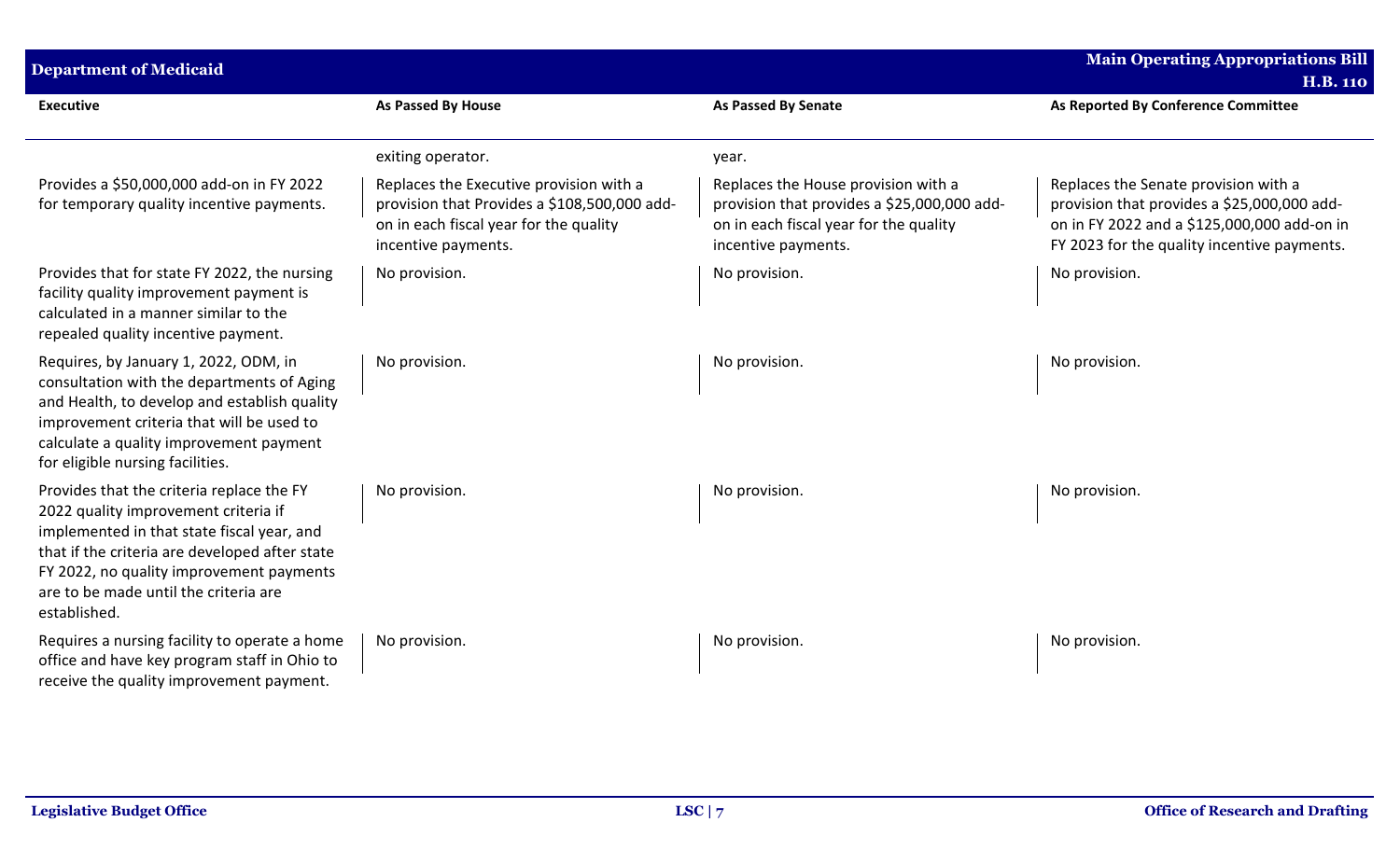| <b>Department of Medicaid</b>                                                                                                                                                                                                                                                                                                                                                                                                                                                       |                                                                                                                                                                                                                                                                                                                                                                                                  |                                                                                                                                                                                                                                                                                            | <b>Main Operating Appropriations Bill</b><br><b>H.B. 110</b>                                                                                                                                                                                                                                               |
|-------------------------------------------------------------------------------------------------------------------------------------------------------------------------------------------------------------------------------------------------------------------------------------------------------------------------------------------------------------------------------------------------------------------------------------------------------------------------------------|--------------------------------------------------------------------------------------------------------------------------------------------------------------------------------------------------------------------------------------------------------------------------------------------------------------------------------------------------------------------------------------------------|--------------------------------------------------------------------------------------------------------------------------------------------------------------------------------------------------------------------------------------------------------------------------------------------|------------------------------------------------------------------------------------------------------------------------------------------------------------------------------------------------------------------------------------------------------------------------------------------------------------|
| <b>Executive</b>                                                                                                                                                                                                                                                                                                                                                                                                                                                                    | As Passed By House                                                                                                                                                                                                                                                                                                                                                                               | <b>As Passed By Senate</b>                                                                                                                                                                                                                                                                 | As Reported By Conference Committee                                                                                                                                                                                                                                                                        |
| <b>Fiscal effect: The budget provides</b><br>\$170,000,000 all funds in each fiscal year<br>(\$56.0 million in GRF state share in FY 2022<br>and \$61.0 million in GRF state share in FY<br>2023) for a replaced quality incentive<br>payment. Additionally, the budget<br>provides \$50,000,000 all funds in each fiscal<br>year (\$16.5 million in GRF state share in FY<br>2022 and \$18.0 million in GRF state share in<br>FY 2023) to fund an increase to the quality<br>rate. | <b>Fiscal effect: The bill increases</b><br>appropriations to GRF line item 651525,<br>Medicaid Health Care Services, by a total of<br>\$58,500,000 in each fiscal year (\$19,258,000<br>in FY 2022 and \$21,001,500 in FY 2023 state<br>share).                                                                                                                                                 | <b>Fiscal effect: The bill decreases</b><br>appropriations to GRF line item 651525,<br>Medicaid Health Care Services, by a total of<br>\$83,500,000 in each fiscal year (\$27,488,200<br>in FY 2022 and \$29,976,500 in FY 2023<br>state share).                                           | <b>Fiscal effect: The bill increases</b><br>appropriations to GRF line item 651525,<br>Medicaid Health Care Services, by a total of<br>\$100,000,000 (\$35,900,000 state share) in<br>FY 2023.                                                                                                             |
| MCDCD37 Quality Incentive Payment Commission                                                                                                                                                                                                                                                                                                                                                                                                                                        |                                                                                                                                                                                                                                                                                                                                                                                                  |                                                                                                                                                                                                                                                                                            |                                                                                                                                                                                                                                                                                                            |
| No provision.                                                                                                                                                                                                                                                                                                                                                                                                                                                                       | <b>R.C.</b><br>5165.261<br>Requires ODM to establish a Nursing Facility<br>Payment Commission consisting of seven<br>nursing facility stakeholders and requires<br>that appointments be made by December<br>31, 2021.                                                                                                                                                                            | <b>R.C.</b><br>5165.261<br>No provision.                                                                                                                                                                                                                                                   | R.C.<br>5165.261<br>Same as the House, but modifies as follows:<br>(1) establishes the Commission, rather than<br>tasking ODM with establishing the<br>Commission; and (2) modifies the<br>membership to consist of four members<br>from the House of Representatives and four<br>members from the Senate. |
| No provision.                                                                                                                                                                                                                                                                                                                                                                                                                                                                       | Requires the Commission to analyze the<br>current nursing facility quality incentive<br>payment metrics, nursing facility base rates<br>used to calculate the quality incentive<br>payments, and cost centers for efficacy and,<br>by August 31, 2022, submit a report to the<br>General Assembly with its<br>recommendations and determinations about<br>whether or not they should be changed. | Replaces the House provision with a<br>provision that instead requires JMOC to<br>analyze the information and submit the<br>report and expands the list of report<br>recipients to enumerate specific members of<br>the General Assembly and also include the<br><b>Medicaid Director.</b> | Same as the House, but also requires the<br>Commission to analyse the efficacy of<br>establishing a nursing facility long-term care<br>bed buyback program.                                                                                                                                                |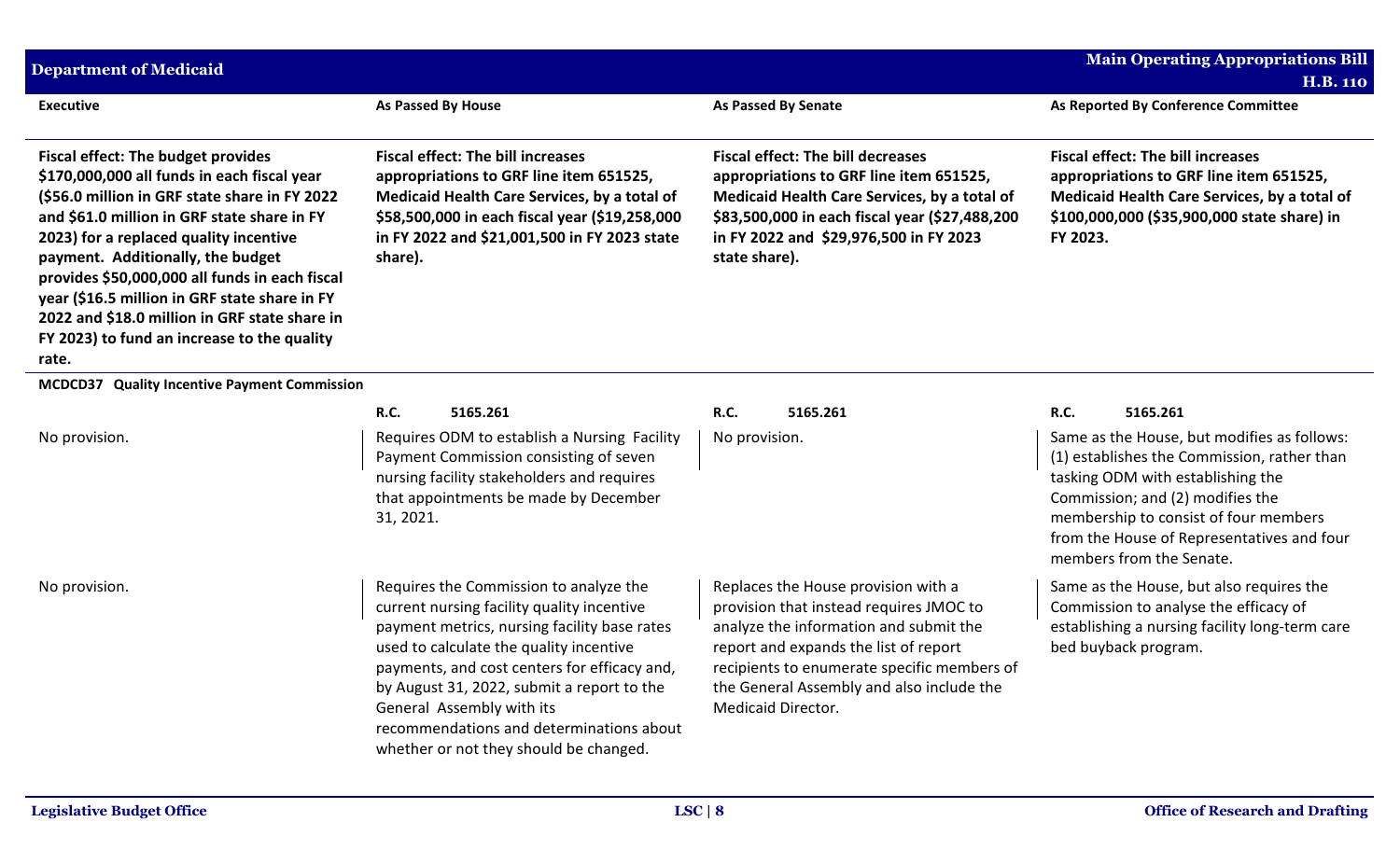| <b>Department of Medicaid</b>                                                                                                                           |                                                                                                                                                                                                                                                                                                           |                                                                                                                                                                                                                                                                                                                                                                      | <b>Main Operating Appropriations Bill</b>                                                                                                                                                                                                                                                                      |
|---------------------------------------------------------------------------------------------------------------------------------------------------------|-----------------------------------------------------------------------------------------------------------------------------------------------------------------------------------------------------------------------------------------------------------------------------------------------------------|----------------------------------------------------------------------------------------------------------------------------------------------------------------------------------------------------------------------------------------------------------------------------------------------------------------------------------------------------------------------|----------------------------------------------------------------------------------------------------------------------------------------------------------------------------------------------------------------------------------------------------------------------------------------------------------------|
| <b>Executive</b>                                                                                                                                        | <b>As Passed By House</b>                                                                                                                                                                                                                                                                                 | <b>As Passed By Senate</b>                                                                                                                                                                                                                                                                                                                                           | <b>H.B. 110</b><br>As Reported By Conference Committee                                                                                                                                                                                                                                                         |
|                                                                                                                                                         | <b>Fiscal effect: Commission members will</b><br>serve without compensation. However, if<br>reimbursements are made for necessary<br>related expenses, costs could increase<br>minimally.                                                                                                                 | <b>Fiscal effect: Minimal.</b>                                                                                                                                                                                                                                                                                                                                       | Fiscal effect: Same as the House.                                                                                                                                                                                                                                                                              |
| <b>Nursing facility rebasing</b><br>MCDCD3                                                                                                              |                                                                                                                                                                                                                                                                                                           |                                                                                                                                                                                                                                                                                                                                                                      |                                                                                                                                                                                                                                                                                                                |
| 333.240<br>Section:                                                                                                                                     | <b>R.C.</b><br>5165.36, Section 333.240                                                                                                                                                                                                                                                                   | <b>R.C.</b><br>5165.36, Section 333.240                                                                                                                                                                                                                                                                                                                              | R.C.<br>5165.36, Section 333.240                                                                                                                                                                                                                                                                               |
| Delays ODM's next rebasing until July 1,<br>2023, notwithstanding current law requiring<br>ODM to conduct a rebasing at least once<br>every five years. | Replaces the Executive provision (in<br>temporary law) with a provision (in codified<br>law) that requires ODM to conduct its next<br>rebasing by June 30, 2022, using nursing<br>facility calendar year 2019 data.                                                                                       | Same as the House, but requires ODM to<br>conduct its next rebasing on the effective<br>date of the act (approximately October 1,<br>2021) instead of by June 30, 2022 and<br>requires ODM to use calendar year 2019<br>data to make retroactive payments to<br>nursing facility operators for the period from<br>July 1, 2021, through the date of the<br>rebasing. | Replaces the Senate provision with a<br>provision that provides that the bill's<br>rebasing provisions take effect immediately<br>(approximately July 1, 2021), thereby<br>requiring the Department to conduct its<br>next rebasing by that date, instead of 90<br>days later (approximately October 1, 2021). |
| No provision.                                                                                                                                           | Earmarks \$50,000,000 in each fiscal year in<br>GRF line item 651525, Medicaid Health Care<br>Services, for ODM to use to pay for rebasing<br>determinations of nursing facilities'<br>Medicaid rates. Requires ODM to prorate<br>these rebasing determinations as needed to<br>stay within this earmark. | Same as the House, but increases the<br>earmark to \$174,000,000 in each fiscal year<br>and requires ODM to pay for the rebasing in<br>a specified cost center order (the<br>requirement to prorate to stay within the<br>earmark is retained).                                                                                                                      | Same as the Senate, but reduces the<br>earmark from \$174,000,000 in each fiscal<br>year to \$125,000,000 in each fiscal year and<br>removes capital costs from the rebasing<br>calculation and cost center order.                                                                                             |
| No provision.                                                                                                                                           | No provision.                                                                                                                                                                                                                                                                                             | Prohibits, for all rebasings conducted after<br>FY 2022, the capital costs component of the<br>rebasing from totaling more than 10% of the<br>sum of all of the cost centers under the<br>rebasing.                                                                                                                                                                  | Replaces the Senate provision with a<br>provision that removes capital costs as part<br>of the rebasing calculation.                                                                                                                                                                                           |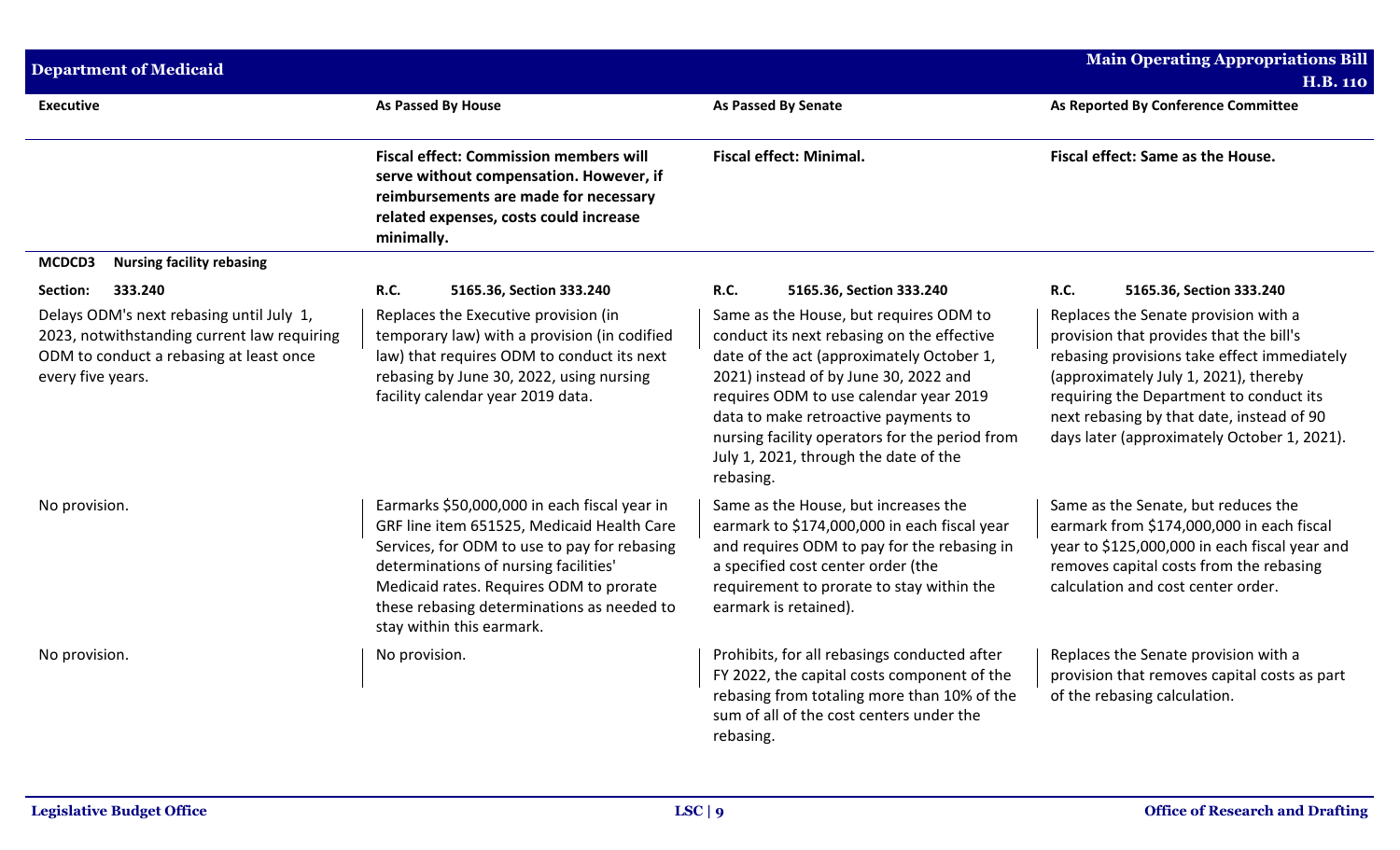| <b>Department of Medicaid</b>                                                                                                                                                                           |                                                                                                                                                                                                             |                                                                                                                                                                                                                                                                                                                                                           | <b>Main Operating Appropriations Bill</b><br><b>H.B. 110</b>                                                                                                                                                                                                                                                                                                                                                                                                                                                                                                                                                                   |  |  |
|---------------------------------------------------------------------------------------------------------------------------------------------------------------------------------------------------------|-------------------------------------------------------------------------------------------------------------------------------------------------------------------------------------------------------------|-----------------------------------------------------------------------------------------------------------------------------------------------------------------------------------------------------------------------------------------------------------------------------------------------------------------------------------------------------------|--------------------------------------------------------------------------------------------------------------------------------------------------------------------------------------------------------------------------------------------------------------------------------------------------------------------------------------------------------------------------------------------------------------------------------------------------------------------------------------------------------------------------------------------------------------------------------------------------------------------------------|--|--|
| <b>Executive</b>                                                                                                                                                                                        | <b>As Passed By House</b>                                                                                                                                                                                   | <b>As Passed By Senate</b>                                                                                                                                                                                                                                                                                                                                | As Reported By Conference Committee                                                                                                                                                                                                                                                                                                                                                                                                                                                                                                                                                                                            |  |  |
| No provision.                                                                                                                                                                                           | No provision.                                                                                                                                                                                               | Requires ODM, notwithstanding a provision<br>of current law requiring ODM to rebase all<br>cost centers in each rebasing, to exclude<br>from a rebasing any capital costs amounts<br>exceeding 10% of the total of all of the cost<br>centers.                                                                                                            | Replaces the Senate provision with<br>provisions that require nursing facility<br>operators to use 70% of additional dollars<br>resulting from a rebasing on direct care<br>costs, including salaries, and permit the<br>Department to recover monies not spent in<br>accordance with this requirement. Requires<br>ODM to adopt rules to implement these<br>provisions. Provides that the 70%<br>requirement applies to the FY 2022 rebasing<br>and subsequent rebasings.                                                                                                                                                     |  |  |
| No provision.                                                                                                                                                                                           | No provision.                                                                                                                                                                                               | Requires ODM to (1) pay nursing facility<br>operators for services provided July 1, 2021,<br>through the date of the next rebasing based<br>on the cost centers calculated from that<br>rebasing and (2) pay or recover from the<br>operators the difference between any<br>payments made and the payments as<br>calculated using data from the rebasing. | Replaces the Senate provision with new<br>provisions for the FY 2022 rebasing that (1)<br>prohibits nursing facilities from using monies<br>from that rebasing on capital costs (2)<br>requires nursing facility providers to submit<br>quarterly reports to ODM during FYs 2022<br>and 2023 identifying the amounts spent on<br>each cost center from the FY 2022 rebasing<br>and permits ODM to review the reports to<br>ensure compliance with these requirements,<br>and (3) requires nursing facility providers to<br>reimburse ODM any amounts, plus interest,<br>spent on cost centers other than as provided<br>above. |  |  |
| Fiscal effect: The impact will depend on<br>what base year is selected to be used for<br>the rebasing. ODM estimates that delaying<br>will save \$233 million each fiscal year in the<br>next biennium. | <b>Fiscal effect: The bill increases</b><br>appropriations to GRF appropriation item<br>651525 by \$50,000,000 in each fiscal year<br>(\$16,460,000 in FY 2022 and \$17,950,000 in<br>FY 2023 state share). | Fiscal effect: Same as the House, but<br>increases GRF appropriation item 651525,<br><b>Medicaid Health Care Services, by an</b><br>additional \$124,000,000 in each fiscal year<br>(\$40,820,800 state share in FY 2022 and<br>\$44,516,000 state share in FY 2023).                                                                                     | <b>Fiscal effect: The bill decreases GRF</b><br>appropriation item 651525, Medicaid<br>Health Care Services, by \$49,000,000 in<br>each fiscal year (\$16,130,800 state share in<br>FY 2022 and \$17,591,000 state share in FY<br>2023).                                                                                                                                                                                                                                                                                                                                                                                       |  |  |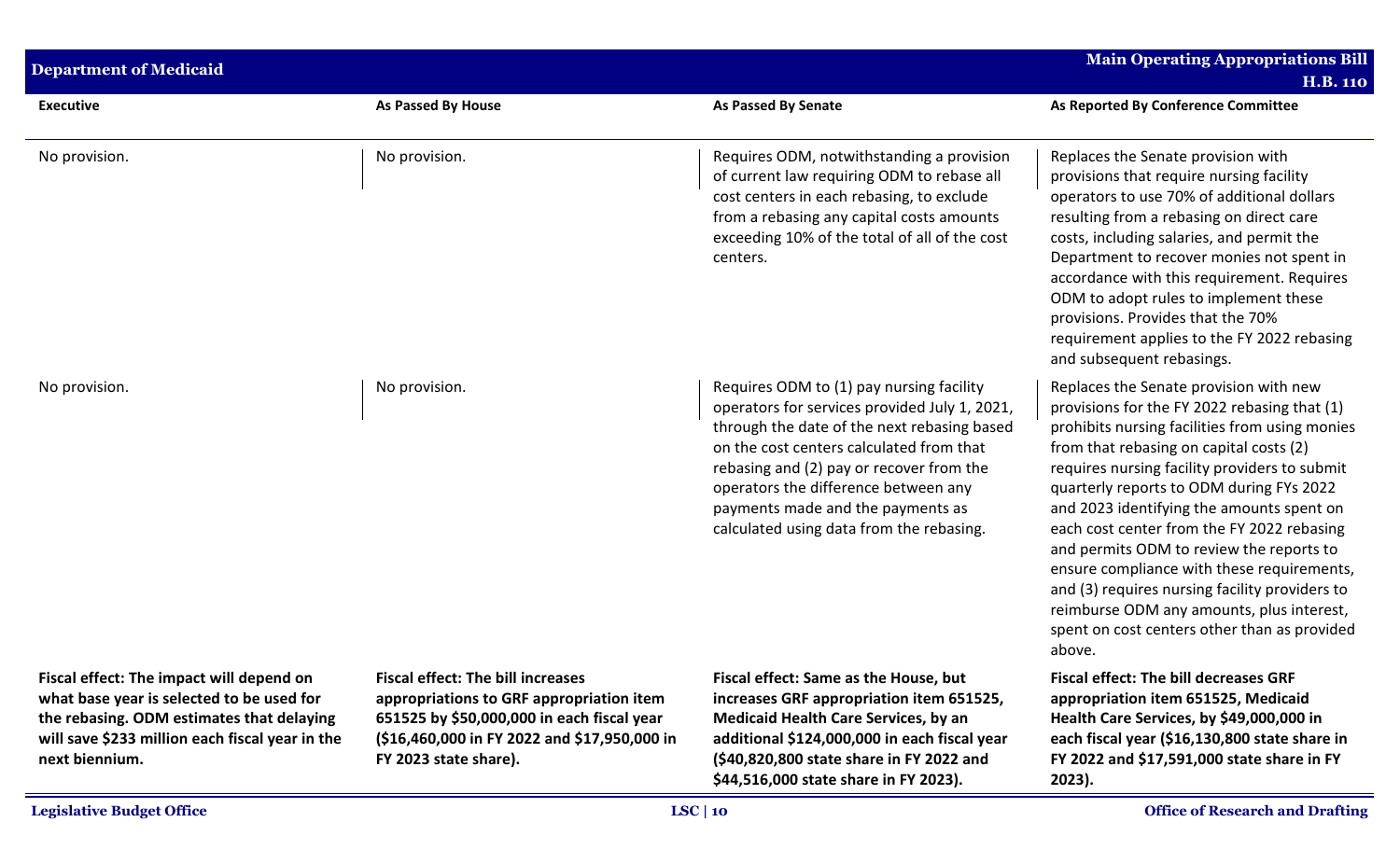| <b>Department of Medicaid</b>                                                                                                                                                                                                                                                                                                                                                                                                                                                                                                                  |                            |                                                                                                                                              | <b>Main Operating Appropriations Bill</b>              |
|------------------------------------------------------------------------------------------------------------------------------------------------------------------------------------------------------------------------------------------------------------------------------------------------------------------------------------------------------------------------------------------------------------------------------------------------------------------------------------------------------------------------------------------------|----------------------------|----------------------------------------------------------------------------------------------------------------------------------------------|--------------------------------------------------------|
| <b>Executive</b>                                                                                                                                                                                                                                                                                                                                                                                                                                                                                                                               | As Passed By House         | <b>As Passed By Senate</b>                                                                                                                   | <b>H.B. 110</b><br>As Reported By Conference Committee |
| MCDCD8<br><b>Special Focus Facility Program</b>                                                                                                                                                                                                                                                                                                                                                                                                                                                                                                |                            |                                                                                                                                              |                                                        |
| R.C.<br>5165.771                                                                                                                                                                                                                                                                                                                                                                                                                                                                                                                               | R.C.<br>5165.771           | R.C.<br>5165.771, (repealed), with a<br>conforming change in 5165.80                                                                         | 5165.771<br>R.C.                                       |
| Modifies the nursing facility Special Focus<br>Facility Program, which requires ODM to<br>terminate a nursing facility's Medicaid<br>participation if the nursing facility is placed<br>on the federal Special Focus Facility (SFF) list<br>and fails to make improvements or graduate<br>from the SFF program within certain periods<br>of time, as follows:                                                                                                                                                                                  | Same as the Executive.     | Replaces the Executive provision, with a<br>provision that repeals the SFF Program and<br>removes Executive modifications to the<br>program. | Same as the Executive.                                 |
| (1) Requires a nursing facility to take all<br>necessary steps to avoid having its Medicaid<br>participation terminated;                                                                                                                                                                                                                                                                                                                                                                                                                       | (1) Same as the Executive. | (1) No provision.                                                                                                                            | (1) Same as the Executive.                             |
| (2) Provides that technical assistance and<br>quality improvement initiatives to help a<br>nursing facility avoid having its Medicaid<br>participation terminated are available<br>through the Nursing Home Quality Initiative<br>(NHQI) and through a quality improvement<br>organization under the Nursing Home<br>Quality Initiative, instead of requiring the<br>Department of Aging to provide assistance<br>through the NHQI at least four months<br>before ODM would be required to terminate<br>the facility's Medicaid participation; | (2) Same as the Executive. | (2) No provision.                                                                                                                            | (2) Same as the Executive.                             |
| (3) Permits nursing facilities to appeal, under<br>the Administrative Procedure Act, the length<br>of time a facility is listed on the SFF table,<br>instead of prohibiting any appeals;                                                                                                                                                                                                                                                                                                                                                       | (3) Same as the Executive. | (3) No provision.                                                                                                                            | (3) Same as the Executive.                             |
| <b>Legislative Budget Office</b>                                                                                                                                                                                                                                                                                                                                                                                                                                                                                                               |                            | LSC   11                                                                                                                                     | <b>Office of Research and Drafting</b>                 |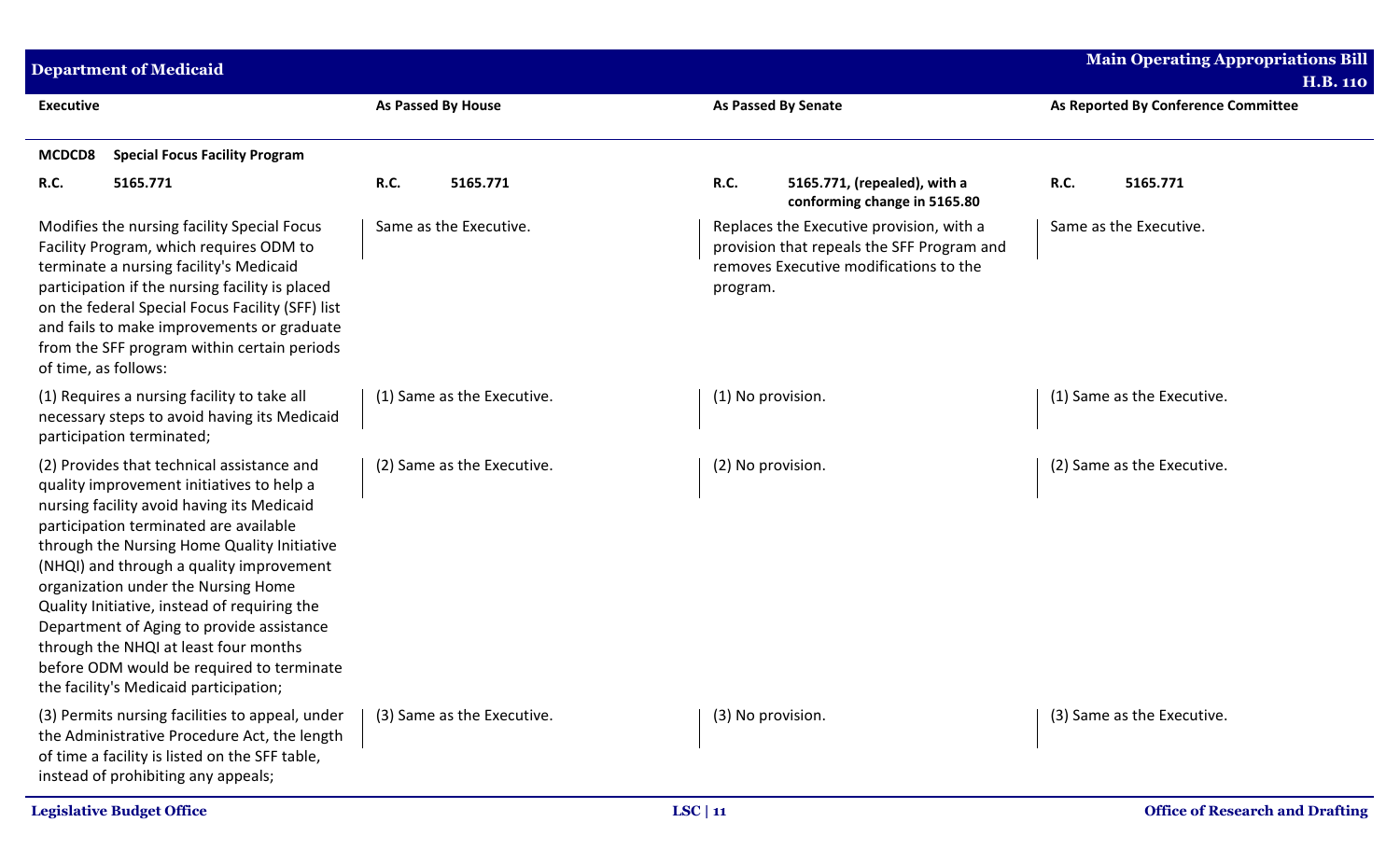| <b>Department of Medicaid</b>                                                                                                                                         |                                              |                                                                                                                                                                                                                                                                                                                                                                                                                                        | <b>Main Operating Appropriations Bill</b><br><b>H.B. 110</b> |
|-----------------------------------------------------------------------------------------------------------------------------------------------------------------------|----------------------------------------------|----------------------------------------------------------------------------------------------------------------------------------------------------------------------------------------------------------------------------------------------------------------------------------------------------------------------------------------------------------------------------------------------------------------------------------------|--------------------------------------------------------------|
| <b>Executive</b>                                                                                                                                                      | As Passed By House                           | <b>As Passed By Senate</b>                                                                                                                                                                                                                                                                                                                                                                                                             | As Reported By Conference Committee                          |
| (4) Permits the Medicaid Director to adopt<br>rules to provide for an expedited appeal<br>process, notwithstanding the Administrative<br>Procedure Act's time limits. | (4) Same as the Executive.                   | (4) No provision.                                                                                                                                                                                                                                                                                                                                                                                                                      | (4) Same as the Executive.                                   |
| Fiscal effect: Any impact will depend on the<br>number of nursing facilities placed on the<br><b>SFF list.</b>                                                        | <b>Fiscal effect: Same as the Executive.</b> |                                                                                                                                                                                                                                                                                                                                                                                                                                        | <b>Fiscal effect: Same as the Executive.</b>                 |
| <b>Medicaid waiver component definition</b><br>MCDCD1                                                                                                                 |                                              |                                                                                                                                                                                                                                                                                                                                                                                                                                        |                                                              |
| <b>R.C.</b><br>5166.01                                                                                                                                                | <b>R.C.</b><br>5166.01                       | R.C.<br>5166.01                                                                                                                                                                                                                                                                                                                                                                                                                        | R.C.<br>5166.01                                              |
| Specifies that the definition of a "Medicaid<br>waiver component" under existing law does<br>not include services delivered under a<br>prepaid inpatient health plan. | Same as the Executive.                       | Same as the Executive.                                                                                                                                                                                                                                                                                                                                                                                                                 | Same as the Executive.                                       |
| <b>Fiscal effect: None.</b>                                                                                                                                           | <b>Fiscal effect: Same as the Executive.</b> | <b>Fiscal effect: Same as the Executive.</b>                                                                                                                                                                                                                                                                                                                                                                                           | <b>Fiscal effect: Same as the Executive.</b>                 |
| MCDCD47 Medicaid waiver - Ohio Breast and Cervical Cancer Project                                                                                                     |                                              |                                                                                                                                                                                                                                                                                                                                                                                                                                        |                                                              |
|                                                                                                                                                                       |                                              | R.C.<br>5166.33                                                                                                                                                                                                                                                                                                                                                                                                                        |                                                              |
| No provision.                                                                                                                                                         | No provision.                                | Requires the Medicaid Director to establish,<br>subject to federal approval, a Medicaid<br>waiver component under which women<br>screened for breast or cervical cancer by<br>providers neither participating in nor paid<br>for the screening by ODH's Ohio Breast and<br>Cervical Cancer Project (BCCP) may receive<br>cancer treatment under the Medicaid<br>program if the women are otherwise eligible<br>to participate in BCCP. | No provision. (See DOHCD54).                                 |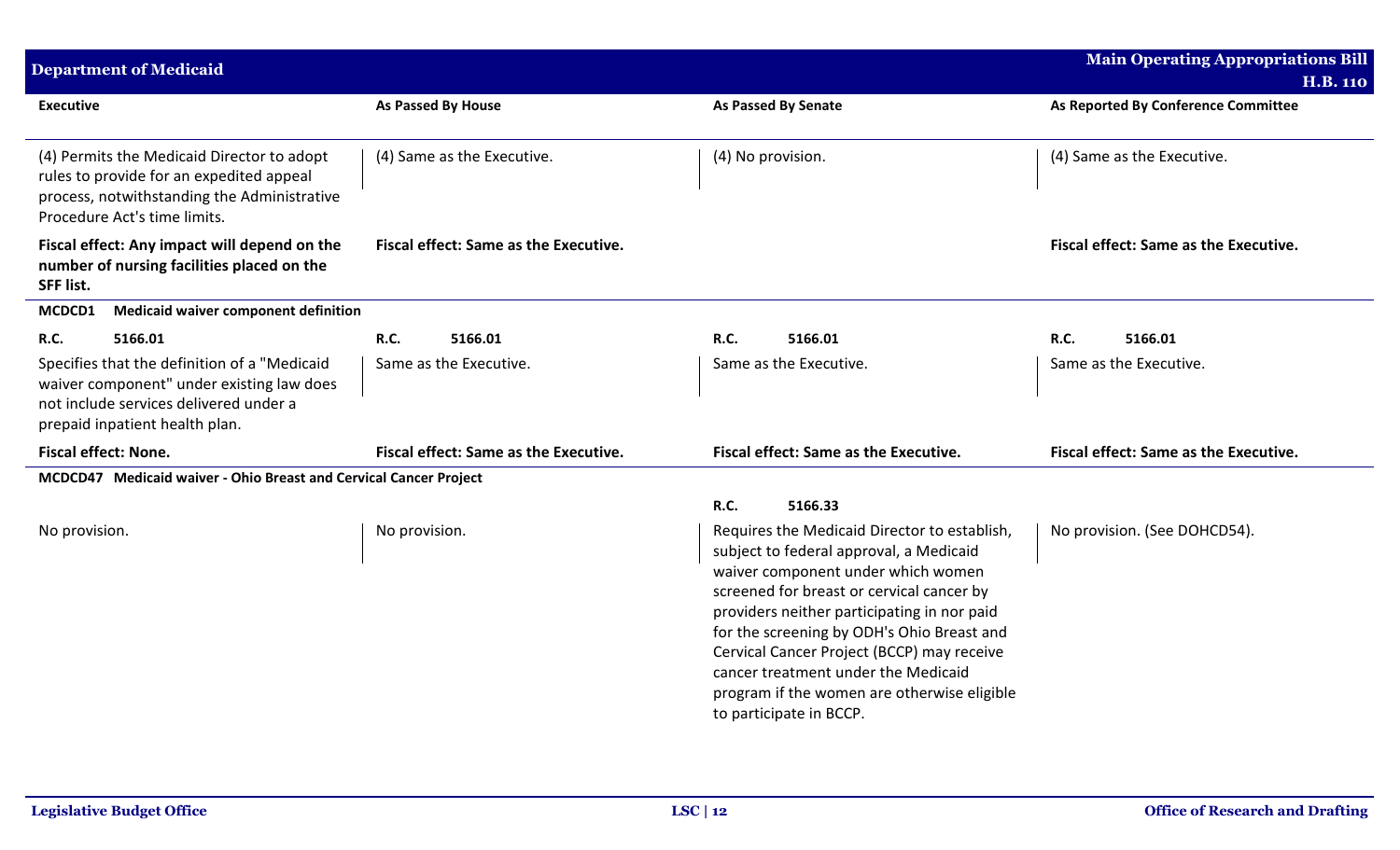| <b>Department of Medicaid</b>                          |                           |                                                                                                                                                                                                                         | <b>Main Operating Appropriations Bill</b>                                                                |
|--------------------------------------------------------|---------------------------|-------------------------------------------------------------------------------------------------------------------------------------------------------------------------------------------------------------------------|----------------------------------------------------------------------------------------------------------|
|                                                        |                           |                                                                                                                                                                                                                         | <b>H.B. 110</b>                                                                                          |
| <b>Executive</b>                                       | <b>As Passed By House</b> | <b>As Passed By Senate</b>                                                                                                                                                                                              | As Reported By Conference Committee                                                                      |
|                                                        |                           | <b>Fiscal effect: Potential increase in costs</b><br>depending on the number of eligible<br>women and whether federal approval is<br>granted. Potential administrative costs to<br>establish the program.               |                                                                                                          |
| MCDCD42 Medicaid managed care organization procurement |                           |                                                                                                                                                                                                                         |                                                                                                          |
|                                                        |                           | R.C.<br>5167.10                                                                                                                                                                                                         | R.C.<br>5167.10                                                                                          |
| No provision.                                          | No provision.             | Requires ODM to, when contracting with<br>Medicaid MCOs, include contracts with<br>organizations that:                                                                                                                  | Same as the Senate, but requires ODM to<br>take these actions to the extent permitted<br>by federal law. |
| (1) No provision.                                      | (1) No provision.         | (1) Are domiciled in Ohio, including their<br>parent entities;                                                                                                                                                          | (1) Same as the Senate.                                                                                  |
| (2) No provision.                                      | (2) No provision.         | (2) Are currently Medicaid MCOs; and                                                                                                                                                                                    | (2) Same as the Senate.                                                                                  |
| (3) No provision.                                      | (3) No provision.         | (3) Have a proven history of quality and<br>customer satisfaction, as reported by ODM's<br>Medicaid Managed Care Plans Report Card<br>and NCQA Medicaid health insurance plan<br>ratings.                               | (3) Same as the Senate.                                                                                  |
| No provision.                                          | No provision.             | Requires the contracted organizations to<br>participate, at minimum, in the areas of<br>Ohio where they are providing services as of<br>the bill's effective date.                                                      | Same as the Senate.                                                                                      |
| No provision.                                          | No provision.             | Exempts from the reprocurement<br>requirements a behavioral health managed<br>care plan selected to assist with<br>implementing the Ohio Resilience through<br>Integrated Systems and Excellence<br>(OhioRISE) Program. | Same as the Senate.                                                                                      |
| <b>Legislative Budget Office</b>                       |                           | LSC   $13$                                                                                                                                                                                                              | <b>Office of Research and Drafting</b>                                                                   |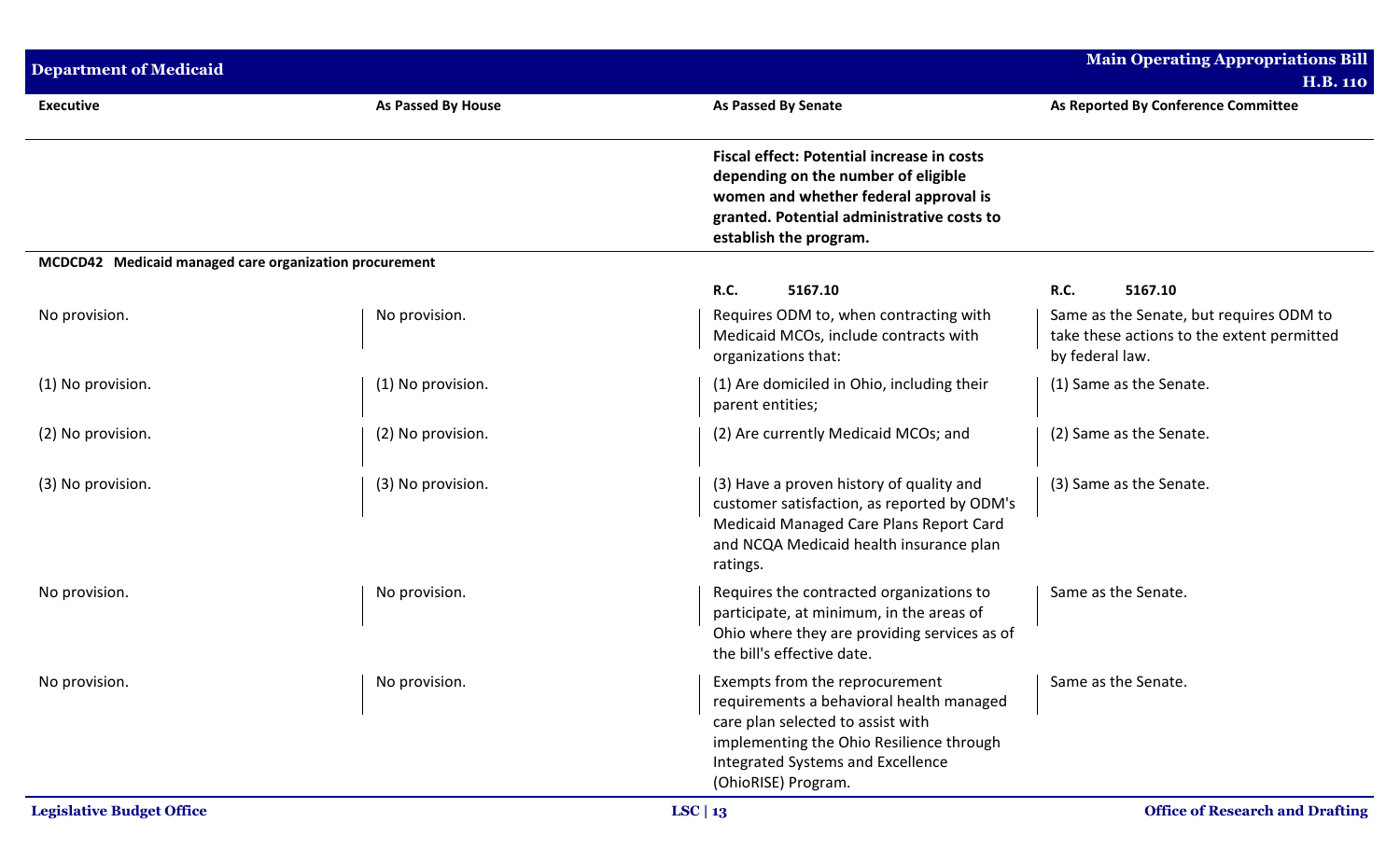| <b>Department of Medicaid</b>         |                    |                                                                                                                                                                                                                                                                                                                                                                                   | <b>Main Operating Appropriations Bill</b>                                                                                                                                                      |
|---------------------------------------|--------------------|-----------------------------------------------------------------------------------------------------------------------------------------------------------------------------------------------------------------------------------------------------------------------------------------------------------------------------------------------------------------------------------|------------------------------------------------------------------------------------------------------------------------------------------------------------------------------------------------|
|                                       |                    |                                                                                                                                                                                                                                                                                                                                                                                   | <b>H.B. 110</b>                                                                                                                                                                                |
| <b>Executive</b>                      | As Passed By House | <b>As Passed By Senate</b>                                                                                                                                                                                                                                                                                                                                                        | As Reported By Conference Committee                                                                                                                                                            |
| No provision.                         | No provision.      | No provision.                                                                                                                                                                                                                                                                                                                                                                     | Requires ODM to establish an appeals<br>process under which Medicaid MCO<br>applicants can appeal an adverse decision by<br>ODM on their applications for up to 30 days<br>after the decision. |
| MCDCD41 Competitive selection process |                    |                                                                                                                                                                                                                                                                                                                                                                                   |                                                                                                                                                                                                |
|                                       |                    | 5167.15<br><b>R.C.</b>                                                                                                                                                                                                                                                                                                                                                            |                                                                                                                                                                                                |
| No provision.                         | No provision.      | Requires Medicaid MCOs to engage in a<br>competitive selection process when<br>contracting with a laboratory services<br>provider vendor (The competitive selection<br>process must include a request for proposal<br>period. If all criteria between applicants are<br>equal, the MCO must give preference to an<br>applicant whose principal place of business<br>is in Ohio.). | No provision.                                                                                                                                                                                  |
|                                       |                    | <b>Fiscal effect: Potential administrative costs</b><br>involved in administering the competitive<br>selection process. Any other impacts will<br>depend on the bids received.                                                                                                                                                                                                    |                                                                                                                                                                                                |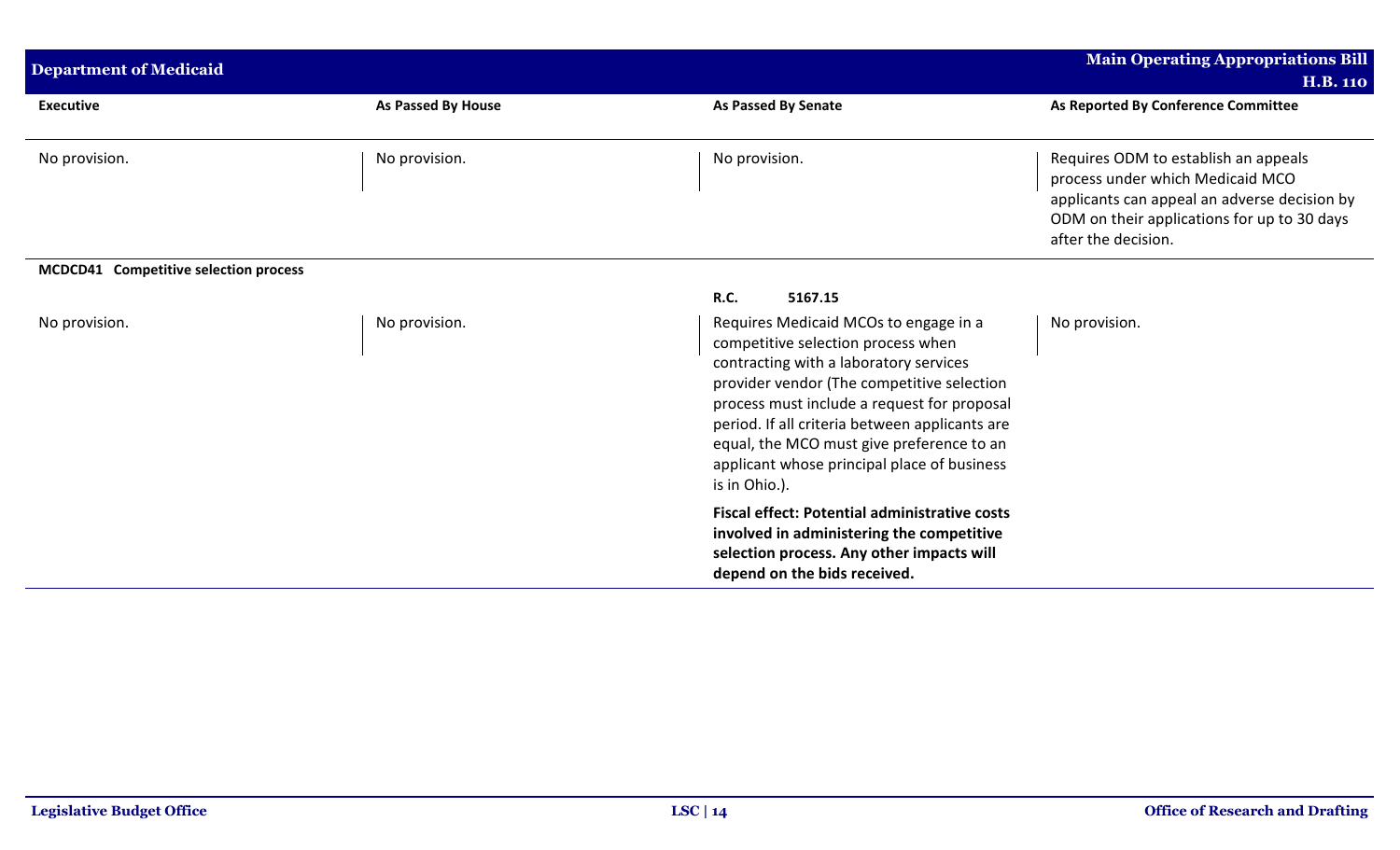| <b>Department of Medicaid</b>                                                                                                                                                                                                                                             |                           |                                                                                                                                                                                                                                                                                                                                                                                                                | <b>Main Operating Appropriations Bill</b><br><b>H.B. 110</b> |
|---------------------------------------------------------------------------------------------------------------------------------------------------------------------------------------------------------------------------------------------------------------------------|---------------------------|----------------------------------------------------------------------------------------------------------------------------------------------------------------------------------------------------------------------------------------------------------------------------------------------------------------------------------------------------------------------------------------------------------------|--------------------------------------------------------------|
| <b>Executive</b>                                                                                                                                                                                                                                                          | <b>As Passed By House</b> | <b>As Passed By Senate</b>                                                                                                                                                                                                                                                                                                                                                                                     | As Reported By Conference Committee                          |
| MCDCD51 Franchise permit fees report to JMOC                                                                                                                                                                                                                              |                           |                                                                                                                                                                                                                                                                                                                                                                                                                |                                                              |
|                                                                                                                                                                                                                                                                           |                           | <b>R.C.</b><br>5168.90                                                                                                                                                                                                                                                                                                                                                                                         | R.C.<br>5168.90                                              |
| No provision.                                                                                                                                                                                                                                                             | No provision.             | Requires the Medicaid Director to submit a<br>report quarterly to JMOC members and<br>executive director with the following<br>franchise permit fee rates and aggregate<br>totals: (1) the hospital franchise permit fee,<br>(2) the nursing home and hospital long-term<br>care unit franchise permit fee, (3) the ICF/IID<br>franchise permit fee, and (4) the health<br>insuring corporation franchise fee. | Same as the Senate.                                          |
| No provision.                                                                                                                                                                                                                                                             | No provision.             | Requires the Medicaid Director to also<br>report to the executive director and<br>members of JMOC if there is a rate increase<br>pending before the Centers for Medicare<br>and Medicaid Services for any of those fees.                                                                                                                                                                                       | Same as the Senate.                                          |
|                                                                                                                                                                                                                                                                           |                           | Fiscal effect: Potential administrative costs.                                                                                                                                                                                                                                                                                                                                                                 | Fiscal effect: Same as the Senate.                           |
| <b>Medicaid Health Care Services</b><br>MCDCD9                                                                                                                                                                                                                            |                           |                                                                                                                                                                                                                                                                                                                                                                                                                |                                                              |
| 333.20<br>Section:                                                                                                                                                                                                                                                        | 333.20<br>Section:        | 333.20<br>Section:                                                                                                                                                                                                                                                                                                                                                                                             | 333.20<br>Section:                                           |
| Requires that GRF appropriation item<br>651525, Medicaid Health Care Services, not<br>be limited by R.C. 131.33, which requires<br>that unexpended balances of appropriations<br>revert to the funds from which they were<br>made at the end of the appropriation period. | Same as the Executive.    | Same as the Executive.                                                                                                                                                                                                                                                                                                                                                                                         | Same as the Executive.                                       |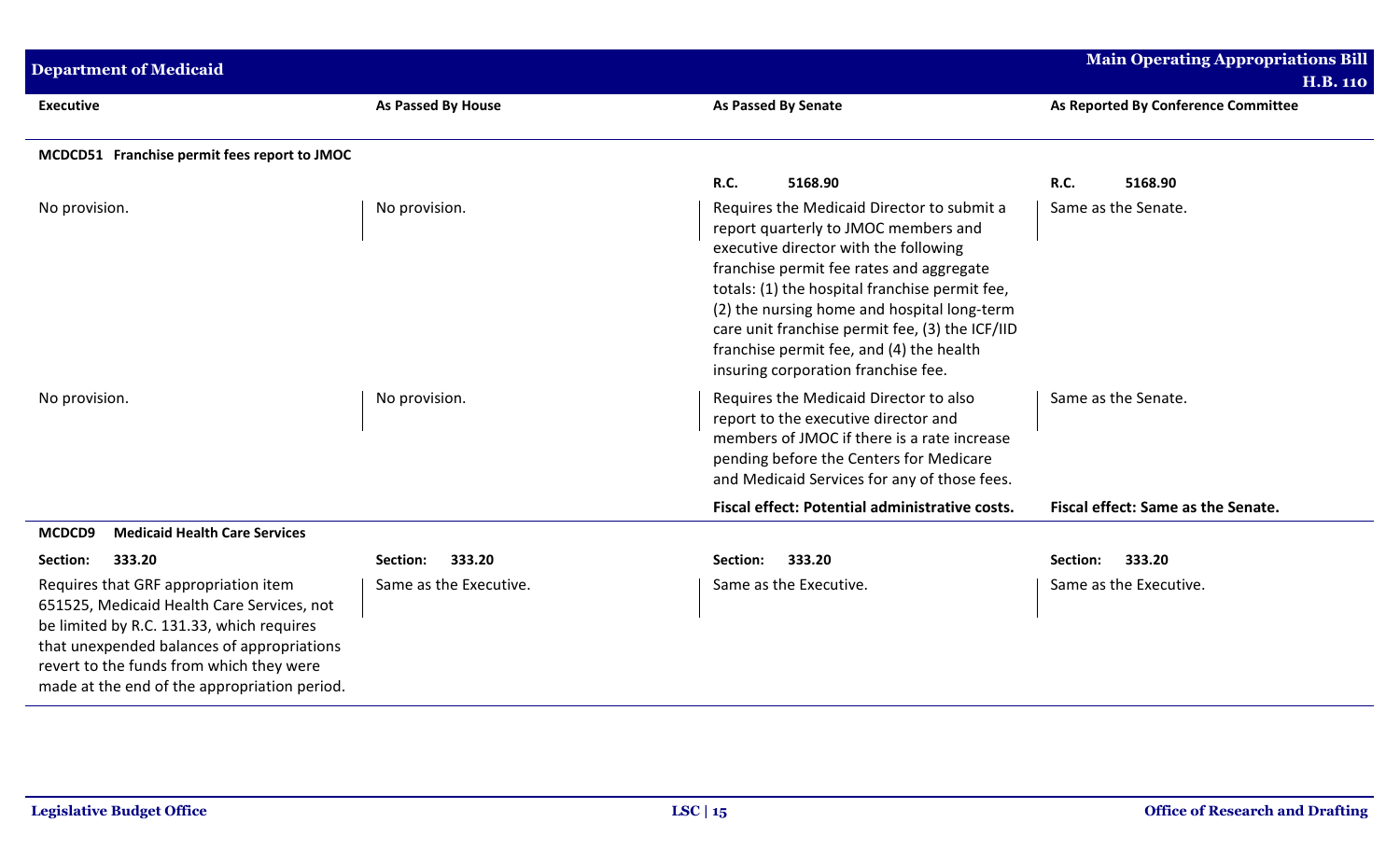| <b>Department of Medicaid</b>                                                                                                                                                                                                                                                                                |                                                                                                                                                                        |                                                                                                                                                                                                                                                                                                                                                                                                                                                                                                                                                                                                       | <b>Main Operating Appropriations Bill</b><br><b>H.B. 110</b> |
|--------------------------------------------------------------------------------------------------------------------------------------------------------------------------------------------------------------------------------------------------------------------------------------------------------------|------------------------------------------------------------------------------------------------------------------------------------------------------------------------|-------------------------------------------------------------------------------------------------------------------------------------------------------------------------------------------------------------------------------------------------------------------------------------------------------------------------------------------------------------------------------------------------------------------------------------------------------------------------------------------------------------------------------------------------------------------------------------------------------|--------------------------------------------------------------|
| <b>Executive</b>                                                                                                                                                                                                                                                                                             | As Passed By House                                                                                                                                                     | <b>As Passed By Senate</b>                                                                                                                                                                                                                                                                                                                                                                                                                                                                                                                                                                            | As Reported By Conference Committee                          |
| MCDCD10 Lead abatement and related activities                                                                                                                                                                                                                                                                |                                                                                                                                                                        |                                                                                                                                                                                                                                                                                                                                                                                                                                                                                                                                                                                                       |                                                              |
| 333.30<br>Section:                                                                                                                                                                                                                                                                                           | 333.30<br>Section:                                                                                                                                                     | 333.30<br>Section:                                                                                                                                                                                                                                                                                                                                                                                                                                                                                                                                                                                    | 333.30<br>Section:                                           |
| Allows the Director of OBM, upon the<br>request of the Medicaid Director, to transfer<br>state share appropriations from GRF<br>appropriation item 651525, Medicaid Health<br>Care Services, to appropriation items in<br>other state agencies for the purposes of lead<br>abatement and related activities. | Same as the Executive.                                                                                                                                                 | Replaces the Executive provision with a<br>provision that: (1) allows the Medicaid<br>Director to request the OBM Director to<br>transfer up to \$5,000,000 in each fiscal year<br>from GRF appropriation item 651525 to<br>appropriation items in the Department of<br>Health (as opposed to other state agencies)<br>for the purposes of lead abatement<br>activities (removes "and related activities");<br>and (2) allows the Medicaid Director to seek<br>Controlling Board approval for transfers in<br>excess of \$5,000,000 (all funds) in each fiscal<br>year for lead abatement activities. | Same as the Senate.                                          |
| Permits the Director of OBM, if such a<br>transfer occurs, to adjust the federal share<br>of GRF appropriation item 651525, Medicaid<br>Health Care Services, accordingly.                                                                                                                                   | Same as the Executive.                                                                                                                                                 | No provision.                                                                                                                                                                                                                                                                                                                                                                                                                                                                                                                                                                                         | No provision.                                                |
| Allows the Medicaid Director to transfer<br>federal funds for these transactions.<br>Appropriates any transferred amounts.                                                                                                                                                                                   | Same as the Executive.                                                                                                                                                 | Same as the Executive.                                                                                                                                                                                                                                                                                                                                                                                                                                                                                                                                                                                | Same as the Executive.                                       |
| <b>MCDCD32</b> Positive Education Program Connections                                                                                                                                                                                                                                                        |                                                                                                                                                                        |                                                                                                                                                                                                                                                                                                                                                                                                                                                                                                                                                                                                       |                                                              |
|                                                                                                                                                                                                                                                                                                              | Section:<br>333.35                                                                                                                                                     | Section:<br>333.35                                                                                                                                                                                                                                                                                                                                                                                                                                                                                                                                                                                    | Section:<br>333.35                                           |
| No provision.                                                                                                                                                                                                                                                                                                | Requires GRF appropriation item 651426,<br>Positive Education Program Connections, to<br>be used for the Positive Education Program<br>Connections in Cuyahoga County. | Same as the House.                                                                                                                                                                                                                                                                                                                                                                                                                                                                                                                                                                                    | Same as the House.                                           |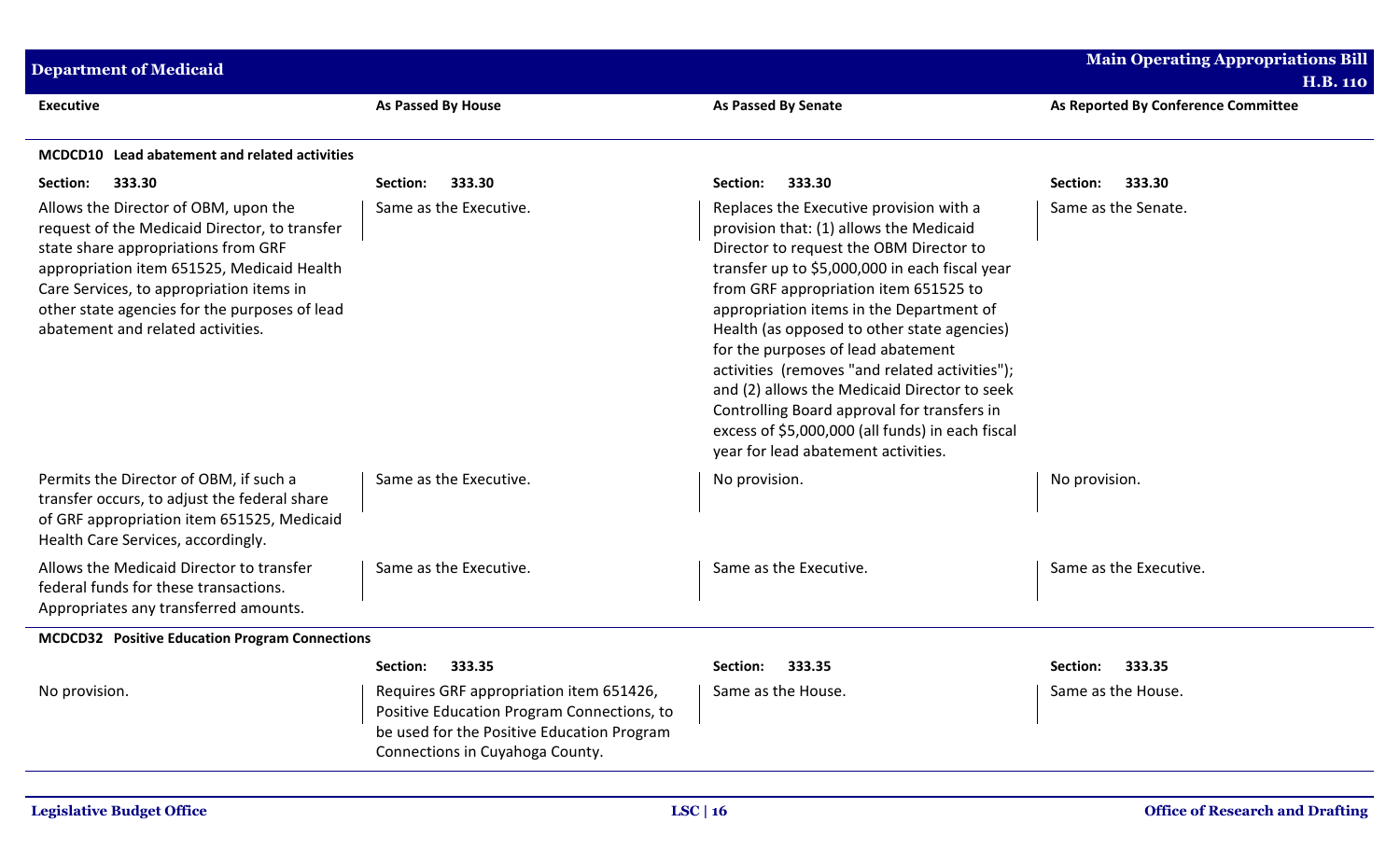| <b>Department of Medicaid</b>                                                                                                                                                                                                                                                                                                                                                                                |                        |                                                                                                                                                                                                                                            | <b>Main Operating Appropriations Bill</b><br><b>H.B. 110</b> |
|--------------------------------------------------------------------------------------------------------------------------------------------------------------------------------------------------------------------------------------------------------------------------------------------------------------------------------------------------------------------------------------------------------------|------------------------|--------------------------------------------------------------------------------------------------------------------------------------------------------------------------------------------------------------------------------------------|--------------------------------------------------------------|
| Executive                                                                                                                                                                                                                                                                                                                                                                                                    | As Passed By House     | <b>As Passed By Senate</b>                                                                                                                                                                                                                 | As Reported By Conference Committee                          |
| MCDCD11 Hospital Franchise Fee Program                                                                                                                                                                                                                                                                                                                                                                       |                        |                                                                                                                                                                                                                                            |                                                              |
| Section:<br>333.40                                                                                                                                                                                                                                                                                                                                                                                           | 333.40<br>Section:     | Section:<br>333.40                                                                                                                                                                                                                         | Section:<br>333.40                                           |
| Permits the Director of OBM to authorize<br>additional expenditures from appropriation<br>items 651623, Medicaid Services - Federal;<br>651525, Medicaid Health Care Services, and<br>651656, Medicaid Services - Hospital<br>Franchise Fee, to implement the programs<br>authorized by R.C. 5168.20 and 5168.28.<br>Appropriates any authorized amounts.                                                    | Same as the Executive. | Same as the Executive.                                                                                                                                                                                                                     | Same as the Executive.                                       |
| <b>Hospital Franchise Fee additional appropriations</b><br>MCDCD5                                                                                                                                                                                                                                                                                                                                            |                        |                                                                                                                                                                                                                                            |                                                              |
| Section:<br>333.45                                                                                                                                                                                                                                                                                                                                                                                           | 333.45<br>Section:     | 333.45<br>Section:                                                                                                                                                                                                                         | Section:<br>333.45                                           |
| Allows the Medicaid Director to request that<br>the Director of OBM authorize expenditures<br>in excess of the amounts appropriated in<br>DPF Fund 5GF0 appropriation item 651656,<br>Medicaid Services - Hospital Franchise Fee,<br>and Federal Fund 3F00 appropriation item<br>651623, Medicaid Services - Federal, if<br>additional amounts are necessary due to the<br>COVID-19 public health emergency. | Same as the Executive. | Same as the Executive, but instead of<br>allowing the Medicaid Director to request<br>the OBM Director to authorize excess<br>expenditures, allows the Medicaid Director<br>to seek Controlling Board approval for<br>excess expenditures. | Same as the Senate.                                          |
| Allows the Director of OBM to authorize<br>excess expenditures by up to \$400.0 million<br>in item 651656 and up to \$1.00 billion in<br>item 651623 in each fiscal year.<br>Appropriates any authorized excess<br>expenditures.                                                                                                                                                                             | Same as the Executive. | Same as the Executive, but allows the<br>Controlling Board to authorize the excess<br>expenditures and upon approval<br>appropriates additional amounts.                                                                                   | Same as the Senate.                                          |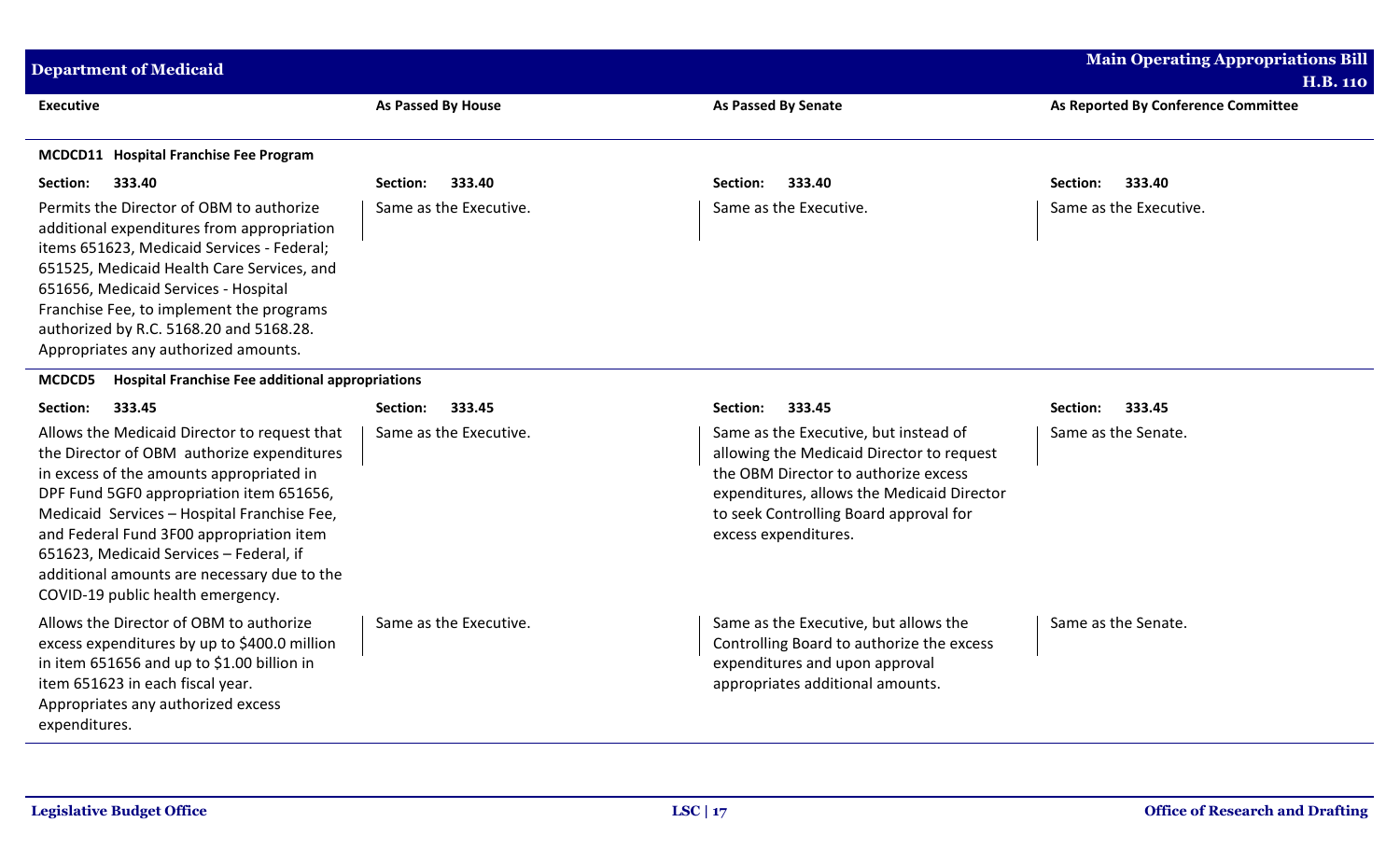| <b>Department of Medicaid</b>                                                                                                                                                                                                                                 |                                                                                                                                           |                        | <b>Main Operating Appropriations Bill</b> |
|---------------------------------------------------------------------------------------------------------------------------------------------------------------------------------------------------------------------------------------------------------------|-------------------------------------------------------------------------------------------------------------------------------------------|------------------------|-------------------------------------------|
|                                                                                                                                                                                                                                                               |                                                                                                                                           |                        | <b>H.B. 110</b>                           |
| <b>Executive</b>                                                                                                                                                                                                                                              | As Passed By House                                                                                                                        | As Passed By Senate    | As Reported By Conference Committee       |
| <b>MCDCD12</b> Medicare Part D                                                                                                                                                                                                                                |                                                                                                                                           |                        |                                           |
| 333.50<br>Section:                                                                                                                                                                                                                                            | 333.50<br>Section:                                                                                                                        | 333.50<br>Section:     | 333.50<br>Section:                        |
| Permits GRF appropriation item 651526,<br>Medicare Part D, to be used by ODM for the<br>implementation and operation of the<br>Medicare Part D requirements contained in<br>the Medicare Prescription Drug,<br>Improvement, and Modernization Act of<br>2003. | Same as the Executive.                                                                                                                    | Same as the Executive. | Same as the Executive.                    |
| Permits the Director of OBM, upon the<br>request of ODM, to transfer the state share<br>of appropriations between GRF<br>appropriation items 651525, Medicaid<br>Health Care Services, and 651526, Medicare<br>Part D.                                        | Same as the Executive.                                                                                                                    | Same as the Executive. | Same as the Executive.                    |
| Requires the Director of OBM to adjust the<br>federal share of item 651525, if the state<br>share is adjusted.                                                                                                                                                | Same as the Executive.                                                                                                                    | Same as the Executive. | Same as the Executive.                    |
| Requires ODM to provide notification to the<br>Controlling Board of any such transfers at<br>their next scheduled meeting.                                                                                                                                    | Same as the Executive.                                                                                                                    | Same as the Executive. | Same as the Executive.                    |
| MCDCD29 Brigid's Path Program                                                                                                                                                                                                                                 |                                                                                                                                           |                        |                                           |
|                                                                                                                                                                                                                                                               | 333.55<br>Section:                                                                                                                        | Section:<br>333.55     | Section:<br>333.55                        |
| No provision.                                                                                                                                                                                                                                                 | Requires GRF appropriation item 651529,<br>Brigid's Path Program, be distributed to the<br>Brigid's Path Program in Montgomery<br>County. | Same as the House.     | Same as the House.                        |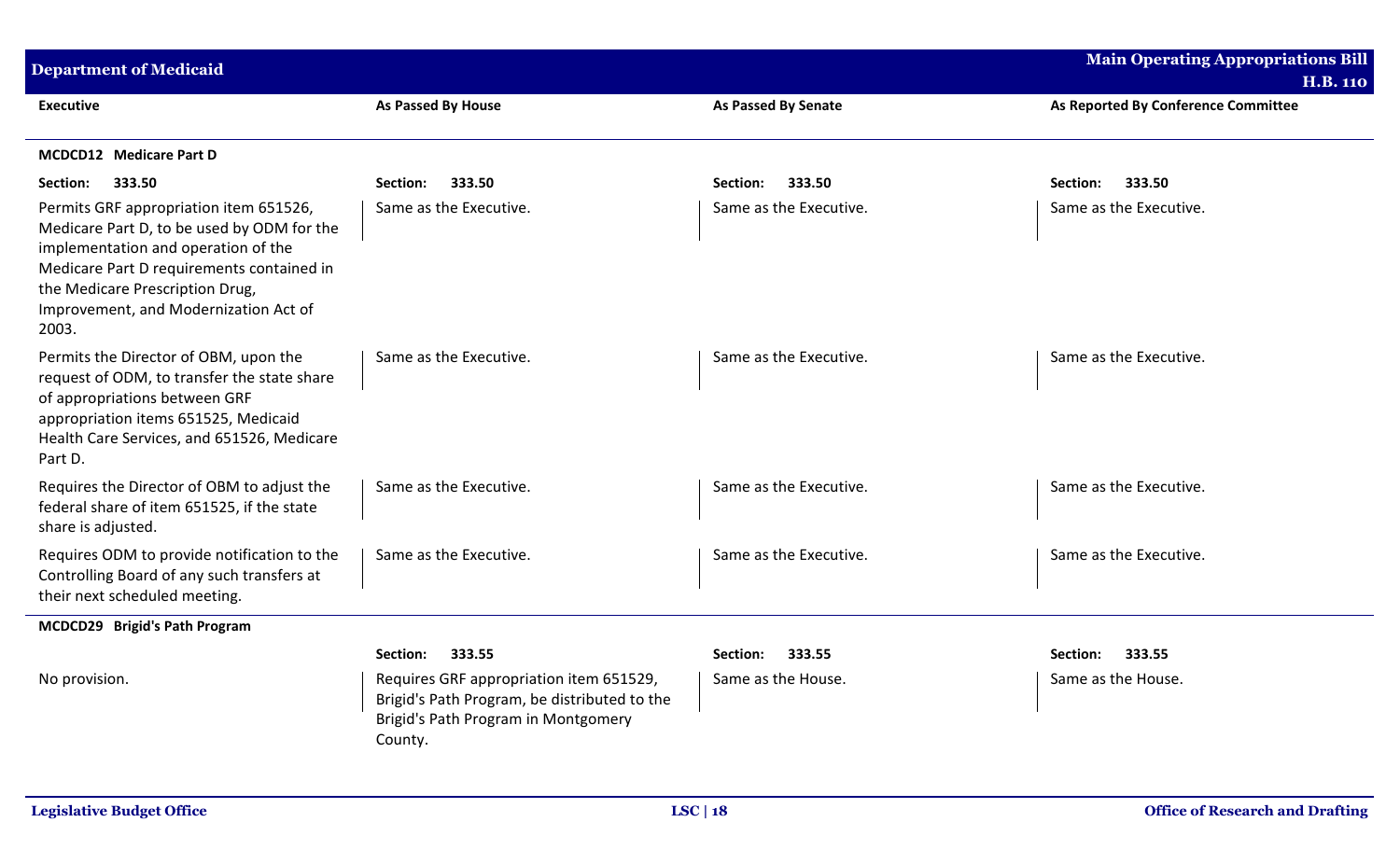| <b>Department of Medicaid</b>      |                                                                                                                                                                                                                                                                                                                                                                                                                                                                                                       |                            | <b>Main Operating Appropriations Bill</b><br><b>H.B. 110</b> |
|------------------------------------|-------------------------------------------------------------------------------------------------------------------------------------------------------------------------------------------------------------------------------------------------------------------------------------------------------------------------------------------------------------------------------------------------------------------------------------------------------------------------------------------------------|----------------------------|--------------------------------------------------------------|
| <b>Executive</b>                   | <b>As Passed By House</b>                                                                                                                                                                                                                                                                                                                                                                                                                                                                             | <b>As Passed By Senate</b> | As Reported By Conference Committee                          |
| No provision.                      | Specifies that if the Medicaid Director files<br>rules to implement a mother baby dyad<br>program under which residential pediatric<br>recovery centers would receive<br>reimbursement for treatment of infants with<br>neonatal abstinence syndrome, upon the<br>rules' effective date or as soon as possible<br>thereafter, the Medicaid Director must<br>certify to the OBM Director the unexpended,<br>unencumbered funds from appropriation<br>item 651529 remaining for FY 2022 and FY<br>2023. | Same as the House.         | Same as the House.                                           |
| No provision.                      | Requires, upon certification, the OBM<br>Director to transfer the remaining<br>appropriation to appropriation item 651525,<br>Medicaid Health Care Services.                                                                                                                                                                                                                                                                                                                                          | Same as the House.         | Same as the House.                                           |
| MCDCD33 Food Farmacy pilot project |                                                                                                                                                                                                                                                                                                                                                                                                                                                                                                       |                            |                                                              |
|                                    | 333.57<br>Section:                                                                                                                                                                                                                                                                                                                                                                                                                                                                                    | 333.57<br>Section:         | 333.57<br>Section:                                           |
| No provision.                      | Requires GRF appropriation item 651533,<br>Food Farmacy Pilot Project, to be distributed<br>to the Akron Canton Regional Foodbank to<br>provide comprehensive medical, nutrition,<br>and lifestyle support for food-insecure<br>patients with chronic diseases and their<br>families.                                                                                                                                                                                                                 | Same as the House.         | Same as the House.                                           |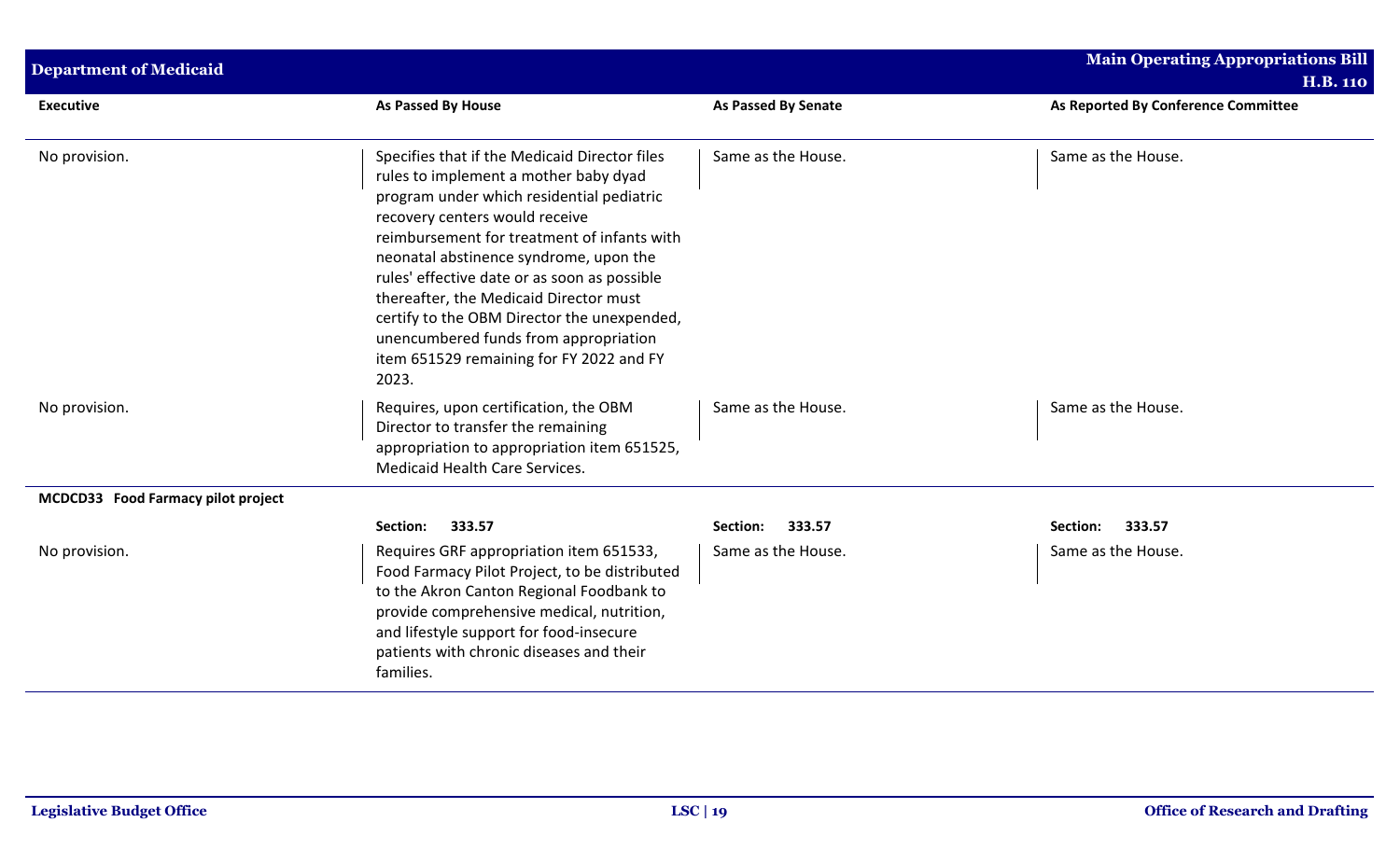| <b>Department of Medicaid</b>                             |                                                                                                                                                                                                                                                                                                                                                                                |                            | <b>Main Operating Appropriations Bill</b><br><b>H.B. 110</b> |
|-----------------------------------------------------------|--------------------------------------------------------------------------------------------------------------------------------------------------------------------------------------------------------------------------------------------------------------------------------------------------------------------------------------------------------------------------------|----------------------------|--------------------------------------------------------------|
| <b>Executive</b>                                          | As Passed By House                                                                                                                                                                                                                                                                                                                                                             | <b>As Passed By Senate</b> | As Reported By Conference Committee                          |
| MCDCD13 Care Innovation and Community Improvement Program |                                                                                                                                                                                                                                                                                                                                                                                |                            |                                                              |
| Section:<br>333.60                                        | Section:<br>333.60                                                                                                                                                                                                                                                                                                                                                             | Section:<br>333.60         | Section:<br>333.60                                           |
| No provision.                                             | Requires the Medicaid Director to continue<br>the Care Innovation and Community<br>Improvement Program (CICIP) for the FY<br>2022-FY 2023 biennium and permits any<br>nonprofit hospital agency affiliated with a<br>state university or public hospital agency to<br>volunteer to participate if the agency<br>operates a hospital that has a Medicaid<br>provider agreement. | Same as the House.         | Same as the House.                                           |
| No provision.                                             | Specifies that participating agencies are<br>responsible for the state share of CICIP's<br>costs and must make or request the<br>appropriate government entity to make<br>intergovernmental transfers to pay for those<br>costs.                                                                                                                                               | Same as the House.         | Same as the House.                                           |
| No provision.                                             | Requires each participating agency to<br>receive supplemental payments under the<br>Medicaid program for physician and other<br>professional services that are covered by<br>Medicaid and provided to recipients.                                                                                                                                                              | Same as the House.         | Same as the House.                                           |
| No provision.                                             | Permits the Medicaid Director to terminate<br>or adjust the amount of the supplemental<br>payments if funding is inadequate.                                                                                                                                                                                                                                                   | Same as the House.         | Same as the House.                                           |
| No provision.                                             | Requires each participating agency to jointly<br>participate in quality improvement<br>initiatives that align with and advance the<br>goals of ODM's quality strategy required                                                                                                                                                                                                 | Same as the House.         | Same as the House.                                           |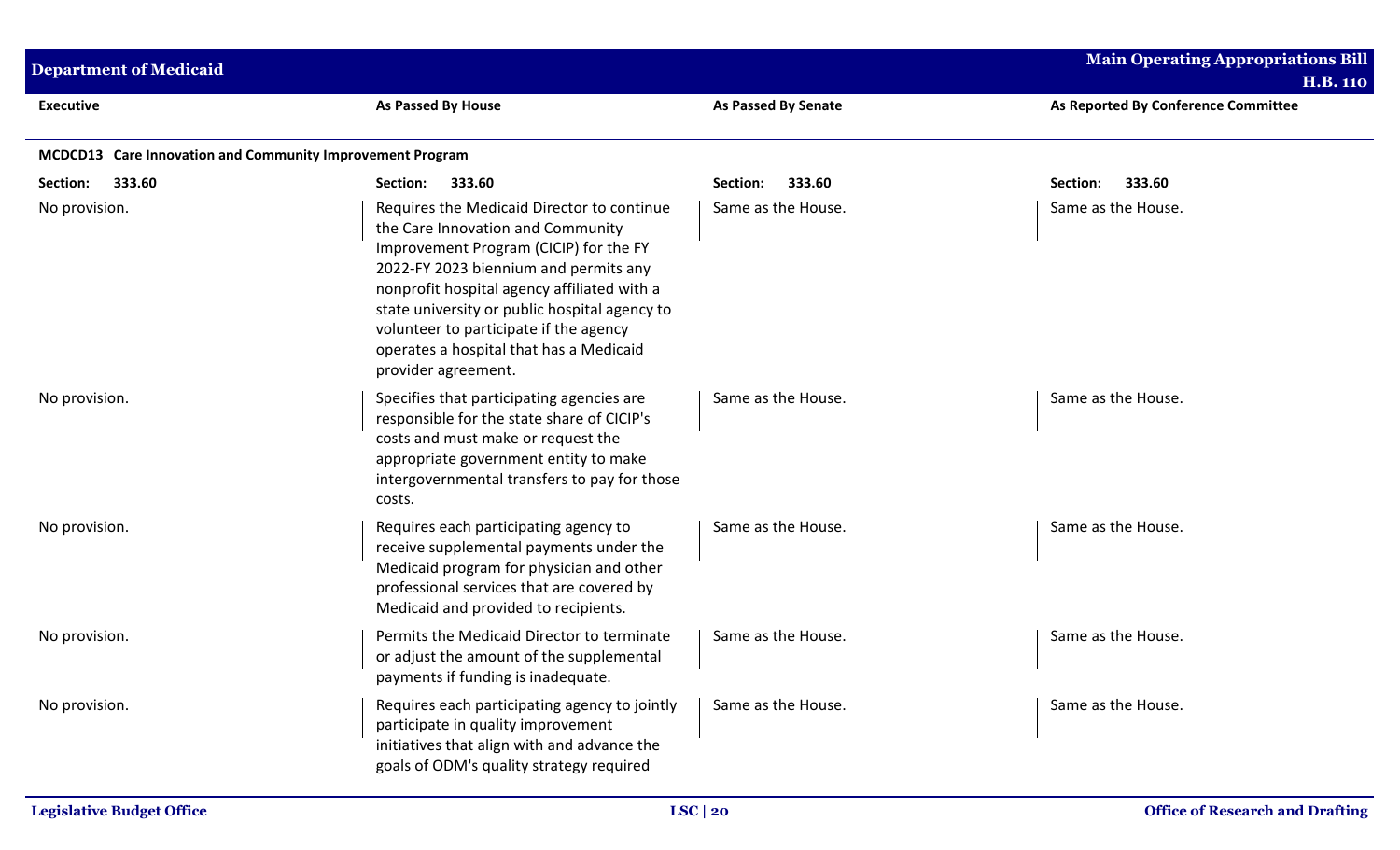| <b>Department of Medicaid</b>                                                                                                                                                                                                                                                                                                                                                                                                 |                                                                                                                                                                                                                                                                                                                                                                                                                                                                                                                                                                                                                                                      |                            | Main Operating Appropriations Bill<br><b>H.B. 110</b> |
|-------------------------------------------------------------------------------------------------------------------------------------------------------------------------------------------------------------------------------------------------------------------------------------------------------------------------------------------------------------------------------------------------------------------------------|------------------------------------------------------------------------------------------------------------------------------------------------------------------------------------------------------------------------------------------------------------------------------------------------------------------------------------------------------------------------------------------------------------------------------------------------------------------------------------------------------------------------------------------------------------------------------------------------------------------------------------------------------|----------------------------|-------------------------------------------------------|
| <b>Executive</b>                                                                                                                                                                                                                                                                                                                                                                                                              | As Passed By House                                                                                                                                                                                                                                                                                                                                                                                                                                                                                                                                                                                                                                   | <b>As Passed By Senate</b> | As Reported By Conference Committee                   |
|                                                                                                                                                                                                                                                                                                                                                                                                                               | under federal law.                                                                                                                                                                                                                                                                                                                                                                                                                                                                                                                                                                                                                                   |                            |                                                       |
| No provision.                                                                                                                                                                                                                                                                                                                                                                                                                 | Requires the Medicaid Director to maintain<br>a process to evaluate the work done by<br>participating agencies.                                                                                                                                                                                                                                                                                                                                                                                                                                                                                                                                      | Same as the House.         | Same as the House.                                    |
| No provision.                                                                                                                                                                                                                                                                                                                                                                                                                 | Requires the Medicaid Director, not later<br>than December 31 each year, to submit a<br>report to the Speaker of the House, the<br>President of the Senate, and the Joint<br>Medicaid Oversight Committee, detailing the<br>efficacy, trends, outcomes, and number of<br>agencies enrolled in CICIP. Requires that the<br>report also specify the total amount of<br>supplemental payments made to<br>participating agencies. Requires<br>intergovernmental transfers be deposited<br>into the Care and Innovation and<br>Community Improvement Fund and moneys<br>in the fund and the corresponding federal<br>funds to be used for these payments. | Same as the House.         | Same as the House.                                    |
| Allows the Medicaid Director to request the<br>Director of OBM to authorize additional<br>expenditures from the Care Innovation and<br>Community Improvement Program Fund<br>(Fund 5AN0) and the Health Care - Federal<br>Fund (Fund 3F00) if the amounts<br>appropriated and the corresponding federal<br>share are inadequate to make the<br>supplemental payments. Appropriates any<br>authorized additional expenditures. | Same as the Executive.                                                                                                                                                                                                                                                                                                                                                                                                                                                                                                                                                                                                                               | No provision.              | No provision.                                         |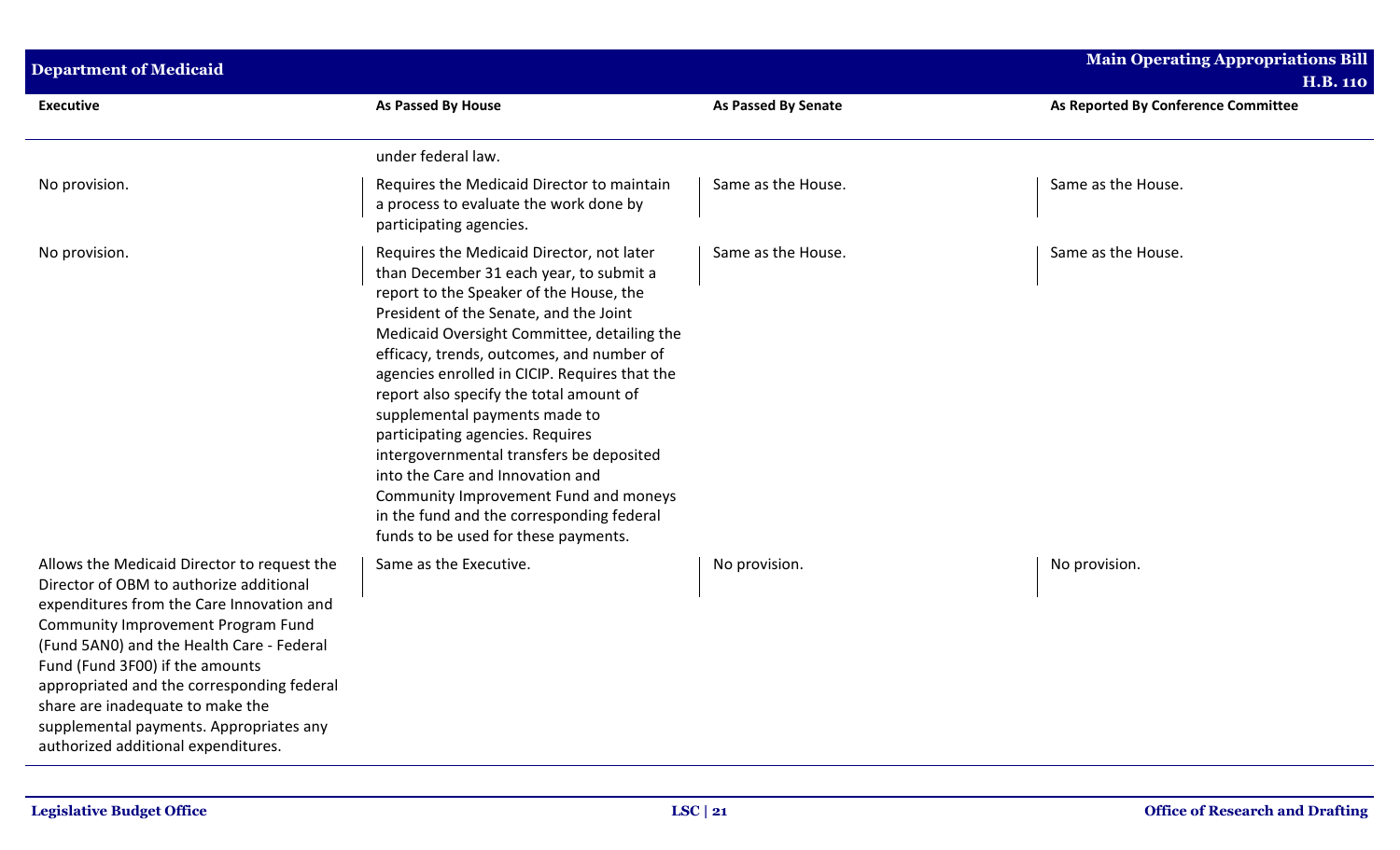| <b>Department of Medicaid</b>                                                                                                                                                                                                                                                                                                                                                                                                                                                                                              |                           |                            | <b>Main Operating Appropriations Bill</b><br><b>H.B. 110</b> |
|----------------------------------------------------------------------------------------------------------------------------------------------------------------------------------------------------------------------------------------------------------------------------------------------------------------------------------------------------------------------------------------------------------------------------------------------------------------------------------------------------------------------------|---------------------------|----------------------------|--------------------------------------------------------------|
| <b>Executive</b>                                                                                                                                                                                                                                                                                                                                                                                                                                                                                                           | <b>As Passed By House</b> | <b>As Passed By Senate</b> | As Reported By Conference Committee                          |
| MCDCD14 Deposits to the Health Care/Medicaid Support and Recoveries Fund                                                                                                                                                                                                                                                                                                                                                                                                                                                   |                           |                            |                                                              |
| 333.70<br>Section:                                                                                                                                                                                                                                                                                                                                                                                                                                                                                                         | Section:<br>333.70        | 333.70<br>Section:         | 333.70<br>Section:                                           |
| Requires the Medicaid Director to deposit<br>into the Health Care Services Support and<br>Recoveries Fund (Fund 5DL0), \$2.5 million<br>cash in each fiscal year from the first<br>installment of assessments and<br>intergovernmental transfers made under the<br>Hospital Care Assurance Program (HCAP)<br>under R.C. 5168.06 and 5168.07.                                                                                                                                                                               | Same as the Executive.    | Same as the Executive.     | Same as the Executive.                                       |
| MCDCD15 Health Care/Medicaid Support and Recoveries Fund expenditures                                                                                                                                                                                                                                                                                                                                                                                                                                                      |                           |                            |                                                              |
| 333.80<br>Section:                                                                                                                                                                                                                                                                                                                                                                                                                                                                                                         | 333.80<br>Section:        |                            |                                                              |
| Permits the Medicaid Director to request<br>that the Director of OBM authorize<br>expenditures from the Health Care/Medicaid<br>Support and Recoveries Fund (Fund 5DL0) in<br>excess of the amounts appropriated, if<br>receipts credited to the fund exceed the<br>amounts appropriated from the fund.<br>Requires, if additional expenditures are<br>authorized, that the Director of OBM adjust<br>any federal appropriations accordingly.<br>Appropriates authorized amounts and<br>corresponding federal adjustments. | Same as the Executive.    | No provision.              | No provision.                                                |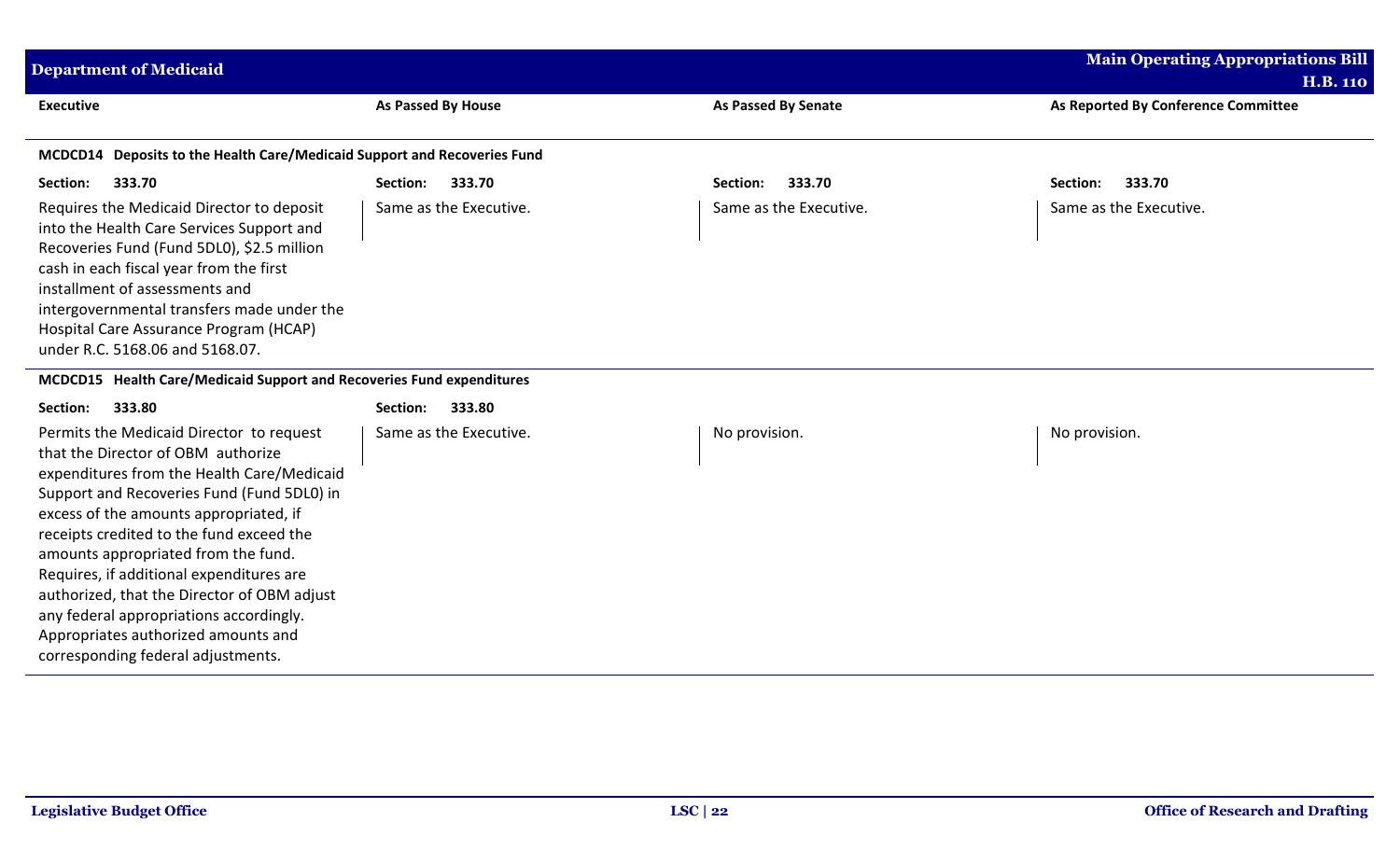| <b>Department of Medicaid</b>                                                                                                                                                                                                                                                                                                                                                                                                                                                                                                       |                        |                                                                                       | <b>Main Operating Appropriations Bill</b><br><b>H.B. 110</b> |
|-------------------------------------------------------------------------------------------------------------------------------------------------------------------------------------------------------------------------------------------------------------------------------------------------------------------------------------------------------------------------------------------------------------------------------------------------------------------------------------------------------------------------------------|------------------------|---------------------------------------------------------------------------------------|--------------------------------------------------------------|
| <b>Executive</b>                                                                                                                                                                                                                                                                                                                                                                                                                                                                                                                    | As Passed By House     | <b>As Passed By Senate</b>                                                            | As Reported By Conference Committee                          |
| MCDCD16 Cash transfers from the Health Care/Medicaid Support and Recoveries Fund to the Statewide Prevention and Treatment Fund                                                                                                                                                                                                                                                                                                                                                                                                     |                        |                                                                                       |                                                              |
| 333.90<br>Section:                                                                                                                                                                                                                                                                                                                                                                                                                                                                                                                  | Section:<br>333.90     | 333.90<br>Section:                                                                    | 333.90<br>Section:                                           |
| Permits the Director of OBM, upon request<br>of the Medicaid Director, to transfer up to<br>\$2.0 million cash in each fiscal year from the<br>Health Care/Medicaid Support and<br>Recoveries Fund (Fund 5DL0) to the<br>Statewide Prevention Treatment Fund (Fund<br>4750).                                                                                                                                                                                                                                                        | Same as the Executive. | Same as the Executive, but requires<br>Controlling Board approval for cash transfers. | Same as the Senate.                                          |
| Requires any transferred funds be used to<br>support Centers of Excellence and related<br>activities. Appropriates any transferred<br>funds.                                                                                                                                                                                                                                                                                                                                                                                        | Same as the Executive. | Same as the Executive.                                                                | Same as the Executive.                                       |
| MCDCD17 Health Insuring Corporation Class Franchise Fee                                                                                                                                                                                                                                                                                                                                                                                                                                                                             |                        |                                                                                       |                                                              |
| 333.100<br>Section:                                                                                                                                                                                                                                                                                                                                                                                                                                                                                                                 | Section:<br>333.100    |                                                                                       | Section:<br>333.100                                          |
| Permits the Director of OBM, at the request<br>of the Medicaid Director, to authorize<br>expenditures from the Health Insuring<br>Corporation Class Franchise Fee Fund (Fund<br>5TN0) in excess of the amounts<br>appropriated if receipts credited to the fund<br>exceed appropriations. Requires the Director<br>of OBM to adjust the federal appropriation<br>item identified by the Medicaid Director if<br>additional amounts are authorized.<br>Appropriates any authorized amounts and<br>corresponding federal adjustments. | Same as the Executive. | No provision.                                                                         | Same as the Executive.                                       |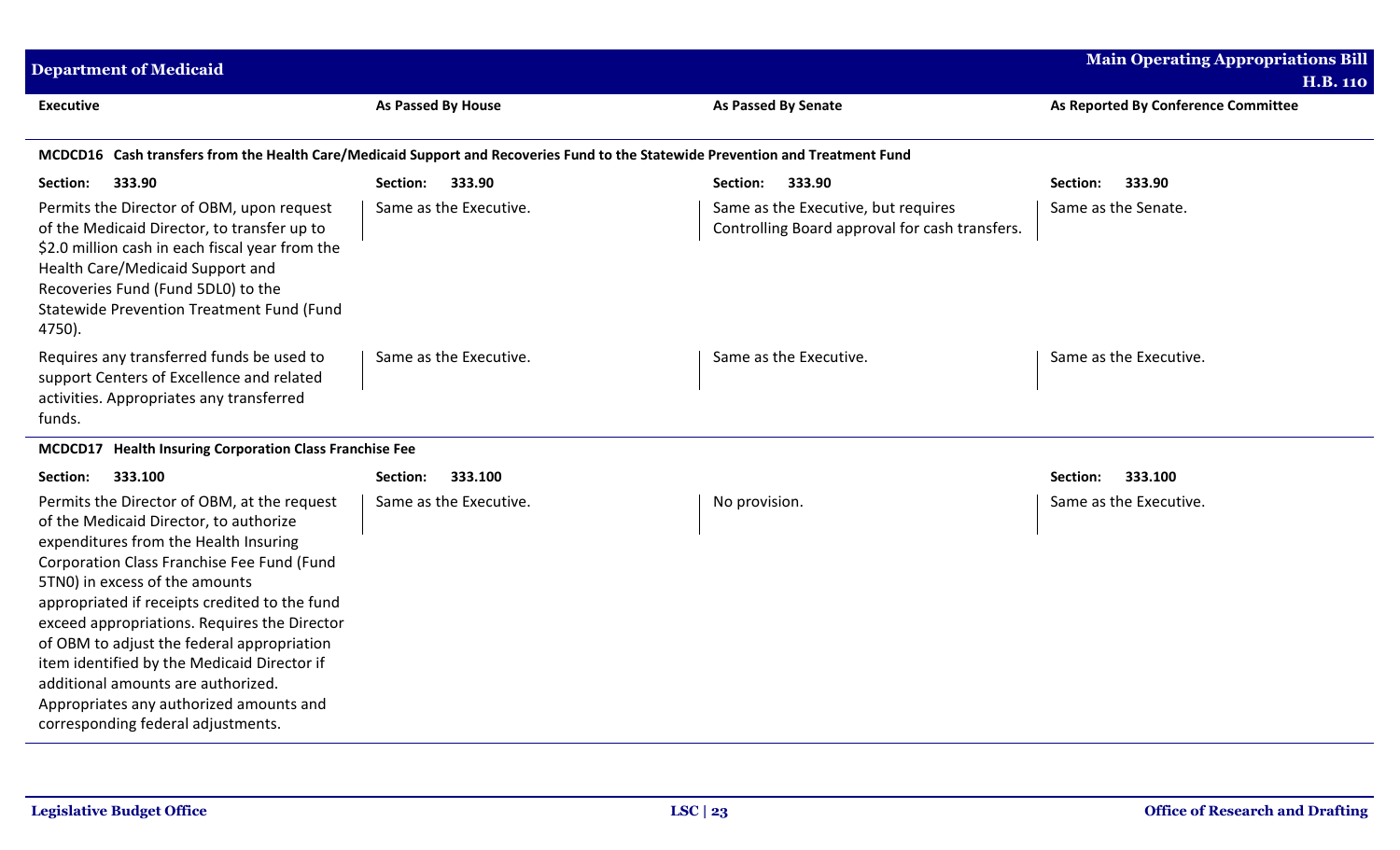| <b>Department of Medicaid</b>                                                                                                                                                                                                                                                                                                                                                                                                                                                                                                         |                           |                            | <b>Main Operating Appropriations Bill</b> |
|---------------------------------------------------------------------------------------------------------------------------------------------------------------------------------------------------------------------------------------------------------------------------------------------------------------------------------------------------------------------------------------------------------------------------------------------------------------------------------------------------------------------------------------|---------------------------|----------------------------|-------------------------------------------|
|                                                                                                                                                                                                                                                                                                                                                                                                                                                                                                                                       |                           |                            | <b>H.B. 110</b>                           |
| <b>Executive</b>                                                                                                                                                                                                                                                                                                                                                                                                                                                                                                                      | <b>As Passed By House</b> | <b>As Passed By Senate</b> | As Reported By Conference Committee       |
| MCDCD18 Hospital Care Assurance Match                                                                                                                                                                                                                                                                                                                                                                                                                                                                                                 |                           |                            |                                           |
| 333.110<br>Section:                                                                                                                                                                                                                                                                                                                                                                                                                                                                                                                   | 333.110<br>Section:       | 333.110<br>Section:        | 333.110<br>Section:                       |
| Permits the Director of OBM, at the request<br>of the Medicaid Director, to authorize<br>additional expenditures from the Health<br>Care Federal Fund (Fund 3F00) if receipts<br>credited to the fund exceed the amounts<br>appropriated for making the HCAP<br>distribution. Appropriates any authorized<br>amounts.                                                                                                                                                                                                                 | Same as the Executive.    | Same as the Executive.     | Same as the Executive.                    |
| Requires that DPF Fund 6510, appropriation<br>item 651649, Medicaid Services - Health<br>Care Assurance Program, be used by ODM<br>for distributing the state share of all HCAP<br>funds to hospitals. Permits the Director of<br>OBM, at the request of the Medicaid<br>Director, to authorize additional<br>expenditures from the Hospital Care<br>Assurance Program Fund (Fund 6510) if<br>receipts credited to the fund exceed the<br>amounts appropriated for the HCAP<br>distributions. Appropriates any authorized<br>amounts. | Same as the Executive.    | Same as the Executive.     | Same as the Executive.                    |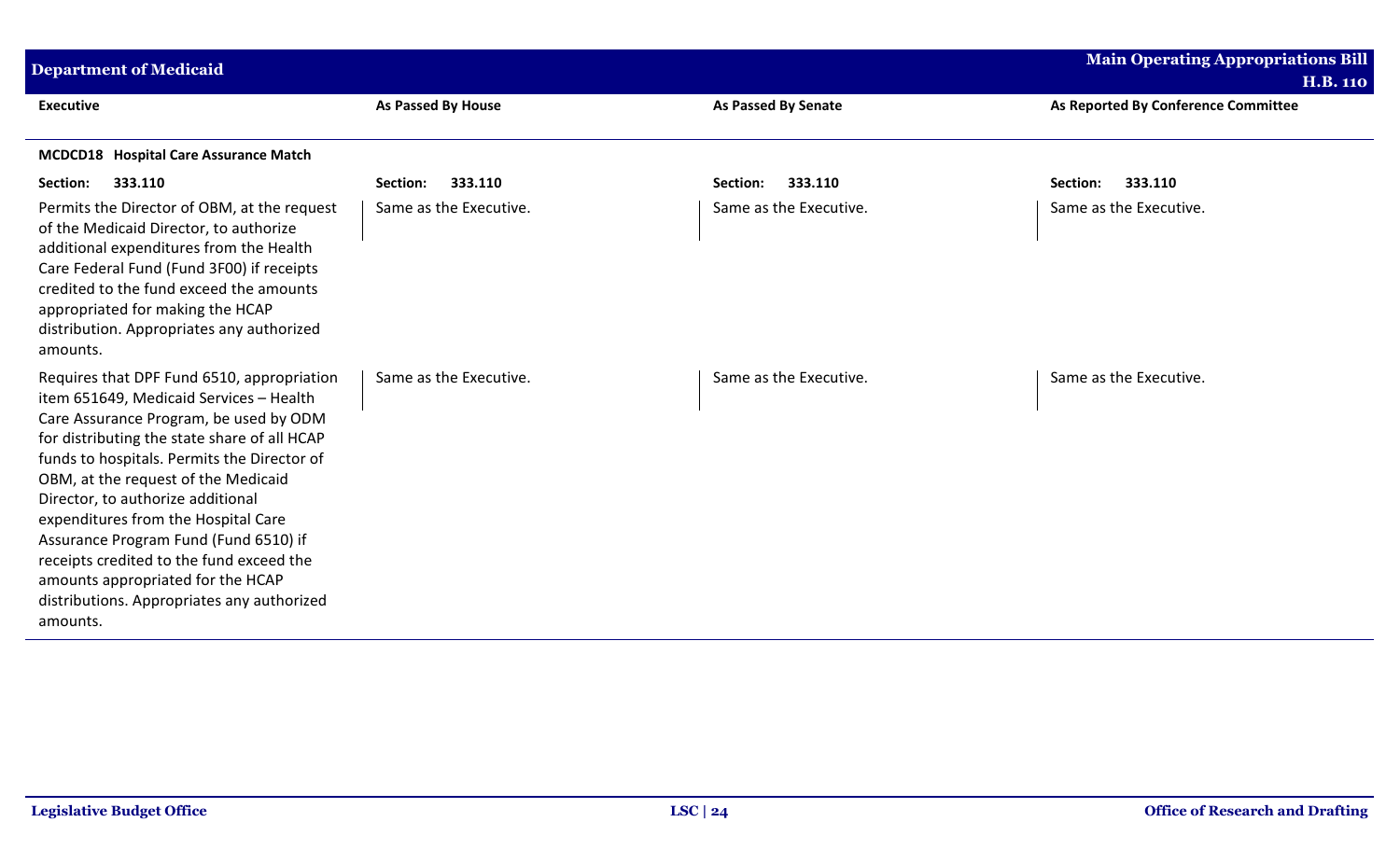| <b>Department of Medicaid</b>                                                                                                                                                                                                                                                                                   |                                               |                            | <b>Main Operating Appropriations Bill</b>              |
|-----------------------------------------------------------------------------------------------------------------------------------------------------------------------------------------------------------------------------------------------------------------------------------------------------------------|-----------------------------------------------|----------------------------|--------------------------------------------------------|
| <b>Executive</b>                                                                                                                                                                                                                                                                                                | As Passed By House                            | <b>As Passed By Senate</b> | <b>H.B. 110</b><br>As Reported By Conference Committee |
| MCDCD19 Refunds and Reconciliation Fund                                                                                                                                                                                                                                                                         |                                               |                            |                                                        |
| Section:<br>333.120<br>Permits the Director of OBM, at the request<br>of the Medicaid Director, to authorize<br>additional expenditures from the Refunds<br>and Reconciliation Fund (Fund R055) if<br>receipts credited to the fund exceed the<br>amounts appropriated. Appropriates any<br>authorized amounts. | 333.120<br>Section:<br>Same as the Executive. | No provision.              | 333.120<br>Section:<br>Same as the Executive.          |
| MCDCD28 Medicaid Interagency Pass-Through                                                                                                                                                                                                                                                                       |                                               |                            |                                                        |
| Section:<br>333.130                                                                                                                                                                                                                                                                                             | 333.130<br>Section:                           |                            |                                                        |
| Permits the Director of OBM, at the request<br>of the Medicaid Director, to authorize<br>expenditures from FED Fund 3G50<br>appropriation item 651655, Medicaid<br>Interagency Pass-Through, in excess of<br>amounts appropriated. Appropriates any<br>authorized amounts.                                      | Same as the Executive.                        | No provision.              | No provision.                                          |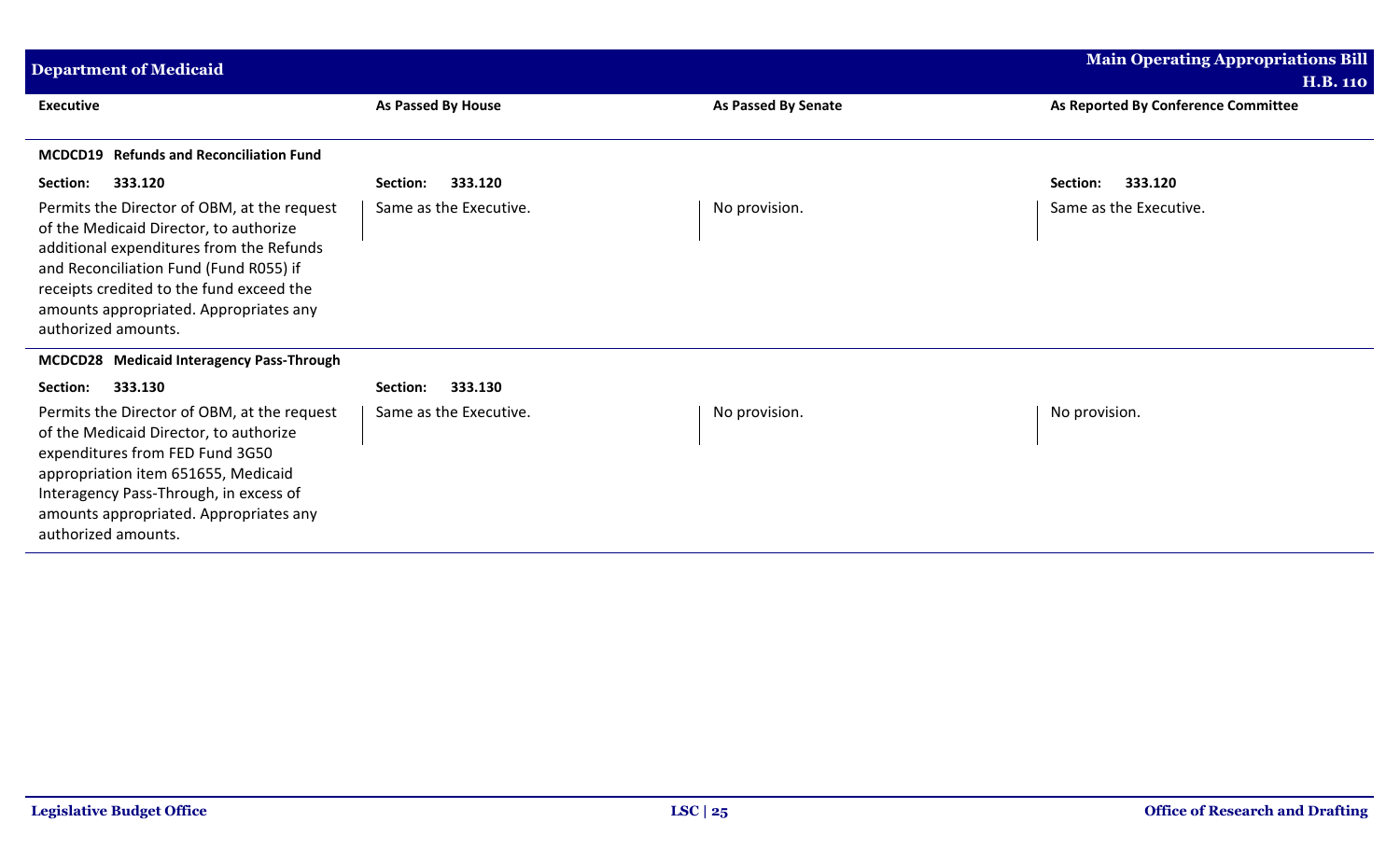| <b>Department of Medicaid</b>                                                                                                                                                                                                                                                                                                                                                                            |                        |                        | <b>Main Operating Appropriations Bill</b> |
|----------------------------------------------------------------------------------------------------------------------------------------------------------------------------------------------------------------------------------------------------------------------------------------------------------------------------------------------------------------------------------------------------------|------------------------|------------------------|-------------------------------------------|
|                                                                                                                                                                                                                                                                                                                                                                                                          |                        |                        | <b>H.B. 110</b>                           |
| <b>Executive</b>                                                                                                                                                                                                                                                                                                                                                                                         | As Passed By House     | As Passed By Senate    | As Reported By Conference Committee       |
|                                                                                                                                                                                                                                                                                                                                                                                                          |                        |                        |                                           |
| MCDCD20 Non-emergency medical transportation                                                                                                                                                                                                                                                                                                                                                             |                        |                        |                                           |
| 333.140<br>Section:                                                                                                                                                                                                                                                                                                                                                                                      | 333.140<br>Section:    | 333.140<br>Section:    | 333.140<br>Section:                       |
| Permits the Director of OBM, at the request<br>of the Medicaid Director, to transfer the<br>state share appropriations between GRF<br>appropriation item 651525, Medicaid Health<br>Care Services, in the ODM budget and<br>655523, Medicaid Program Support - Local<br>Transportation, in the ODJFS budget to<br>ensure access to a non-emergency medical<br>transportation brokerage program. Requires | Same as the Executive. | Same as the Executive. | Same as the Executive.                    |
| that the Director of OBM adjust the federal<br>share of item 651525 and FED Fund 3F01<br>appropriation item 655624, Medicaid                                                                                                                                                                                                                                                                             |                        |                        |                                           |
| Program Support - Federal, in the ODJFS<br>budget, accordingly. Requires the Medicaid<br>Director to transmit federal funds it receives                                                                                                                                                                                                                                                                  |                        |                        |                                           |
| for the transaction to Fund 3F01, used by<br>ODJFS.                                                                                                                                                                                                                                                                                                                                                      |                        |                        |                                           |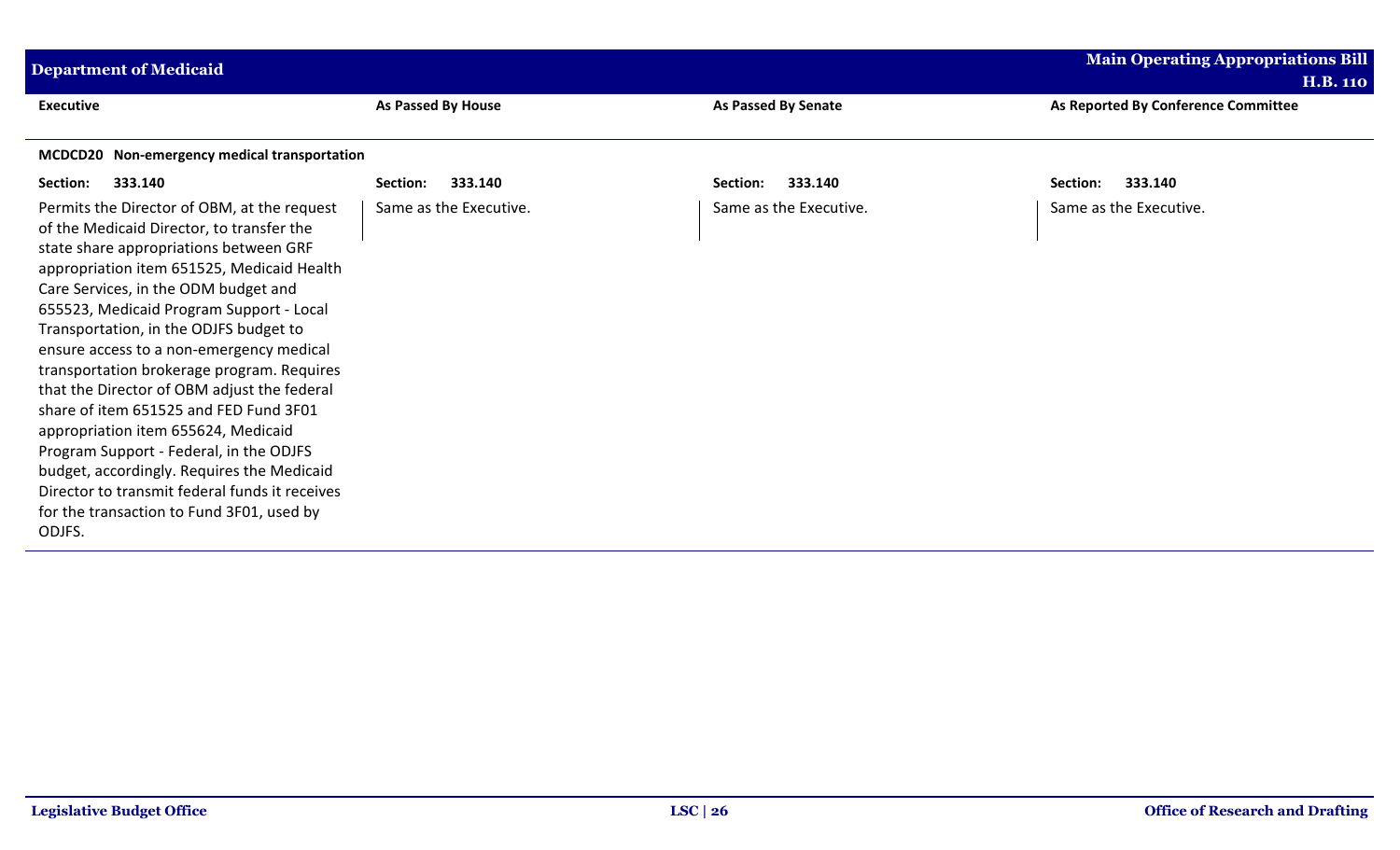| <b>Main Operating Appropriations Bill</b><br><b>Department of Medicaid</b><br><b>H.B. 110</b>                                                                                                                                                                                                                                                                                                                                                                                                                                                                                                                                                                                   |                           |                                                                                                                                                                                                                                                                                                                                                                                               |                                     |  |
|---------------------------------------------------------------------------------------------------------------------------------------------------------------------------------------------------------------------------------------------------------------------------------------------------------------------------------------------------------------------------------------------------------------------------------------------------------------------------------------------------------------------------------------------------------------------------------------------------------------------------------------------------------------------------------|---------------------------|-----------------------------------------------------------------------------------------------------------------------------------------------------------------------------------------------------------------------------------------------------------------------------------------------------------------------------------------------------------------------------------------------|-------------------------------------|--|
| <b>Executive</b>                                                                                                                                                                                                                                                                                                                                                                                                                                                                                                                                                                                                                                                                | <b>As Passed By House</b> | <b>As Passed By Senate</b>                                                                                                                                                                                                                                                                                                                                                                    | As Reported By Conference Committee |  |
| MCDCD21 Public assistance eligibility determination and local program support                                                                                                                                                                                                                                                                                                                                                                                                                                                                                                                                                                                                   |                           |                                                                                                                                                                                                                                                                                                                                                                                               |                                     |  |
| Section:<br>333.150                                                                                                                                                                                                                                                                                                                                                                                                                                                                                                                                                                                                                                                             | Section: 333.150          | Section:<br>333.150                                                                                                                                                                                                                                                                                                                                                                           | 333.150<br>Section:                 |  |
| Permits the Director of OBM, at the request<br>of the Medicaid Director, to transfer up to<br>\$5.0 million in each fiscal year in state share<br>appropriations between GRF appropriation<br>item 651525, Medicaid Health Care<br>Services, in the ODM budget and 655522,<br>Medicaid Program Support - Local, in the<br>ODJFS budget. Requires that the Director of<br>OBM adjust the federal share of item<br>651525 and FED Fund 3F01 appropriation<br>item 655624, Medicaid Program Support -<br>Federal, in the ODJFS budget, accordingly.<br>Requires the Medicaid Director to transmit<br>federal funds it receives for the transaction<br>to Fund 3F01, used by ODJFS. | Same as the Executive.    | Same as the Executive, but makes \$2.5<br>million of the transfer in each fiscal year<br>mandatory (the remaining \$2.5 million of<br>the transfer in each fiscal year will still be<br>permissive and at the request of the<br>Medicaid Director). Specifies that the OBM<br>Director adjust the federal appropriations<br>"when transfers occur" instead of "if such a<br>transfer occurs." | Same as the Senate.                 |  |
| Requires the Medicaid Director to establish<br>criteria for distribution of funds and for<br>county departments of job and family<br>services (CDJFS) to submit allowable<br>expenses.                                                                                                                                                                                                                                                                                                                                                                                                                                                                                          | Same as the Executive.    | Same as the Executive.                                                                                                                                                                                                                                                                                                                                                                        | Same as the Executive.              |  |
| Requires CDJFSs to comply with new roles,<br>processes, and responsibilities related to the<br>new eligibility determination system and<br>requires CDJFS to report to ODJFS and ODM<br>how the funds were used.                                                                                                                                                                                                                                                                                                                                                                                                                                                                | Same as the Executive.    | Same as the Executive.                                                                                                                                                                                                                                                                                                                                                                        | Same as the Executive.              |  |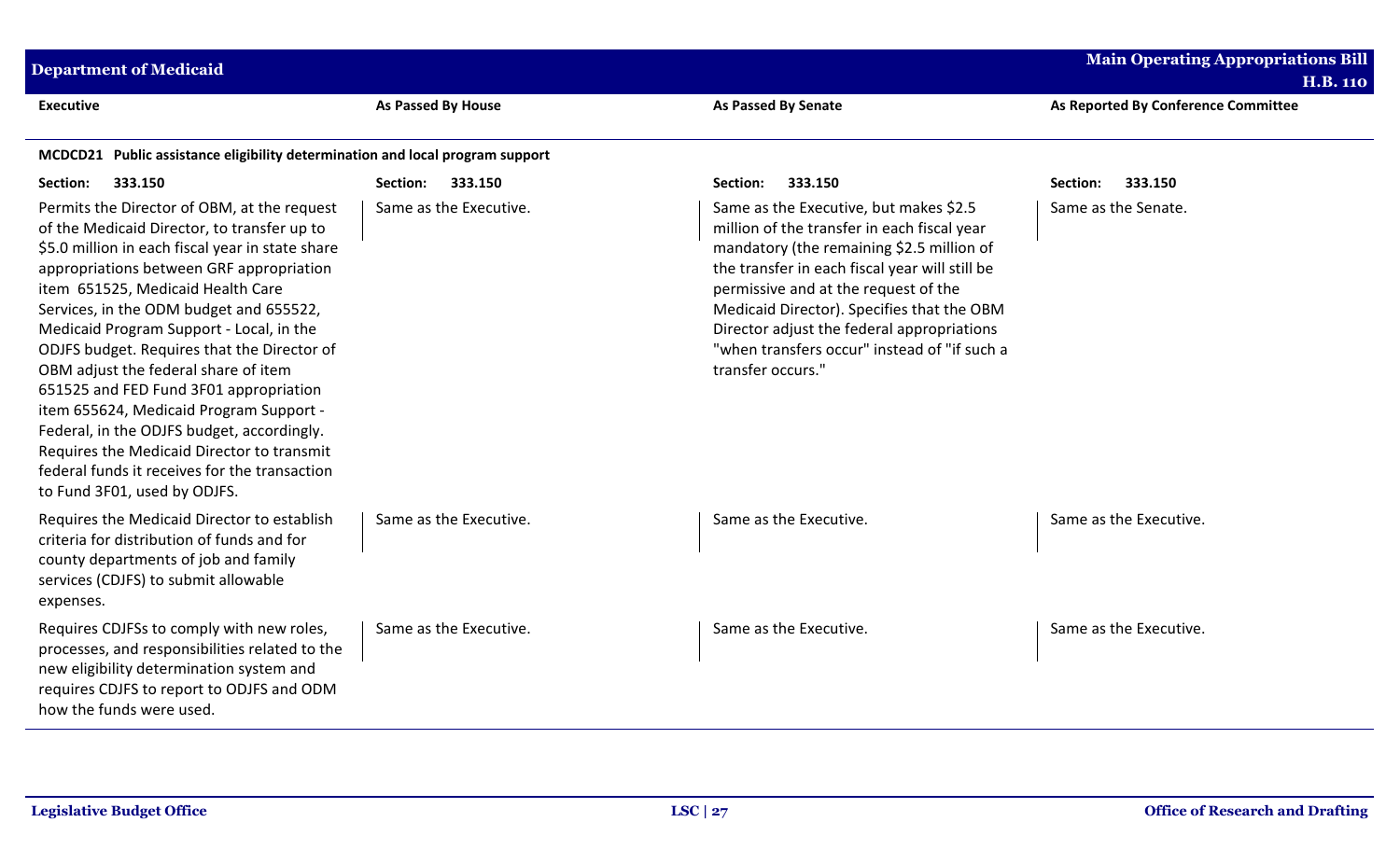| <b>Department of Medicaid</b>                                                                                                                                                                                                                         |                                                                                                                                                                                                                                                                                                        |                                       | <b>Main Operating Appropriations Bill</b><br><b>H.B. 110</b>                                                                                       |
|-------------------------------------------------------------------------------------------------------------------------------------------------------------------------------------------------------------------------------------------------------|--------------------------------------------------------------------------------------------------------------------------------------------------------------------------------------------------------------------------------------------------------------------------------------------------------|---------------------------------------|----------------------------------------------------------------------------------------------------------------------------------------------------|
| <b>Executive</b>                                                                                                                                                                                                                                      | <b>As Passed By House</b>                                                                                                                                                                                                                                                                              | <b>As Passed By Senate</b>            | As Reported By Conference Committee                                                                                                                |
| MCDCD22 Medicaid payment rates for community behavioral health services                                                                                                                                                                               |                                                                                                                                                                                                                                                                                                        |                                       |                                                                                                                                                    |
| 333.160<br>Section:                                                                                                                                                                                                                                   | 333.160<br>Section:                                                                                                                                                                                                                                                                                    | 333.160<br>Section:                   | Section:<br>333.160                                                                                                                                |
| Permits ODM to establish Medicaid payment<br>rates for community behavioral health<br>services provided during FY 2022 and FY<br>2023 that exceed authorized rates paid for<br>the services under the Medicare Program.                               | Same as the Executive.                                                                                                                                                                                                                                                                                 | Same as the Executive.                | Same as the Executive.                                                                                                                             |
| Specifies that this provision does not apply<br>to community behavioral health services<br>provided by hospitals on an inpatient basis,<br>nursing facilities, and intermediate care<br>facilities for individuals with intellectual<br>disabilities. | Same as the Executive.                                                                                                                                                                                                                                                                                 | Same as the Executive.                | Same as the Executive.                                                                                                                             |
| Fiscal effect: Any impact will depend on<br>whether ODM chooses to pay these<br>amounts.                                                                                                                                                              | <b>Fiscal effect: Same as the Executive.</b>                                                                                                                                                                                                                                                           | Fiscal effect: Same as the Executive. | Fiscal effect: Same as the Executive.                                                                                                              |
| MCDCD38 Adult day care and HCBS waiver rates                                                                                                                                                                                                          |                                                                                                                                                                                                                                                                                                        |                                       |                                                                                                                                                    |
|                                                                                                                                                                                                                                                       | 333.165<br>Section:                                                                                                                                                                                                                                                                                    | 333.166, 333.165<br>Section:          | Section:<br>333.166, 333.165                                                                                                                       |
| No provision.                                                                                                                                                                                                                                         | Earmarks \$5,000,000 in each fiscal year in<br>GRF line item 651525, Medicaid Health Care<br>Services, to be used to increase the payment<br>rates during FY 2022 and FY 2023 for adult<br>day care services provided by Medicaid-<br>funded and state-funded providers under<br>the PASSPORT Program. | No provision.                         | Same as the House, but also increases the<br>adult day care services under the Ohio Home<br>Care, MyCare Ohio, and the Assisted Living<br>waivers. |
| No provision.                                                                                                                                                                                                                                         | Requires ODM to establish a methodology<br>for calculating the rate increase for adult day<br>services.                                                                                                                                                                                                | No provision.                         | Same as the House.                                                                                                                                 |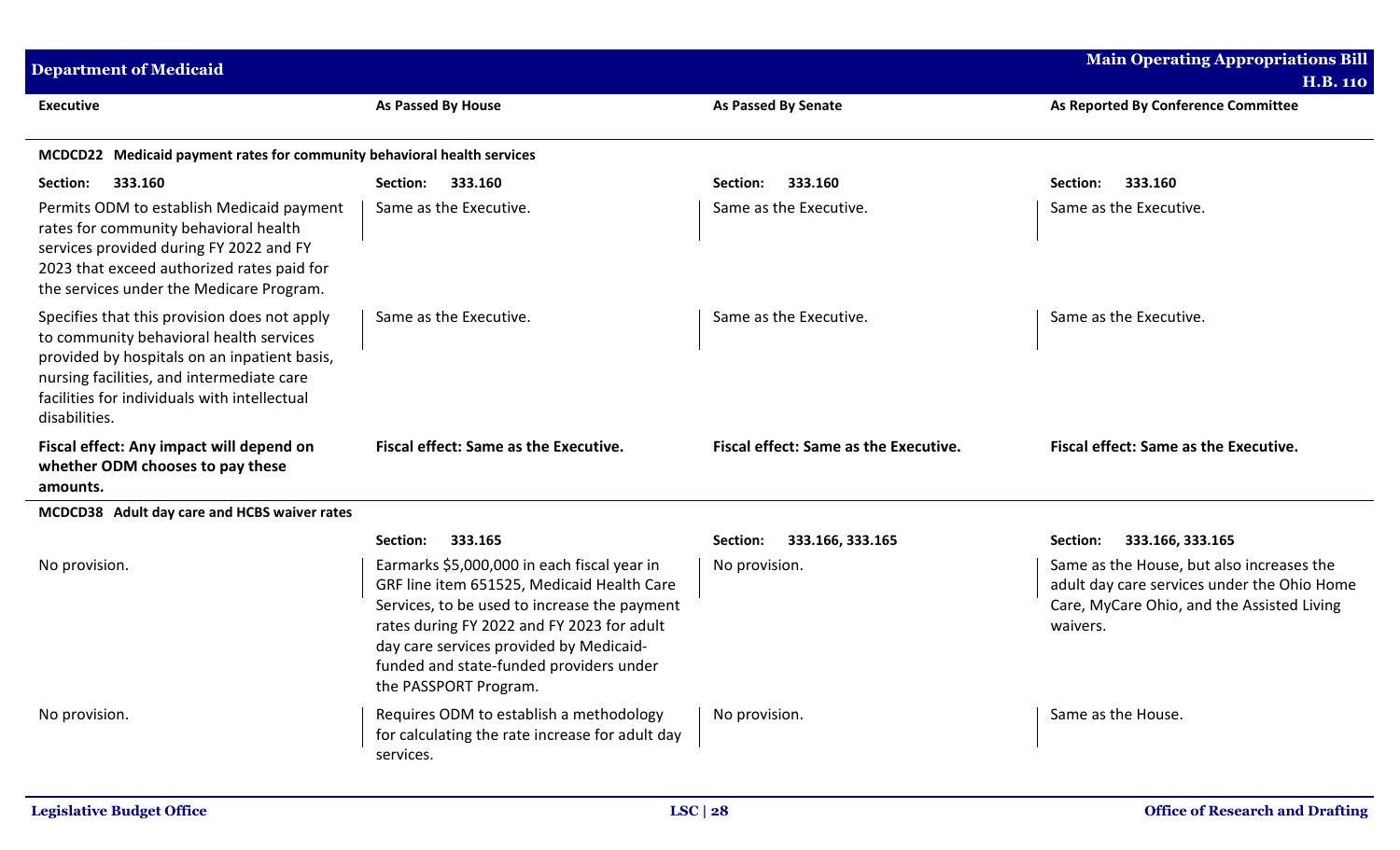| <b>Department of Medicaid</b>                                                                                                                                                                                                                                                                                                                                                                                                             |                                                                                                                                                                                                         |                                                                                                                                                                                                                                                                                    | <b>Main Operating Appropriations Bill</b>                                                                                                                                                                 |
|-------------------------------------------------------------------------------------------------------------------------------------------------------------------------------------------------------------------------------------------------------------------------------------------------------------------------------------------------------------------------------------------------------------------------------------------|---------------------------------------------------------------------------------------------------------------------------------------------------------------------------------------------------------|------------------------------------------------------------------------------------------------------------------------------------------------------------------------------------------------------------------------------------------------------------------------------------|-----------------------------------------------------------------------------------------------------------------------------------------------------------------------------------------------------------|
|                                                                                                                                                                                                                                                                                                                                                                                                                                           |                                                                                                                                                                                                         |                                                                                                                                                                                                                                                                                    | <b>H.B. 110</b>                                                                                                                                                                                           |
| <b>Executive</b>                                                                                                                                                                                                                                                                                                                                                                                                                          | As Passed By House                                                                                                                                                                                      | <b>As Passed By Senate</b>                                                                                                                                                                                                                                                         | As Reported By Conference Committee                                                                                                                                                                       |
| No provision.                                                                                                                                                                                                                                                                                                                                                                                                                             | No provision.                                                                                                                                                                                           | Increases the payment rates for the<br>PASSPORT, Ohio Home Care, MyCare Ohio,<br>and Assisted Living waiver programs for<br>specified services by 4% in FY 2022 from the<br>rates in effect on June 30, 2021 and by 2% in<br>FY 2023 from the rates in effect on June 30,<br>2022. | Same as the Senate.                                                                                                                                                                                       |
|                                                                                                                                                                                                                                                                                                                                                                                                                                           | Fiscal effect: The bill increases the<br>appropriation in GRF line item 651525 by<br>\$5.0 million in each fiscal year (about \$1.8<br>million in FY 2022 and \$1.7 million in FY<br>2023 state share). | <b>Fiscal effect: Increases GRF line by</b><br>additional \$14,827,821 (\$5,007,391 state<br>share) in FY 2022 and \$35,720,670<br>(\$12,705,867 state share) in FY 2023.                                                                                                          | Fiscal effect: Same as the Senate, but<br>increases GRF line item 651525 by an<br>additional \$3,806,991 (\$1,402,704 state<br>share) in FY 2022 and \$2,986,346<br>(\$1,215,556 state share) in FY 2023. |
| MCDCD23 Area Agencies on Aging and Medicaid Managed Care                                                                                                                                                                                                                                                                                                                                                                                  |                                                                                                                                                                                                         |                                                                                                                                                                                                                                                                                    |                                                                                                                                                                                                           |
| 333.170<br>Section:                                                                                                                                                                                                                                                                                                                                                                                                                       | 333.170<br>Section:                                                                                                                                                                                     | 333.170<br>Section:                                                                                                                                                                                                                                                                | Section:<br>333.170                                                                                                                                                                                       |
| Requires ODM, if it expands the inclusion of<br>the aged, blind, and disabled (ABD) eligibility<br>group or dual-eligibles in the care<br>management system during the FY 2022-FY<br>2023 biennium, to do the following:                                                                                                                                                                                                                  | Same as the Executive.                                                                                                                                                                                  | Same as the Executive.                                                                                                                                                                                                                                                             | Same as the Executive.                                                                                                                                                                                    |
| (1) Require Area Agencies on Aging (AAA) to<br>be the coordinators of home and<br>community-based services available under<br>Medicaid waiver components that those<br>individuals and the group receive and permit<br>Medicaid managed care organizations<br>(MCOs) to delegate to the agencies full-care<br>coordination functions for those services<br>and other healthcare services those<br>individuals and that group receive; and | (1) Same as the Executive.                                                                                                                                                                              | (1) Same as the Executive.                                                                                                                                                                                                                                                         | (1) Same as the Executive.                                                                                                                                                                                |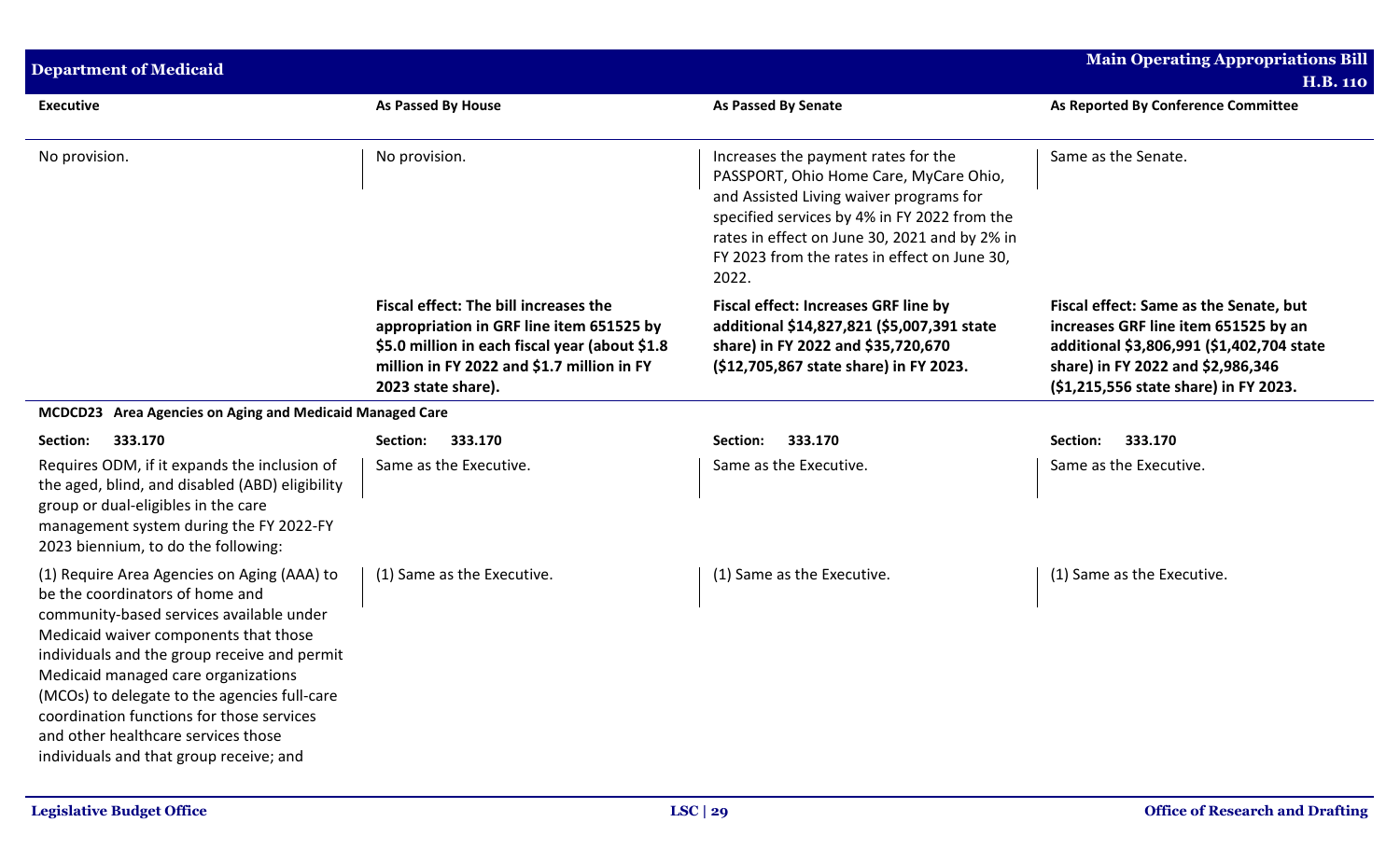| <b>Department of Medicaid</b>                                                                                                                                                                                                                                                                         |                                                                                                                                                                                                                                                         |                                              | <b>Main Operating Appropriations Bill</b> |
|-------------------------------------------------------------------------------------------------------------------------------------------------------------------------------------------------------------------------------------------------------------------------------------------------------|---------------------------------------------------------------------------------------------------------------------------------------------------------------------------------------------------------------------------------------------------------|----------------------------------------------|-------------------------------------------|
|                                                                                                                                                                                                                                                                                                       |                                                                                                                                                                                                                                                         |                                              | <b>H.B. 110</b>                           |
| <b>Executive</b>                                                                                                                                                                                                                                                                                      | <b>As Passed By House</b>                                                                                                                                                                                                                               | <b>As Passed By Senate</b>                   | As Reported By Conference Committee       |
| (2) Give preference, when selecting<br>managed care organizations to contract<br>with, organizations that will enter into<br>subcapitation arrangements with AAAs<br>under which the agencies are to perform, in<br>addition to other functions, certain network<br>management and payment functions. | (2) Same as the Executive.                                                                                                                                                                                                                              | (2) Same as the Executive.                   | (2) Same as the Executive.                |
| Fiscal effect: Any impact will depend on if<br>ODM chooses to include these populations<br>into the care management system. AAAs<br>currently coordinate services for dual-<br>eligibles participating in MyCare.                                                                                     | Fiscal effect: Same as the Executive.                                                                                                                                                                                                                   | <b>Fiscal effect: Same as the Executive.</b> | Fiscal effect: Same as the Executive.     |
| MCDCD40 Ohio Invests in Improvements for Priority Populations                                                                                                                                                                                                                                         |                                                                                                                                                                                                                                                         |                                              |                                           |
|                                                                                                                                                                                                                                                                                                       | 333.175<br>Section:                                                                                                                                                                                                                                     | 333.175<br>Section:                          | 333.175<br>Section:                       |
| No provision.                                                                                                                                                                                                                                                                                         | Establishes the Ohio Invests in<br>Improvements for Priority Populations<br>(OIPP) Program as a directed payment<br>program regarding inpatient and outpatient<br>hospital services provided to Medicaid<br>recipients enrolled in a Medicaid MCO plan. | Same as the House.                           | Same as the House.                        |
| No provision.                                                                                                                                                                                                                                                                                         | Provides that, under the program, state<br>university-owned hospitals with fewer than<br>300 beds can directly receive payment for<br>inpatient and outpatient services provided<br>to Medicaid care management system<br>enrollees.                    | Same as the House.                           | Same as the House.                        |
| No provision.                                                                                                                                                                                                                                                                                         | Requires participating hospitals to remit to<br>ODM, through intergovernmental transfer,<br>the nonfederal share of payment for those<br>services.                                                                                                      | Same as the House.                           | Same as the House.                        |
| <b>Legislative Budget Office</b>                                                                                                                                                                                                                                                                      |                                                                                                                                                                                                                                                         | LSC   30                                     | <b>Office of Research and Drafting</b>    |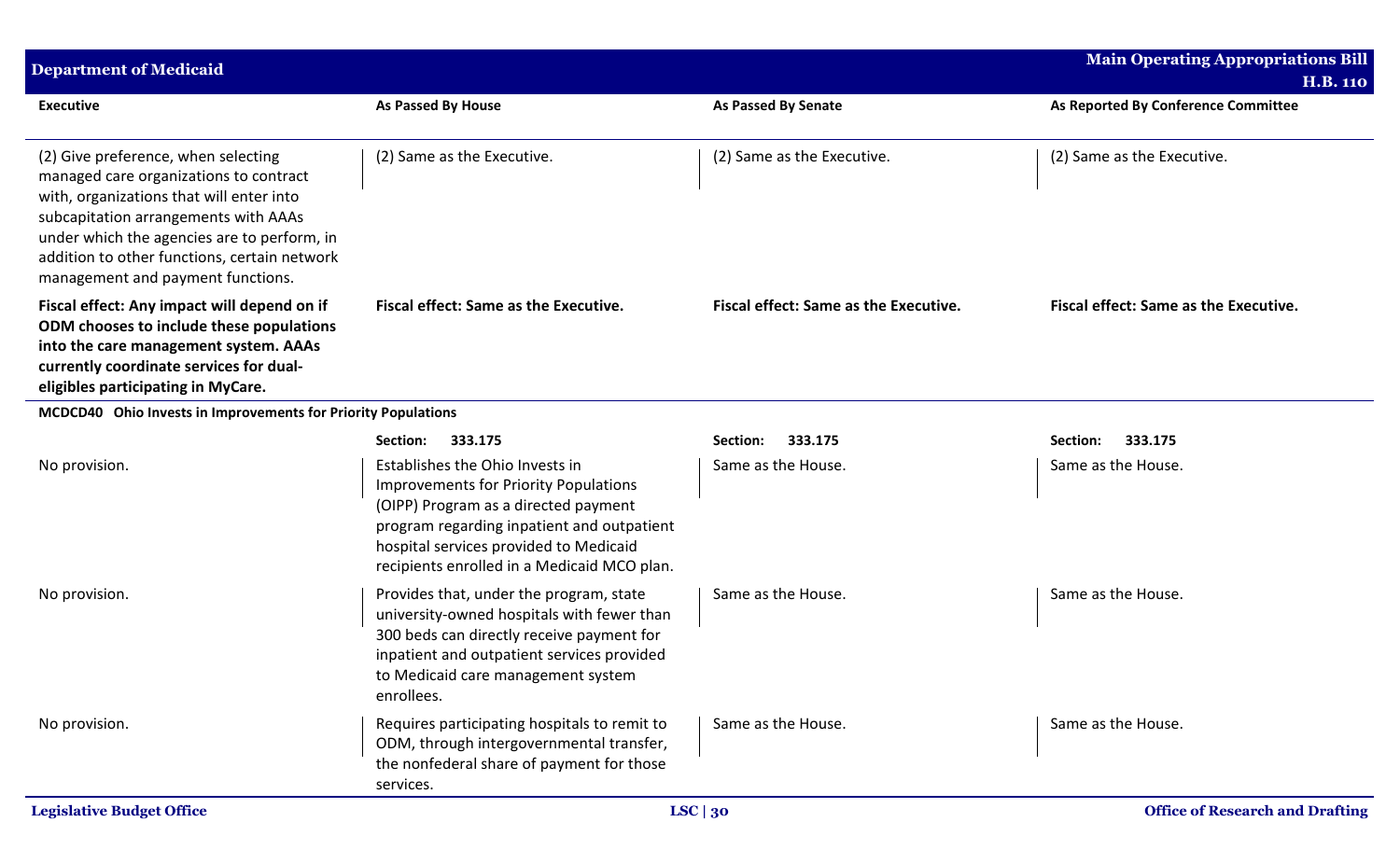| <b>Department of Medicaid</b> |                                                                                                                                                                                                                                                                                                                                                                                                                                                                       |                                   | <b>Main Operating Appropriations Bill</b><br><b>H.B. 110</b> |
|-------------------------------|-----------------------------------------------------------------------------------------------------------------------------------------------------------------------------------------------------------------------------------------------------------------------------------------------------------------------------------------------------------------------------------------------------------------------------------------------------------------------|-----------------------------------|--------------------------------------------------------------|
| <b>Executive</b>              | <b>As Passed By House</b>                                                                                                                                                                                                                                                                                                                                                                                                                                             | As Passed By Senate               | As Reported By Conference Committee                          |
| No provision.                 | Requires appropriation item 651694 and any<br>corresponding federal share in appropriation<br>item 651623 be used for the OIPP Program.                                                                                                                                                                                                                                                                                                                               | Same as the House.                | Same as the House.                                           |
| No provision.                 | Specifies that if receipts credited into the<br>Hospital Directed Payment Program Fund<br>(Fund 5XY0) exceed the amounts<br>appropriated, the Medicaid Director may<br>request the Director of Budget and<br>Management to authorize additional<br>expenditures. Requires, if any amounts are<br>authorized, the Director of Budget and<br>Management to adjust the federal<br>appropriation item accordingly.<br>Appropriates authorized additional<br>expenditures. | No provision.                     | Same as the House.                                           |
|                               | Fiscal effect: The bill appropriates \$10.5<br>million in each fiscal year for DPF Fund<br>5XY0, appropriation item 651694, and<br>increases appropriations to federal Fund<br>3F00 appropriation item 651623 by \$27.2<br>million in each fiscal year.                                                                                                                                                                                                               | Fiscal effect: Same as the House. | Fiscal effect: Same as the House.                            |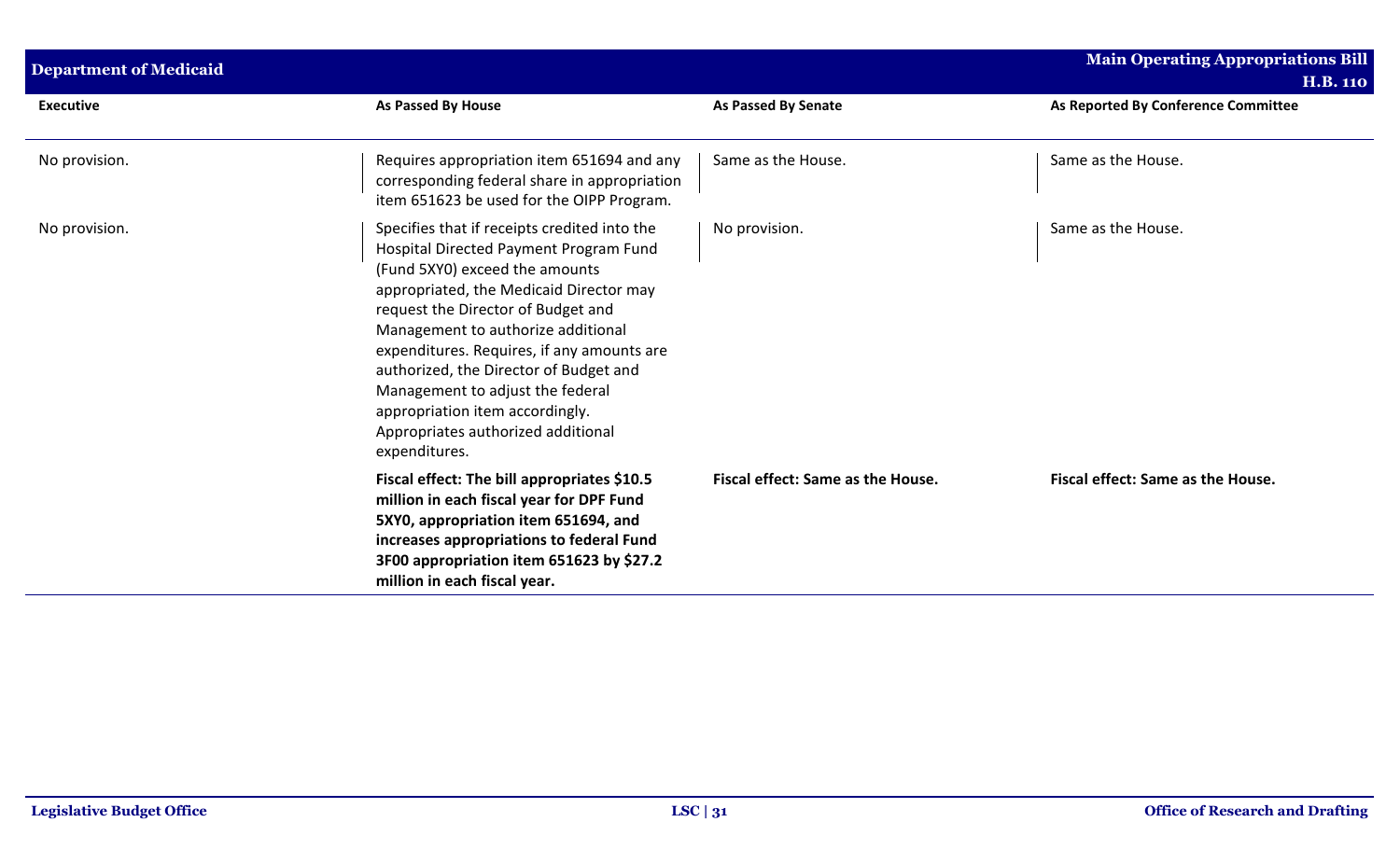| <b>Department of Medicaid</b>                                                                                                                                                                                                                                                                                                                                                                                                                                                      |                        |                            | <b>Main Operating Appropriations Bill</b> |
|------------------------------------------------------------------------------------------------------------------------------------------------------------------------------------------------------------------------------------------------------------------------------------------------------------------------------------------------------------------------------------------------------------------------------------------------------------------------------------|------------------------|----------------------------|-------------------------------------------|
|                                                                                                                                                                                                                                                                                                                                                                                                                                                                                    |                        |                            | <b>H.B. 110</b>                           |
| <b>Executive</b>                                                                                                                                                                                                                                                                                                                                                                                                                                                                   | As Passed By House     | <b>As Passed By Senate</b> | As Reported By Conference Committee       |
| MCDCD24 Work Community Engagement Program - OhioMeansJobs costs                                                                                                                                                                                                                                                                                                                                                                                                                    |                        |                            |                                           |
| 333.180<br>Section:                                                                                                                                                                                                                                                                                                                                                                                                                                                                | 333.180<br>Section:    | 333.180<br>Section:        | 333.180<br>Section:                       |
| Permits the Director of OBM, upon the<br>request of the Medicaid Director, to transfer<br>in each fiscal year state share appropriations<br>between DPF Fund 5DL0 appropriation item<br>651685, Medicaid Recoveries -Program<br>Support, within ODM, and GRF<br>appropriation item 655425, Medicaid<br>Program Support, within ODJFS. Requires<br>that if any transfer occurs, the Director of<br>OBM adjust federal share appropriations in<br>specified line items, accordingly. | Same as the Executive. | Same as the Executive.     | Same as the Executive.                    |
| Specifies that any funds provided to ODJFS<br>shall only be used for costs related to<br>transitioning to a new work community<br>engagement program for the Medicaid<br>program as prescribed by the Medicaid<br>Director.                                                                                                                                                                                                                                                        | Same as the Executive. | Same as the Executive.     | Same as the Executive.                    |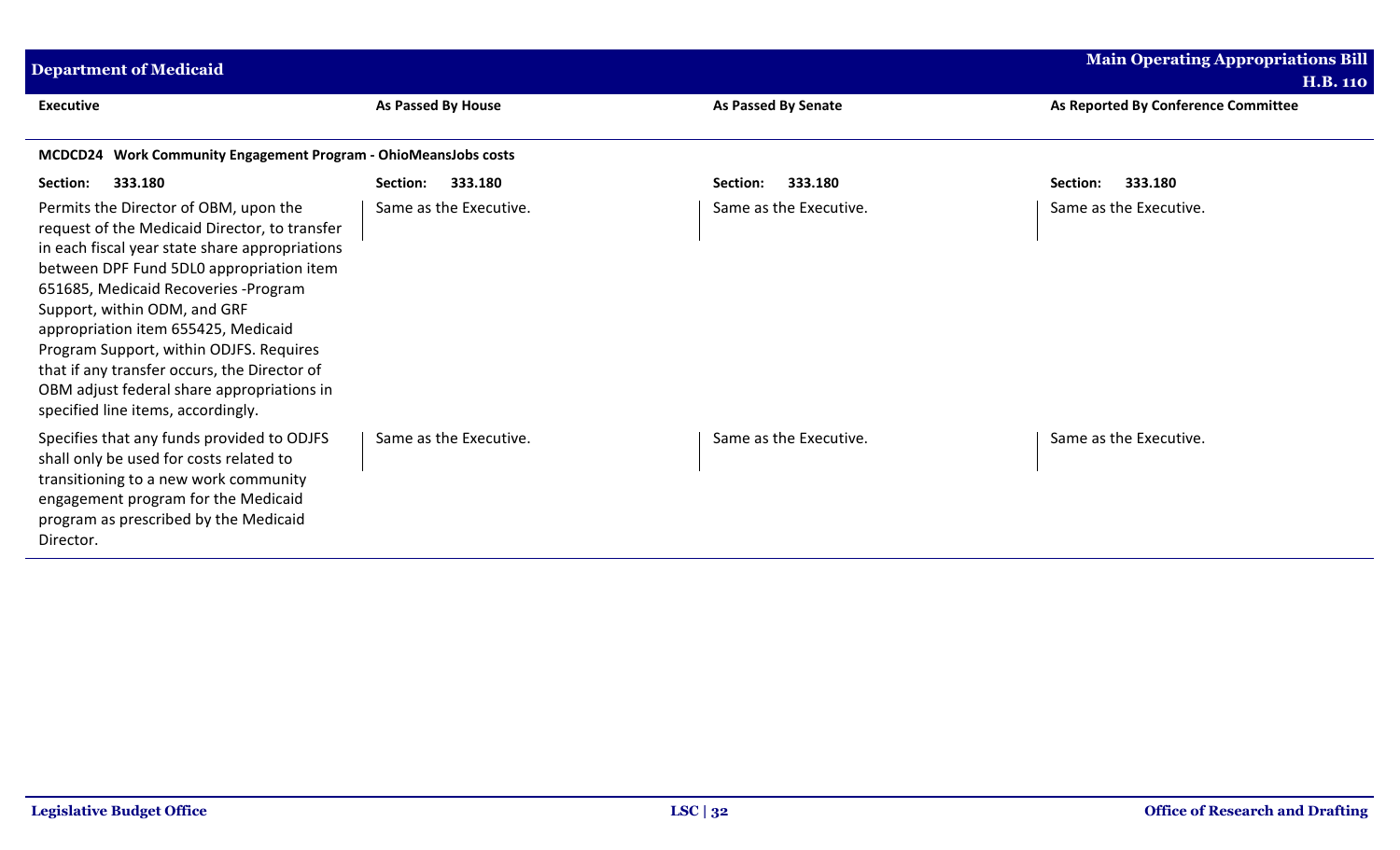| <b>Department of Medicaid</b>                                                                                                                                                                                                                                                                                                                                                                               |                        |                            | <b>Main Operating Appropriations Bill</b>              |
|-------------------------------------------------------------------------------------------------------------------------------------------------------------------------------------------------------------------------------------------------------------------------------------------------------------------------------------------------------------------------------------------------------------|------------------------|----------------------------|--------------------------------------------------------|
| <b>Executive</b>                                                                                                                                                                                                                                                                                                                                                                                            | As Passed By House     | <b>As Passed By Senate</b> | <b>H.B. 110</b><br>As Reported By Conference Committee |
| MCDCD25 Work Community Engagement Program - county costs                                                                                                                                                                                                                                                                                                                                                    |                        |                            |                                                        |
| Section:<br>333.190                                                                                                                                                                                                                                                                                                                                                                                         | 333.190<br>Section:    | 333.190<br>Section:        | Section:<br>333.190                                    |
| Permits the Director of OBM, upon request<br>of the Medicaid Director, to transfer state<br>share appropriations in each fiscal year<br>between GRF appropriation item 651525,<br>Medicaid Health Care Services, used by<br>ODM, and GRF appropriation item 655522,<br>Medicaid Program Support - Local, used by<br>ODJFS. Requires federal shares to be<br>adjusted accordingly if such a transfer occurs. | Same as the Executive. | Same as the Executive.     | Same as the Executive.                                 |
| Requires any increase to be provided to<br>CDJFSs to be used only for costs related to<br>transitioning to a new work and community<br>engagement program under the Medicaid<br>program. Prohibits funds from being used<br>for existing and ongoing operating expenses.                                                                                                                                    | Same as the Executive. | Same as the Executive.     | Same as the Executive.                                 |
| Requires the Medicaid Director to establish<br>criteria for distributing these funds and for<br>CDJFSs to submit allowable expenses.                                                                                                                                                                                                                                                                        | Same as the Executive. | Same as the Executive.     | Same as the Executive.                                 |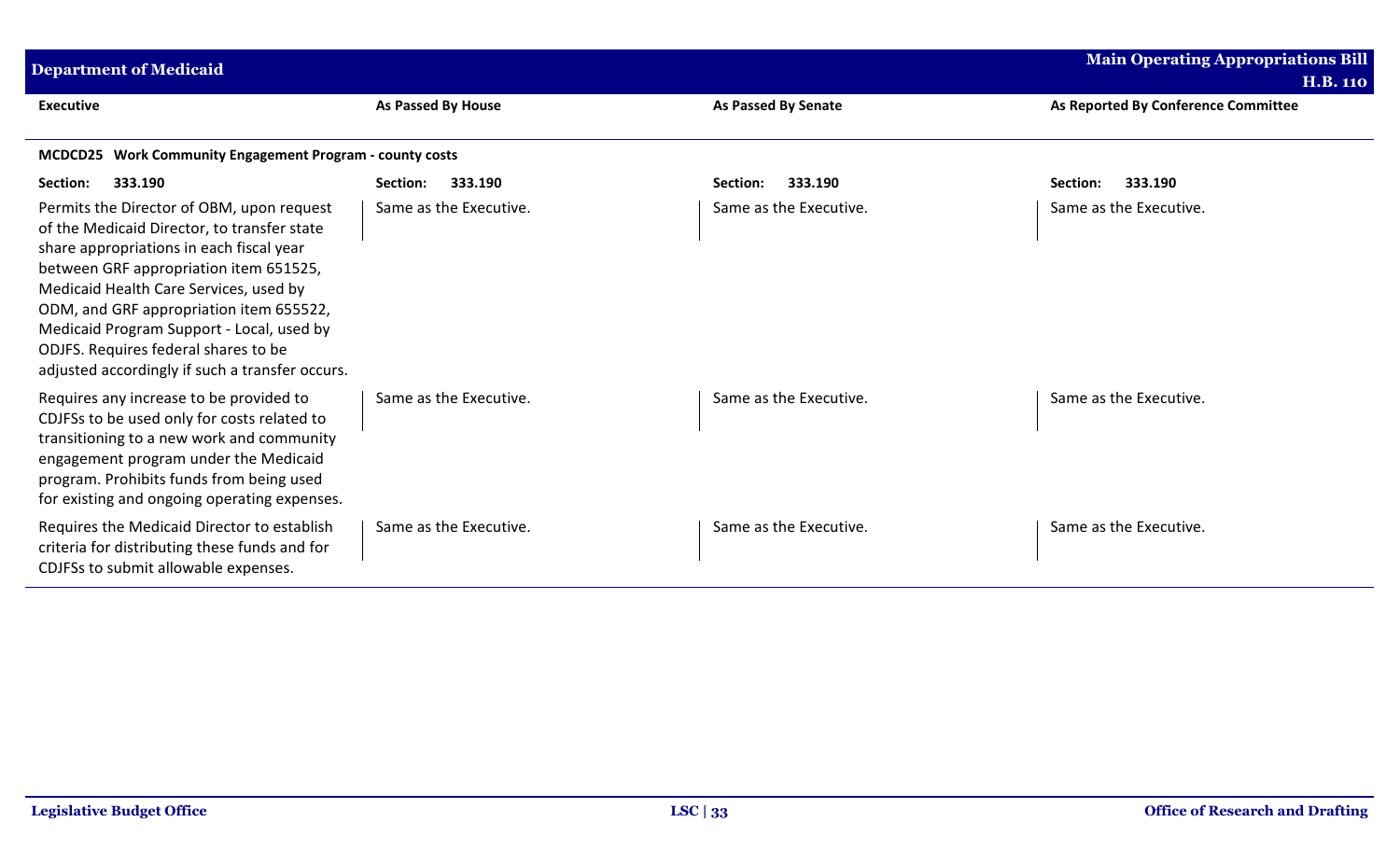| <b>Department of Medicaid</b>                                                                                                                                                                                                                                                                                                                         |                                                                                                                                                                                       |                            | <b>Main Operating Appropriations Bill</b> |
|-------------------------------------------------------------------------------------------------------------------------------------------------------------------------------------------------------------------------------------------------------------------------------------------------------------------------------------------------------|---------------------------------------------------------------------------------------------------------------------------------------------------------------------------------------|----------------------------|-------------------------------------------|
|                                                                                                                                                                                                                                                                                                                                                       |                                                                                                                                                                                       |                            | <b>H.B. 110</b>                           |
| <b>Executive</b>                                                                                                                                                                                                                                                                                                                                      | <b>As Passed By House</b>                                                                                                                                                             | <b>As Passed By Senate</b> | As Reported By Conference Committee       |
| MCDCD26 Managed Care Claims Fund                                                                                                                                                                                                                                                                                                                      |                                                                                                                                                                                       |                            |                                           |
| 333.200<br>Section:                                                                                                                                                                                                                                                                                                                                   |                                                                                                                                                                                       |                            |                                           |
| Creates the Managed Care Claims Fund in<br>the state treasury, which consists of money<br>that Medicaid MCOs pay to ODM in order<br>for ODM to make payments to providers<br>under the care management system that the<br>organizations are unable to make due to<br>systems issues. Requires moneys in the fund<br>to be used to make such payments. | No provision.                                                                                                                                                                         | No provision.              | No provision.                             |
| Allows the Medicaid Director to request the<br>Director of OBM to authorize expenditures<br>from the Managed Care Claims Fund and the<br>corresponding federal share from the Health<br>Care Federal Fund (Fund 3F00). Appropriates<br>any requested amounts upon the approval<br>of the Director of OBM.                                             | No provision.                                                                                                                                                                         | No provision.              | No provision.                             |
| MCDCD31 Medicaid Health and Human Services                                                                                                                                                                                                                                                                                                            |                                                                                                                                                                                       |                            |                                           |
|                                                                                                                                                                                                                                                                                                                                                       | 333.205<br>Section:                                                                                                                                                                   | 333.205<br>Section:        | 333.205<br>Section:                       |
| No provision.                                                                                                                                                                                                                                                                                                                                         | Requires the Medicaid Director to seek<br>Controlling Board approval before any funds<br>can be expended from DPF Fund 5SA4 line<br>item 651689, Medicaid Health & Human<br>Services. | Same as the House.         | Same as the House.                        |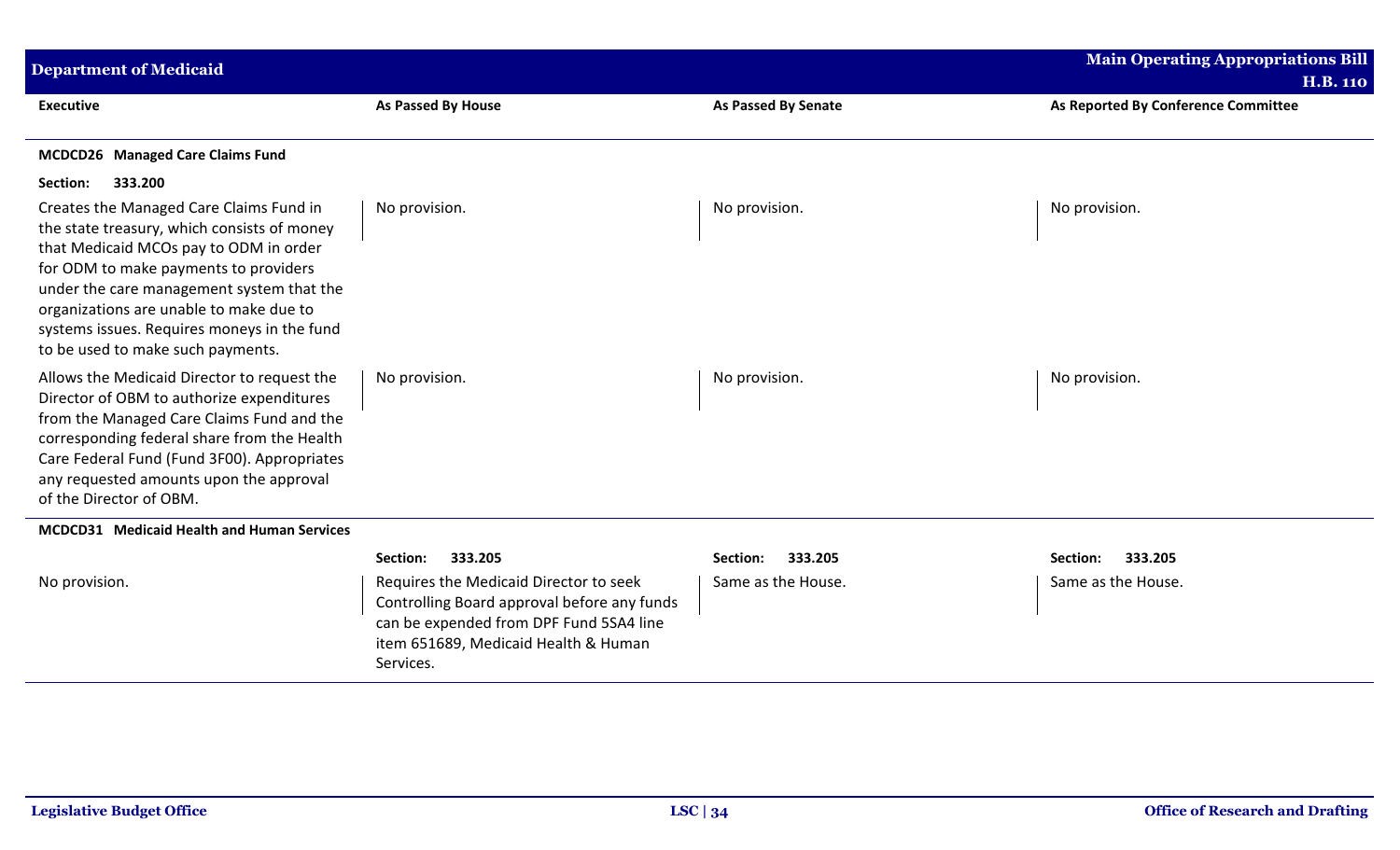| <b>Department of Medicaid</b>                                                                                                                                                                                                                                                                                                                                                                                                     |                           |                            | <b>Main Operating Appropriations Bill</b> |
|-----------------------------------------------------------------------------------------------------------------------------------------------------------------------------------------------------------------------------------------------------------------------------------------------------------------------------------------------------------------------------------------------------------------------------------|---------------------------|----------------------------|-------------------------------------------|
|                                                                                                                                                                                                                                                                                                                                                                                                                                   |                           |                            | <b>H.B. 110</b>                           |
| <b>Executive</b>                                                                                                                                                                                                                                                                                                                                                                                                                  | <b>As Passed By House</b> | <b>As Passed By Senate</b> | As Reported By Conference Committee       |
| MCDCD27 Voluntary Medicaid Community Engagement Program                                                                                                                                                                                                                                                                                                                                                                           |                           |                            |                                           |
| Section:<br>333.210                                                                                                                                                                                                                                                                                                                                                                                                               | 333.210<br>Section:       | 333.210<br>Section:        | 333.210<br>Section:                       |
| Requires the Medicaid Director to establish<br>a voluntary community engagement<br>program since the COVID-19 public health<br>emergency created impediments to<br>implementing the Work and Community<br>Engagement Waiver Component under R.C.<br>5166.37. Requires the voluntary program to<br>be implemented no later than January 1,<br>2022 and to be available to all medical<br>assistance recipients.                    | Same as the Executive.    | Same as the Executive.     | Same as the Executive.                    |
| Requires the program to do the following:<br>encourage medical assistance recipients who<br>are working age and able-bodied to work;<br>promote the economic stability, financial<br>independence, and improved health<br>outcomes from work; and provide<br>information about services available under<br>the voluntary program, including an<br>explanation of the importance of work to<br>overall physical and mental health. | Same as the Executive.    | Same as the Executive.     | Same as the Executive.                    |
| Provides that the program is in effect<br>through the FY 2022 - FY 2023 biennium, or<br>until Ohio is able to implement the waiver<br>component under R.C. 5166.37, whichever is<br>sooner.                                                                                                                                                                                                                                       | Same as the Executive.    | Same as the Executive.     | Same as the Executive.                    |
| Requires the Medicaid Director to explore<br>partnerships with education and training<br>providers to increase training opportunities                                                                                                                                                                                                                                                                                             | Same as the Executive.    | Same as the Executive.     | Same as the Executive.                    |
| <b>Legislative Budget Office</b>                                                                                                                                                                                                                                                                                                                                                                                                  |                           | LSC $ 35$                  | <b>Office of Research and Drafting</b>    |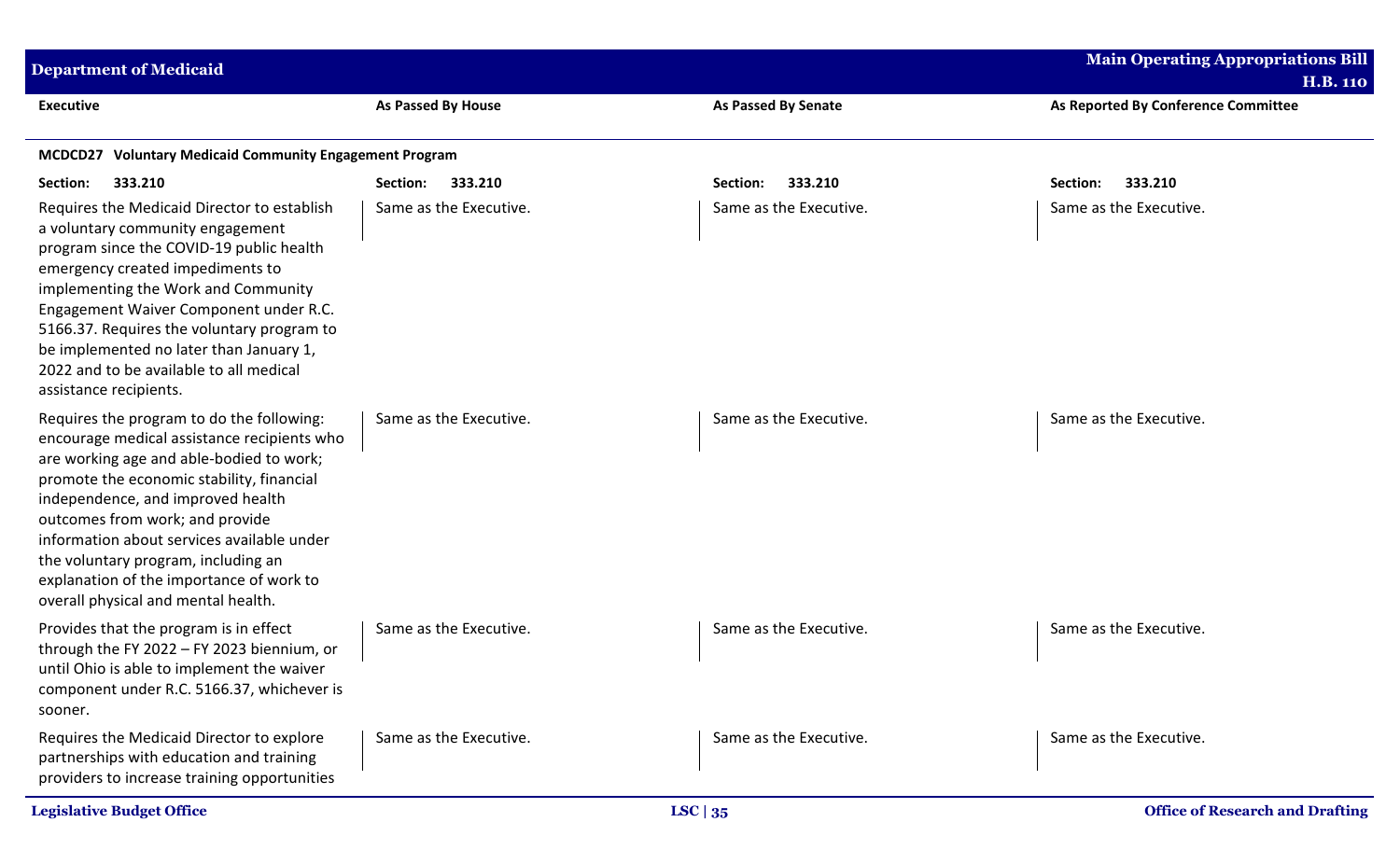| <b>Department of Medicaid</b>                                                                                                                     |                                                                                                                                                                                                                                                                                                                                  |                                                                                                                                                        | <b>Main Operating Appropriations Bill</b>    |
|---------------------------------------------------------------------------------------------------------------------------------------------------|----------------------------------------------------------------------------------------------------------------------------------------------------------------------------------------------------------------------------------------------------------------------------------------------------------------------------------|--------------------------------------------------------------------------------------------------------------------------------------------------------|----------------------------------------------|
|                                                                                                                                                   |                                                                                                                                                                                                                                                                                                                                  |                                                                                                                                                        | <b>H.B. 110</b>                              |
| <b>Executive</b>                                                                                                                                  | As Passed By House                                                                                                                                                                                                                                                                                                               | <b>As Passed By Senate</b>                                                                                                                             | As Reported By Conference Committee          |
| for Medicaid recipients.                                                                                                                          |                                                                                                                                                                                                                                                                                                                                  |                                                                                                                                                        |                                              |
| Fiscal effect: ODM will realize costs to<br>establish and implement this program.<br>However, the budget provides the funding<br>to support this. | <b>Fiscal effect: Same as the Executive.</b>                                                                                                                                                                                                                                                                                     | <b>Fiscal effect: Same as the Executive.</b>                                                                                                           | <b>Fiscal effect: Same as the Executive.</b> |
| MCDCD30 Value-based purchasing supplemental rebate                                                                                                |                                                                                                                                                                                                                                                                                                                                  |                                                                                                                                                        |                                              |
|                                                                                                                                                   | 333.215<br>Section:                                                                                                                                                                                                                                                                                                              | 333.215<br>Section:                                                                                                                                    | 333.215<br>Section:                          |
| No provision.                                                                                                                                     | Requires ODM to submit to the Centers for<br>Medicare and Medicaid Services a Medicaid<br>state plan amendment to permit ODM to<br>enter into value-based purchasing<br>supplemental rebate agreements with<br>pharmaceutical manufacturers.                                                                                     | Same as the House.                                                                                                                                     | Same as the House.                           |
| No provision.                                                                                                                                     | Requires the amendment to be submitted<br>within 60 days after the section's effective<br>date.                                                                                                                                                                                                                                  | Same as the House.                                                                                                                                     | Same as the House.                           |
| No provision.                                                                                                                                     | Requires the agreements authorized by the<br>state plan amendment to establish criteria<br>for ODM to make supplemental rebate<br>payments to pharmaceutical manufacturers<br>and requires ODM to use its best efforts to<br>ensure that the agreement submitted<br>permits rebates to be calculated on many<br>different bases. | Same as the House, but makes a corrective<br>change to remove a reference to ODM<br>making the value-based purchasing<br>supplemental rebate payments. | Same as the Senate.                          |
|                                                                                                                                                   | <b>Fiscal effect: Potential administrative costs</b><br>related to applying for the state plan<br>amendment. Any other impacts will depend<br>on the agreements entered into.                                                                                                                                                    | Fiscal effect: Same as the House.                                                                                                                      | Fiscal effect: Same as the House.            |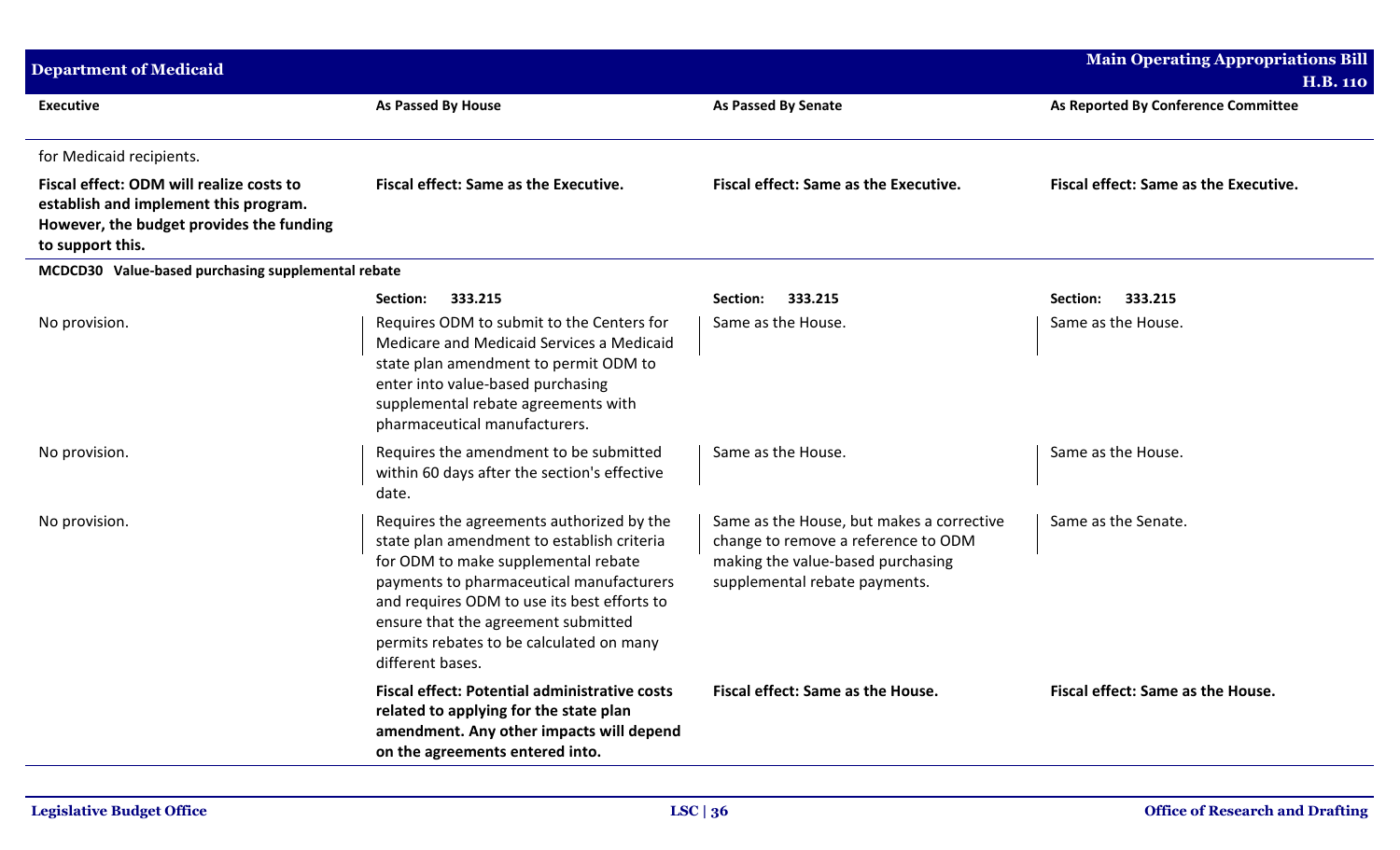| <b>Department of Medicaid</b>                 |                                                                                                                                                                                                                                                                                                                                                                                                                |                                                                                                                                                                                                                                                                                                                                                                     | <b>Main Operating Appropriations Bill</b><br><b>H.B. 110</b> |
|-----------------------------------------------|----------------------------------------------------------------------------------------------------------------------------------------------------------------------------------------------------------------------------------------------------------------------------------------------------------------------------------------------------------------------------------------------------------------|---------------------------------------------------------------------------------------------------------------------------------------------------------------------------------------------------------------------------------------------------------------------------------------------------------------------------------------------------------------------|--------------------------------------------------------------|
| <b>Executive</b>                              | <b>As Passed By House</b>                                                                                                                                                                                                                                                                                                                                                                                      | <b>As Passed By Senate</b>                                                                                                                                                                                                                                                                                                                                          | As Reported By Conference Committee                          |
| MCDCD34 Medicaid Cost Assurance Pilot Program |                                                                                                                                                                                                                                                                                                                                                                                                                |                                                                                                                                                                                                                                                                                                                                                                     |                                                              |
|                                               | Section:<br>333.217                                                                                                                                                                                                                                                                                                                                                                                            | 333.217<br>Section:                                                                                                                                                                                                                                                                                                                                                 | Section:<br>333.217                                          |
| No provision.                                 | <b>Establishes the Medicaid Cost Assurance</b><br>Pilot Program to be available to expansion<br>eligibility group ("Group VIII") enrollees in<br>the care management system during FY<br>2022 and FY 2023.                                                                                                                                                                                                     | Same as the House.                                                                                                                                                                                                                                                                                                                                                  | Same as the House.                                           |
| No provision.                                 | Enumerates pilot program requirements,<br>including that the program provide Medicaid<br>services to participants at a rate of 95% of<br>current Medicaid MCO capitation rates, use<br>technology in specified ways, develop<br>strategies to assist participants rise above<br>the poverty level for Medicaid eligibility, and<br>include 90-day study periods to determine<br>whether to expand the program. | Same as the House.                                                                                                                                                                                                                                                                                                                                                  | Same as the House.                                           |
| No provision.                                 | Requires ODM to implement the pilot<br>program initially to a limited population of<br>eligible participants, with future expansion<br>to be determined based on demonstrated<br>success criteria.                                                                                                                                                                                                             | Same as the House.                                                                                                                                                                                                                                                                                                                                                  | Same as the House.                                           |
| No provision.                                 | Requires ODM to select a single care<br>management entity to begin the program<br>and prescribes criteria for the managed care<br>entity, including that it be an insurer<br>licensed under Title 39 of the Revised Code<br>and have sufficient capital of at least \$30<br>million.                                                                                                                           | Same as the House, but changes the<br>prescribed criteria for the care management<br>entity by requiring that it be an Ohio-<br>licensed health insuring corporation that<br>meets the continuing law solvency<br>requirements for health insuring<br>corporations (instead of a Title 39 licensed<br>insurer with sufficient capital of at least \$30<br>million). | Same as the Senate.                                          |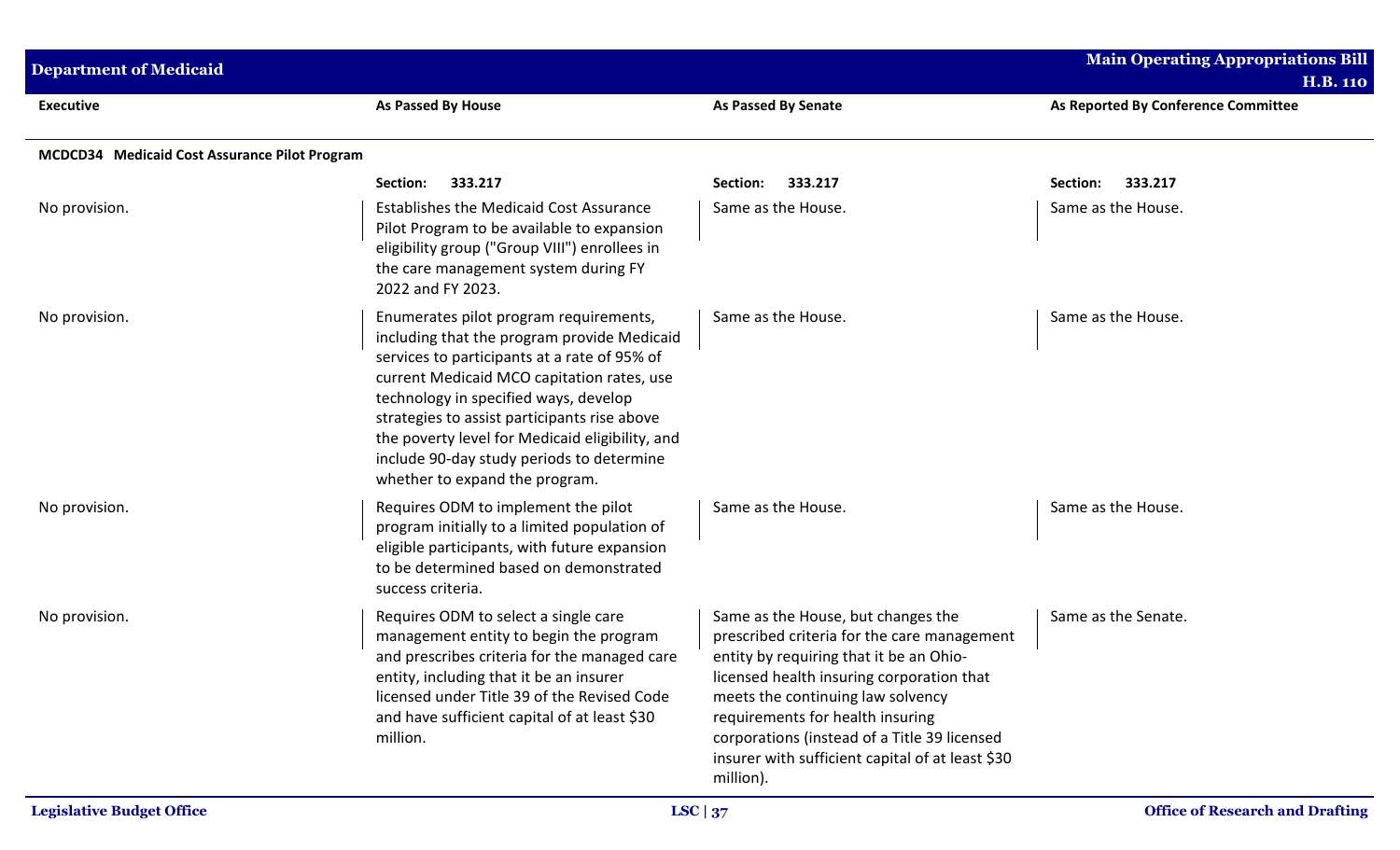| <b>Department of Medicaid</b>                                                                                                                                                                                                          |                                                                                                                                                                                                                                     |                                   | <b>Main Operating Appropriations Bill</b> |
|----------------------------------------------------------------------------------------------------------------------------------------------------------------------------------------------------------------------------------------|-------------------------------------------------------------------------------------------------------------------------------------------------------------------------------------------------------------------------------------|-----------------------------------|-------------------------------------------|
|                                                                                                                                                                                                                                        |                                                                                                                                                                                                                                     |                                   | <b>H.B. 110</b>                           |
| <b>Executive</b>                                                                                                                                                                                                                       | As Passed By House                                                                                                                                                                                                                  | <b>As Passed By Senate</b>        | As Reported By Conference Committee       |
| No provision.                                                                                                                                                                                                                          | Requires, by December 31, 2022, ODM to<br>submit a report to the Speaker of the House<br>of Representatives, the Senate President,<br>and JMOC members outlining clinical<br>outcome data and cost impacts of the pilot<br>program. | Same as the House.                | Same as the House.                        |
| No provision.                                                                                                                                                                                                                          | Requires the members of the House Health<br>Committee to appoint a subcommittee to<br>make recommendations about the pilot<br>program's progress.                                                                                   | No provision.                     | No provision.                             |
|                                                                                                                                                                                                                                        | <b>Fiscal effect: Potential administrative costs</b><br>involved in establishing and reporting on<br>the results of the pilot program. Any other<br>impacts will depend on program outcomes.                                        | Fiscal effect: Same as the House. | Fiscal effect: Same as the House.         |
| MCDCD4<br>Lump sum payment for low Medicaid utilization                                                                                                                                                                                |                                                                                                                                                                                                                                     |                                   |                                           |
| 333.230<br>Section:                                                                                                                                                                                                                    |                                                                                                                                                                                                                                     |                                   |                                           |
| Requires ODM to issue a lump sum payment<br>to nursing facilities that have a Medicaid<br>utilization rate for 2022 that is less than 90%<br>of the aggregate Medicaid utilization for<br>calendar year 2019, with certain exceptions. | No provision.                                                                                                                                                                                                                       | No provision.                     | No provision.                             |
| Caps the total lump sum payments to the<br>lesser of \$50.0 million or an amount equal to<br>the aggregate utilization shortfall across all<br>nursing facilities during that time period.                                             | No provision.                                                                                                                                                                                                                       | No provision.                     | No provision.                             |
| Fiscal effect: The budget provides \$50.0<br>million all funds (\$16.5 million in GRF state<br>share) in FY 2022 for the lump sum<br>payment.                                                                                          |                                                                                                                                                                                                                                     |                                   |                                           |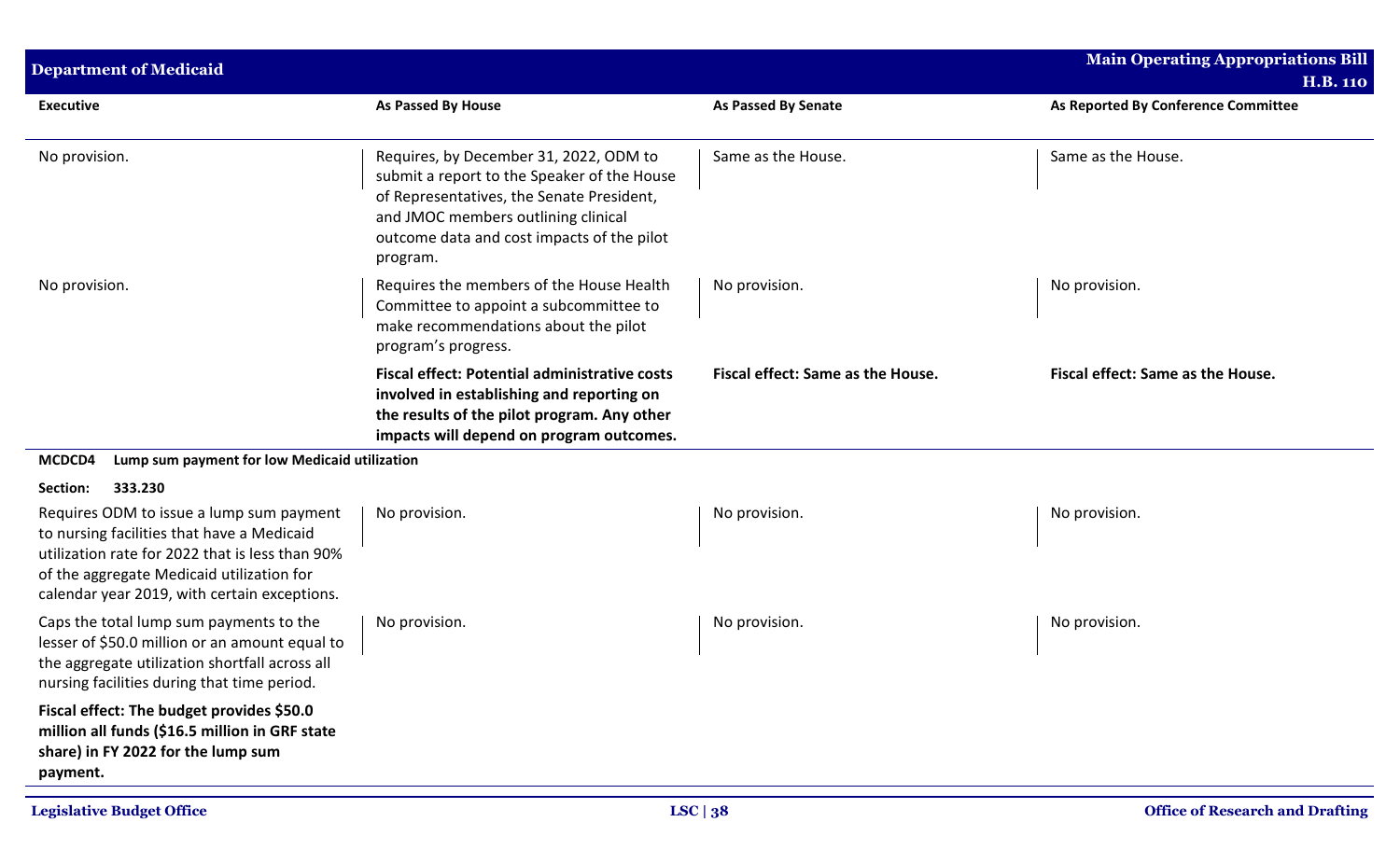| <b>Department of Medicaid</b>                |                           |                                                                                                                                                                                                                                                                                                                                                                                     | <b>Main Operating Appropriations Bill</b><br><b>H.B. 110</b> |
|----------------------------------------------|---------------------------|-------------------------------------------------------------------------------------------------------------------------------------------------------------------------------------------------------------------------------------------------------------------------------------------------------------------------------------------------------------------------------------|--------------------------------------------------------------|
| <b>Executive</b>                             | <b>As Passed By House</b> | <b>As Passed By Senate</b>                                                                                                                                                                                                                                                                                                                                                          | As Reported By Conference Committee                          |
| MCDCD49 Pharmacy supplemental dispensing fee |                           |                                                                                                                                                                                                                                                                                                                                                                                     |                                                              |
|                                              |                           | 333.245<br>Section:                                                                                                                                                                                                                                                                                                                                                                 | 333.245<br>Section:                                          |
| No provision.                                | No provision.             | Requires, effective July 1, 2021, ODM to<br>establish a supplemental dispensing fee for<br>retail pharmacies under the care<br>management system for FY 2022 and FY<br>2023.                                                                                                                                                                                                        | Same as the Senate.                                          |
| No provision.                                | No provision.             | Requires the supplemental dispensing fee to<br>have at least three payment levels, and<br>requires the levels to be based on (1) the<br>ratio of Medicaid prescriptions compared to<br>total prescriptions a pharmacy location fills<br>and (2) the number of pharmacy locations<br>participating in the care management<br>system in the geographic area, as<br>determined by ODM. | Same as the Senate.                                          |
| No provision.                                | No provision.             | Requires the Medicaid Director to adjust the<br>supplemental dispensing fees if federal<br>Medicaid statutes or regulations reduce the<br>amount of federal funds ODM receives for<br>the supplemental dispensing fee.                                                                                                                                                              | Same as the Senate.                                          |
| No provision.                                | No provision.             | Requires ODM to expend \$5,000,000 in FY<br>2022 and \$10,150,000 in FY 2023 in DPF<br>Fund 5DL0 line item 651639, Medicaid<br>Services - Recoveries, along with any<br>corresponding federal shares from FED Fund<br>3F00 line item 651623, Medicaid Services -<br>Federal, for the supplemental dispensing<br>fees.                                                               | Same as the Senate.                                          |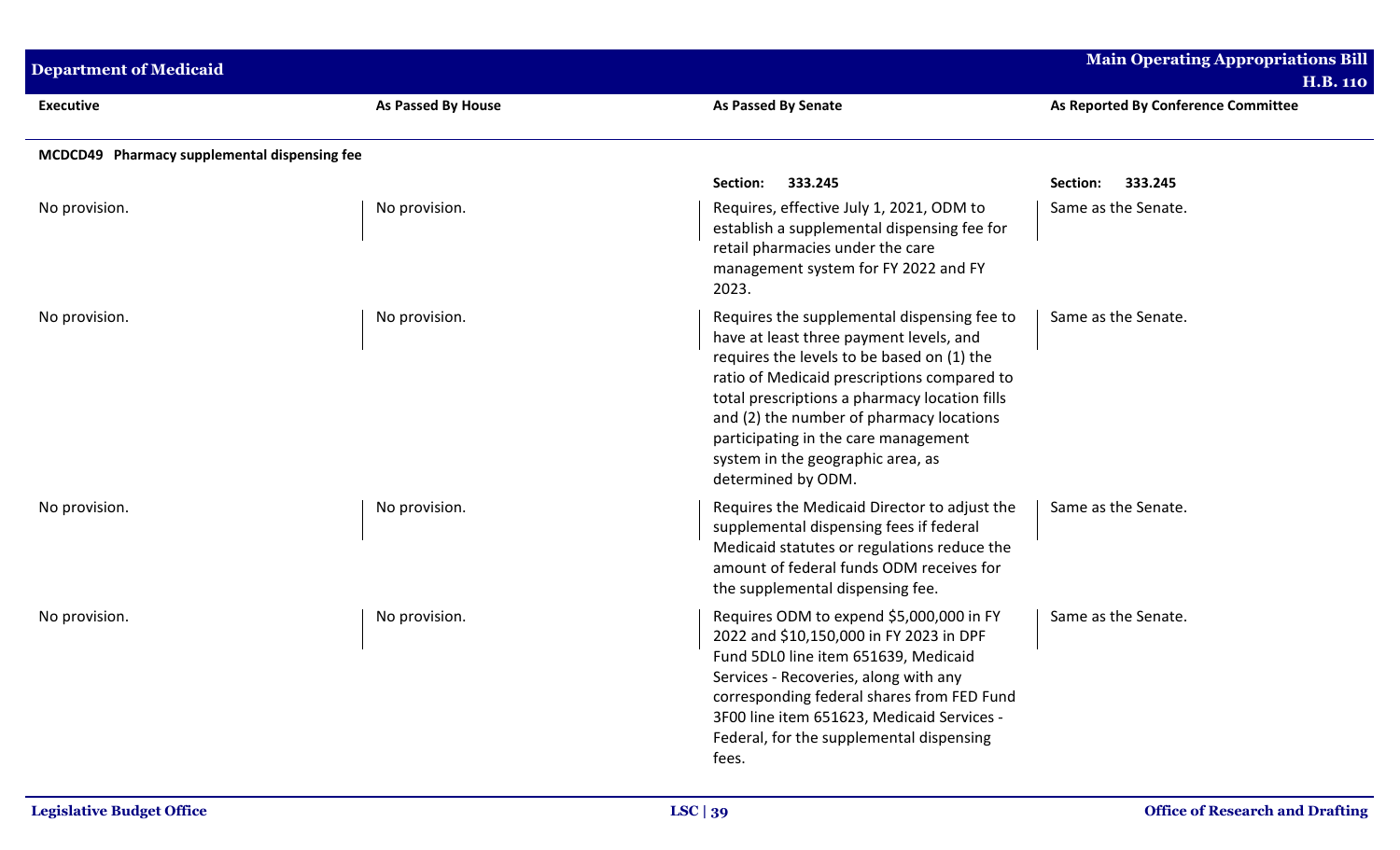| <b>Department of Medicaid</b>                             |                           |                                                                                                                                                                                                                                                                                                                                                                              | <b>Main Operating Appropriations Bill</b>                                                                                                                                  |  |
|-----------------------------------------------------------|---------------------------|------------------------------------------------------------------------------------------------------------------------------------------------------------------------------------------------------------------------------------------------------------------------------------------------------------------------------------------------------------------------------|----------------------------------------------------------------------------------------------------------------------------------------------------------------------------|--|
|                                                           |                           |                                                                                                                                                                                                                                                                                                                                                                              | <b>H.B. 110</b>                                                                                                                                                            |  |
| <b>Executive</b>                                          | <b>As Passed By House</b> | <b>As Passed By Senate</b>                                                                                                                                                                                                                                                                                                                                                   | As Reported By Conference Committee                                                                                                                                        |  |
| No provision.                                             | No provision.             | No provision.                                                                                                                                                                                                                                                                                                                                                                | Authorizes the OBM Director to make<br>temporary cash transfers between the GRF<br>and Fund 5DL0 and requires the Director to<br>replenish the GRF for any such transfers. |  |
|                                                           |                           | <b>Fiscal effect: The bill increases DPF Fund</b><br>5DL0 line item 651639 by \$5,000,000 in FY<br>2022 and \$10,150,000 in FY 2023. The bill<br>also increases FED Fund 3F00 line item<br>651623 by \$13,804,062 in FY 2022 and<br>\$24,922,564 in FY 2023.                                                                                                                 | Fiscal effect: Same as the Senate.                                                                                                                                         |  |
| MCDCD46 Additional payment for low-income assisted living |                           |                                                                                                                                                                                                                                                                                                                                                                              |                                                                                                                                                                            |  |
|                                                           |                           | 333.247<br>Section:                                                                                                                                                                                                                                                                                                                                                          |                                                                                                                                                                            |  |
| No provision.                                             | No provision.             | Requires the Department of Aging and ODM<br>to adopt rules to establish an additional<br>payment amount for residential care<br>facilities that utilize the Low-Income Housing<br>Tax Credit Program and provide services<br>under the Assisted Living program or the<br>Integrated Care Delivery System (otherwise<br>known as "MyCare Ohio") Medicaid waiver<br>component. | No provision.                                                                                                                                                              |  |
|                                                           |                           | Fiscal effect: There will be costs for the<br>additional payments. The total costs will<br>depend on the payment amount<br>determined in rule and the number of<br>Medicaid enrollees that reside in eligible<br>facilities.                                                                                                                                                 |                                                                                                                                                                            |  |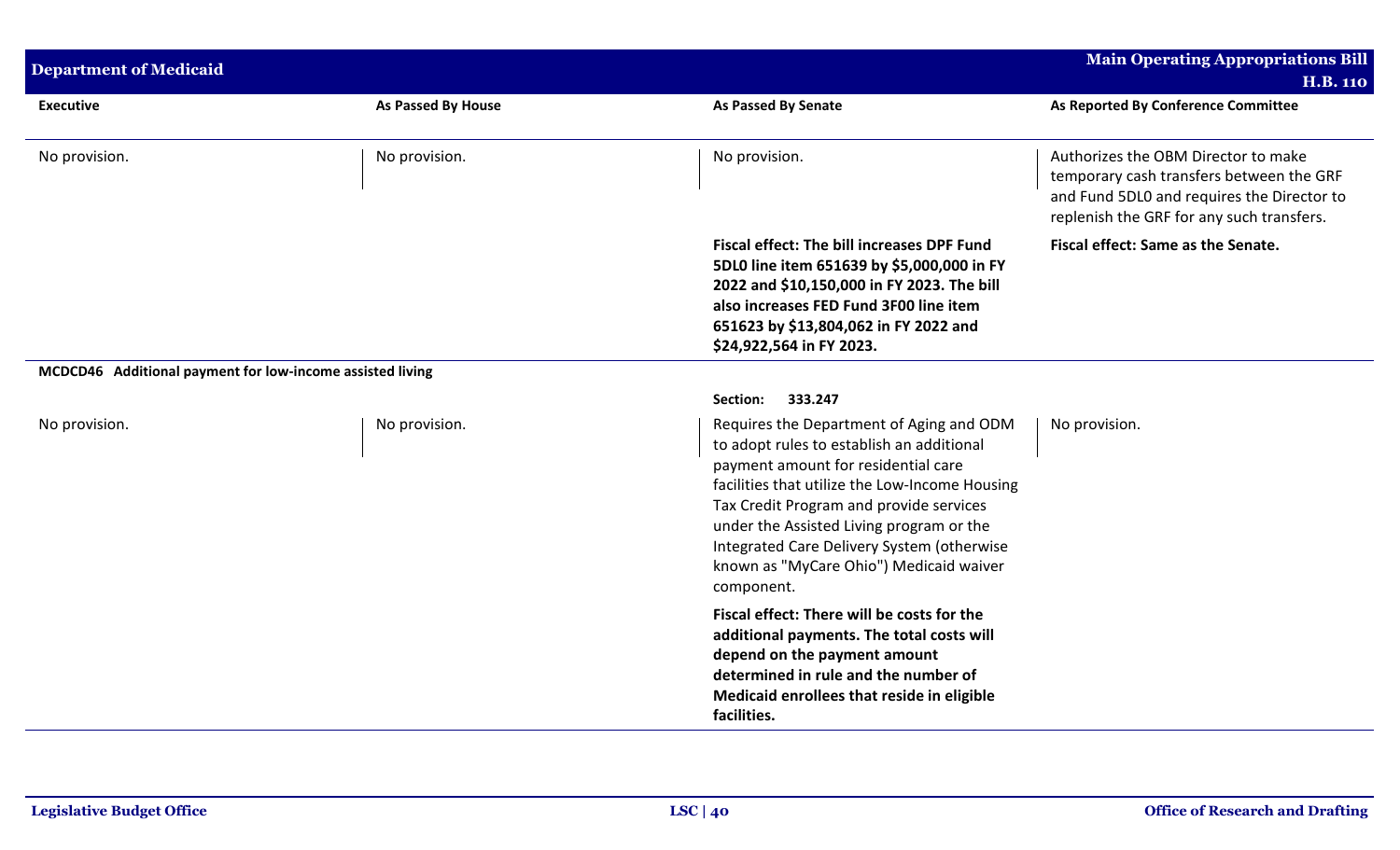| <b>Department of Medicaid</b>                 |                    |                                                                                                                                                                                                                         | <b>Main Operating Appropriations Bill</b><br><b>H.B. 110</b> |
|-----------------------------------------------|--------------------|-------------------------------------------------------------------------------------------------------------------------------------------------------------------------------------------------------------------------|--------------------------------------------------------------|
| <b>Executive</b>                              | As Passed By House | As Passed By Senate                                                                                                                                                                                                     | As Reported By Conference Committee                          |
| MCDCD43 Managed care organization procurement |                    |                                                                                                                                                                                                                         |                                                              |
|                                               |                    | 333.250<br><b>Section:</b>                                                                                                                                                                                              |                                                              |
| No provision.                                 | No provision.      | Requires ODM to suspend its current<br>procurement process and, during FY 2022,<br>complete a new procurement process.<br>Requires the process to significantly take<br>into account the following:                     | No provision.                                                |
| (1) No provision.                             | (1) No provision.  | (1) Whether the MCO is domiciled in Ohio;                                                                                                                                                                               | (1) No provision.                                            |
| (2) No provision.                             | (2) No provision.  | (2) The number of jobs created or lost in this<br>state by the award of the Medicaid MCO<br>contracts;                                                                                                                  | (2) No provision.                                            |
| (3) No provision.                             | (3) No provision.  | (3) Other economic impacts in this state<br>resulting from the award of contracts; and                                                                                                                                  | (3) No provision.                                            |
| (4) No provision.                             | (4) No provision.  | (4) Whether the MCO has a proven track<br>record of providing quality services and<br>customer satisfaction.                                                                                                            | (4) No provision.                                            |
| No provision.                                 | No provision.      | Exempts from the reprocurement<br>requirements a behavioral health managed<br>care plan selected to assist with<br>implementing the Ohio Resilience through<br>Integrated Systems and Excellence<br>(OhioRISE) Program. | No provision.                                                |
|                                               |                    | Fiscal effect: There will be administrative<br>costs to complete the new procurement<br>process.                                                                                                                        |                                                              |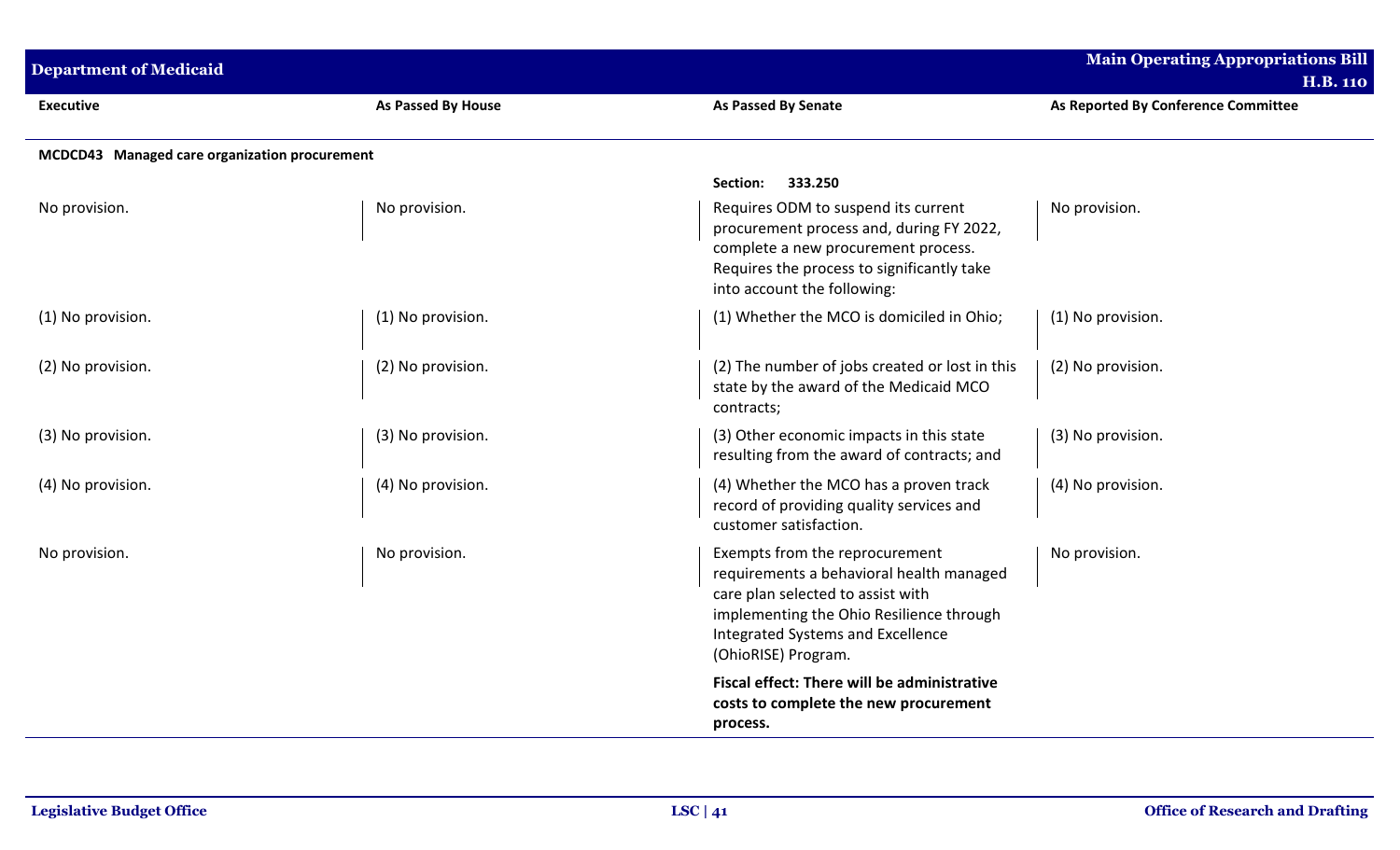| <b>Department of Medicaid</b>               |                    |                                                                                                                                                                                                                                                                                                                                                                                                        | <b>Main Operating Appropriations Bill</b><br><b>H.B. 110</b>                                                                                                                                                                                                                                                                               |
|---------------------------------------------|--------------------|--------------------------------------------------------------------------------------------------------------------------------------------------------------------------------------------------------------------------------------------------------------------------------------------------------------------------------------------------------------------------------------------------------|--------------------------------------------------------------------------------------------------------------------------------------------------------------------------------------------------------------------------------------------------------------------------------------------------------------------------------------------|
| <b>Executive</b>                            | As Passed By House | As Passed By Senate                                                                                                                                                                                                                                                                                                                                                                                    | As Reported By Conference Committee                                                                                                                                                                                                                                                                                                        |
| MCDCD53 Post-COVID Medicaid redetermination |                    |                                                                                                                                                                                                                                                                                                                                                                                                        |                                                                                                                                                                                                                                                                                                                                            |
| No provision.                               | No provision.      | Section:<br>333.255<br>Requires ODM to use third-party data to<br>conduct an eligibility redetermination of all<br>Ohio Medicaid recipients within 60 days<br>after the conclusion of the COVID-19<br>emergency period.                                                                                                                                                                                | 333.255<br>Section:<br>Same as the Senate, but makes the following<br>modifications: (1) requires ODM to seek<br>Controlling Board approval, by November 1,<br>2021, to use the third-party data; and (2)<br>changes the timeframe ODM has to carry<br>out redeterminations to 90 days following<br>the conclusion of the federal COVID-19 |
| No provision.                               | No provision.      | Requires ODM to conduct an expedited<br>eligibility review of those recipients<br>identified as likely ineligible for the program<br>based on that verification, and to the extent<br>permitted under federal law, to disenroll<br>those recipients who are no longer eligible.                                                                                                                        | emergency.<br>Same as the Senate.                                                                                                                                                                                                                                                                                                          |
| No provision.                               | No provision.      | Requires ODM to conduct an expedited<br>eligibility review of those recipients who<br>were newly enrolled in the Medicaid<br>program for three or more months during<br>the emergency period, but who were not<br>newly enrolled during the last six months of<br>the emergency period, and to the extent<br>permitted under federal law, to disenroll<br>those recipients who are no longer eligible. | Same as the Senate.                                                                                                                                                                                                                                                                                                                        |
| No provision.                               | No provision.      | Requires ODM to complete a report<br>containing its findings from the verification<br>and submit it to various state entities.                                                                                                                                                                                                                                                                         | Same as the Senate.                                                                                                                                                                                                                                                                                                                        |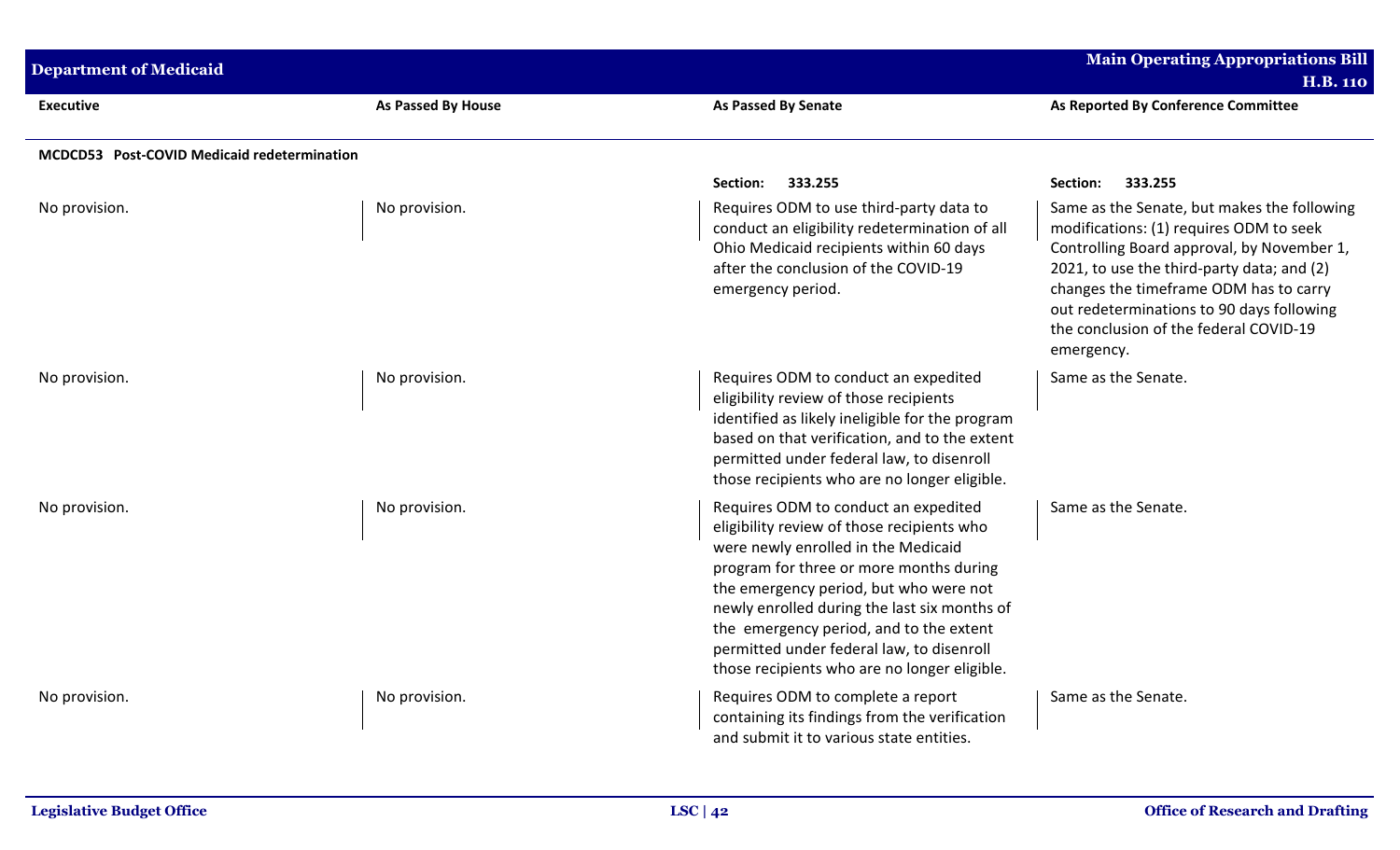| <b>Department of Medicaid</b>                                                                                                                                                                                                                                                             |                            |                                                                                                                                                                                                                                                    | <b>Main Operating Appropriations Bill</b>                                                                                                                                   |
|-------------------------------------------------------------------------------------------------------------------------------------------------------------------------------------------------------------------------------------------------------------------------------------------|----------------------------|----------------------------------------------------------------------------------------------------------------------------------------------------------------------------------------------------------------------------------------------------|-----------------------------------------------------------------------------------------------------------------------------------------------------------------------------|
| <b>Executive</b>                                                                                                                                                                                                                                                                          | As Passed By House         | <b>As Passed By Senate</b>                                                                                                                                                                                                                         | <b>H.B. 110</b><br>As Reported By Conference Committee                                                                                                                      |
|                                                                                                                                                                                                                                                                                           |                            |                                                                                                                                                                                                                                                    |                                                                                                                                                                             |
| No provision.                                                                                                                                                                                                                                                                             | No provision.              | Provides that any third-party vendor<br>expenses incurred by the verification is<br>entirely contingent on ODM realizing cost<br>savings, and limits vendor expenses to 20%<br>of those savings.                                                   | Same as the Senate.                                                                                                                                                         |
| No provision.                                                                                                                                                                                                                                                                             | No provision.              | No provision.                                                                                                                                                                                                                                      | Specifies that ODM may designate an entity<br>to conduct eligibility redeterminations and<br>use third-party data sources and systems to<br>conduct these redeterminations. |
|                                                                                                                                                                                                                                                                                           |                            | Fiscal effect: There would be costs to ODM<br>and CDJFSs to do these redeterminations,<br>costs could be increased due to the<br>timeframe. If the redeterminations led to a<br>decrease enrollment, there could be a<br>decrease in expenditures. | Fiscal effect: Same as the Senate.                                                                                                                                          |
| MCDCD2<br><b>Hospital Care Assurance Program</b>                                                                                                                                                                                                                                          |                            |                                                                                                                                                                                                                                                    |                                                                                                                                                                             |
| Section:<br>610.20, 610.21                                                                                                                                                                                                                                                                | 610.20, 610.21<br>Section: | 610.20, 610.21<br>Section:                                                                                                                                                                                                                         | 610.20, 610.21<br>Section:                                                                                                                                                  |
| Amends Sections 125.10 and 125.11 of H.B.<br>59 of the 130th G.A. to delay the repeal of<br>the Hospital Care Assurance Program, which<br>compensates hospitals that provide a<br>disproportionate share of care to indigent<br>patients, for two additional years, from 2021<br>to 2023. | Same as the Executive.     | Same as the Executive.                                                                                                                                                                                                                             | Same as the Executive.                                                                                                                                                      |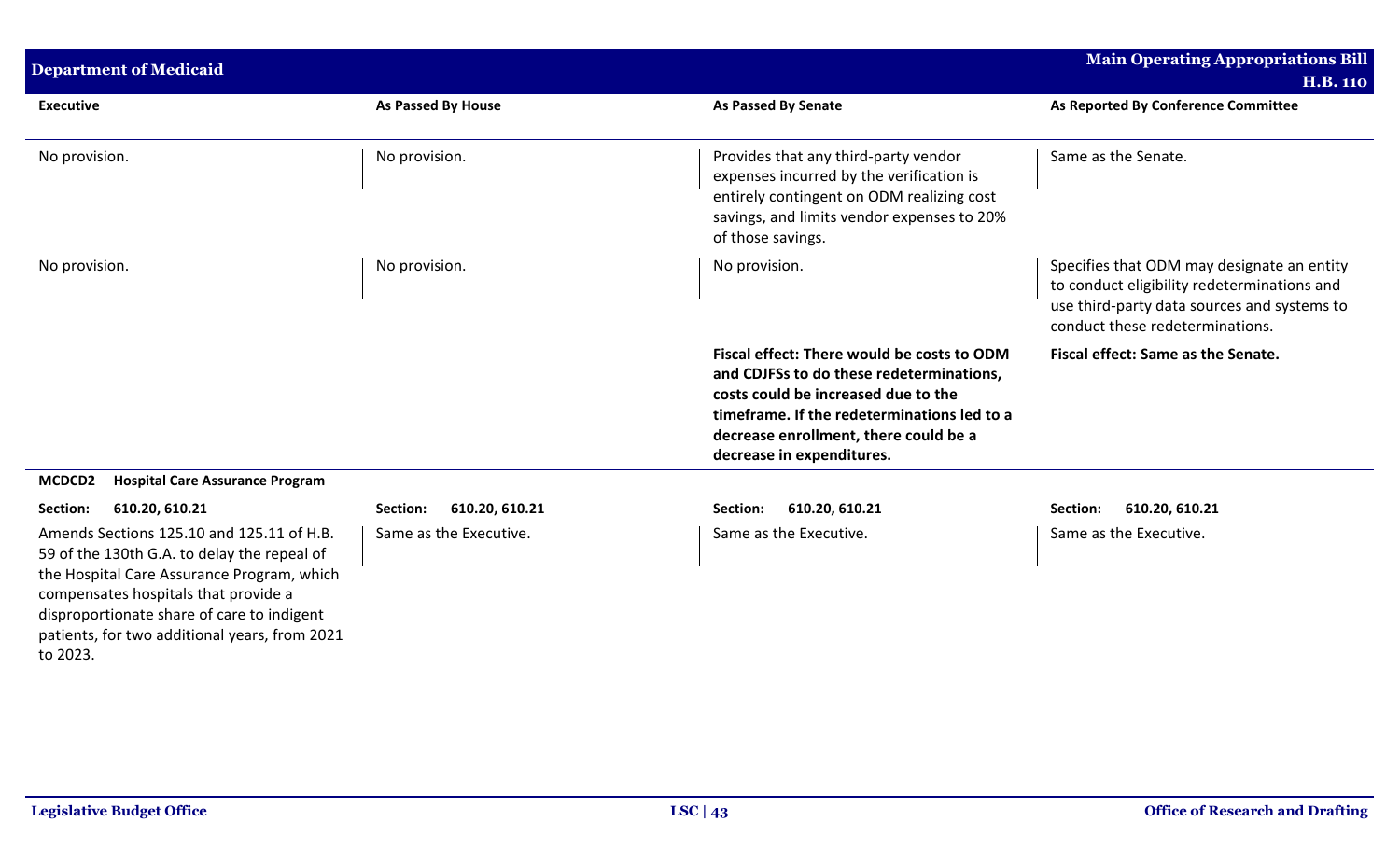| Department of Medicaid                                                                                                                                                                                                                                                                                      | <b>Main Operating Appropriations Bill</b>    |                                              |                                              |
|-------------------------------------------------------------------------------------------------------------------------------------------------------------------------------------------------------------------------------------------------------------------------------------------------------------|----------------------------------------------|----------------------------------------------|----------------------------------------------|
|                                                                                                                                                                                                                                                                                                             | <b>H.B. 110</b>                              |                                              |                                              |
| <b>Executive</b>                                                                                                                                                                                                                                                                                            | As Passed By House                           | As Passed By Senate                          | As Reported By Conference Committee          |
|                                                                                                                                                                                                                                                                                                             |                                              |                                              |                                              |
| Fiscal effect: The bill appropriates \$158.4<br>million in FY 2022 and \$102.3 million in FY<br>2023 in DPF Fund 6510 appropriation item<br>651649, Medicaid Services - Hospital Care<br>Assurance Program, for the program. The<br>cash used for the program is from an<br>assessment imposed on hospitals | <b>Fiscal effect: Same as the Executive.</b> | <b>Fiscal effect: Same as the Executive.</b> | <b>Fiscal effect: Same as the Executive.</b> |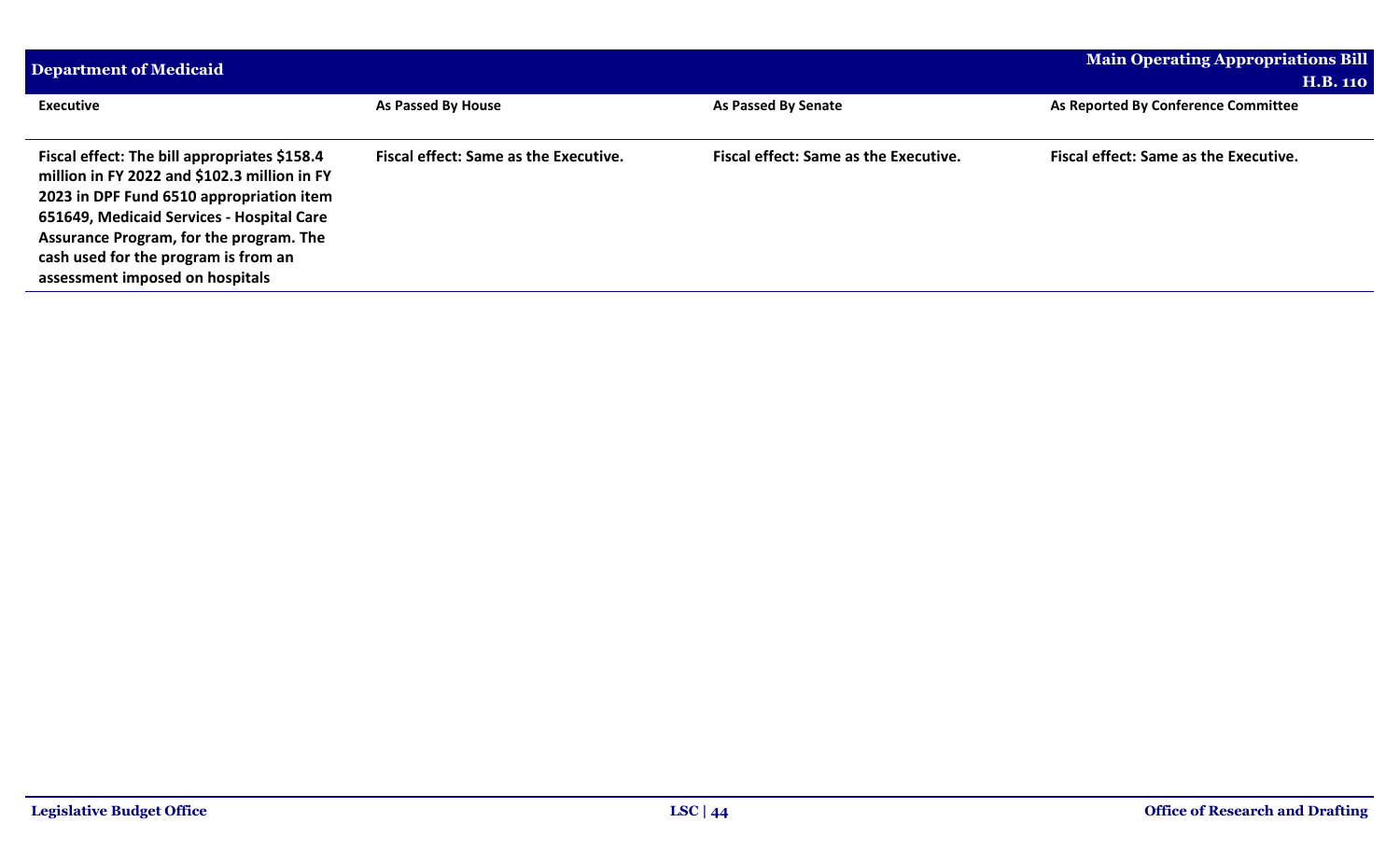| <b>Department of Medicaid</b>                   |                    |                            | <b>Main Operating Appropriations Bill</b><br><b>H.B. 110</b>                                                                                                                                                                                                                                                                                                                                                                                                                                                                                                                                                    |
|-------------------------------------------------|--------------------|----------------------------|-----------------------------------------------------------------------------------------------------------------------------------------------------------------------------------------------------------------------------------------------------------------------------------------------------------------------------------------------------------------------------------------------------------------------------------------------------------------------------------------------------------------------------------------------------------------------------------------------------------------|
| <b>Executive</b>                                | As Passed By House | <b>As Passed By Senate</b> | As Reported By Conference Committee                                                                                                                                                                                                                                                                                                                                                                                                                                                                                                                                                                             |
| DOHCD54 Ohio Breast and Cervical Cancer Project |                    |                            |                                                                                                                                                                                                                                                                                                                                                                                                                                                                                                                                                                                                                 |
|                                                 |                    |                            | <b>R.C.</b><br>3701.145, Section 291.20                                                                                                                                                                                                                                                                                                                                                                                                                                                                                                                                                                         |
| No provision.                                   | No provision.      | No provision.              | Requires the Director of Health, as part of<br>the Ohio Breast and Cervical Cancer Project<br>(BCCP), to ensure that a woman who meets<br>the following conditions receives treatment<br>for breast or cervical cancer: (1) the woman<br>was screened for breast or cervical cancer by<br>a provider outside of the BCCP; (2) the<br>woman is in need of treatment for breast or<br>cervical cancer; (3) the woman has a<br>countable income not exceeding 300% of<br>the federal poverty line; (4) the woman is<br>not covered by health insurance; and (5) the<br>woman is less than sixty-five years of age. |
| No provision.                                   | No provision.      | No provision.              | Requires \$100,000 in each fiscal year in GRF<br>appropriation item 440438, Breast and<br>Cervical Cancer Screening, to be used to<br>ensure treatment for breast or cervical<br>cancer for eligible women in accordance<br>with section 3701.145 of the Revised Code.                                                                                                                                                                                                                                                                                                                                          |
| No provision.                                   | No provision.      | No provision.              | Requires the Director of Health, on July 1,<br>2022, or as soon as possible thereafter, to<br>certify to the Director of OBM the amount of<br>the unexpended, unencumbered balance of<br>the abovementioned earmark at the end of<br>FY 2022 to be reappropriated to FY 2023.                                                                                                                                                                                                                                                                                                                                   |
| No provision.                                   | No provision.      | No provision.              | Reappropriates the amount certified for the<br>same purpose.                                                                                                                                                                                                                                                                                                                                                                                                                                                                                                                                                    |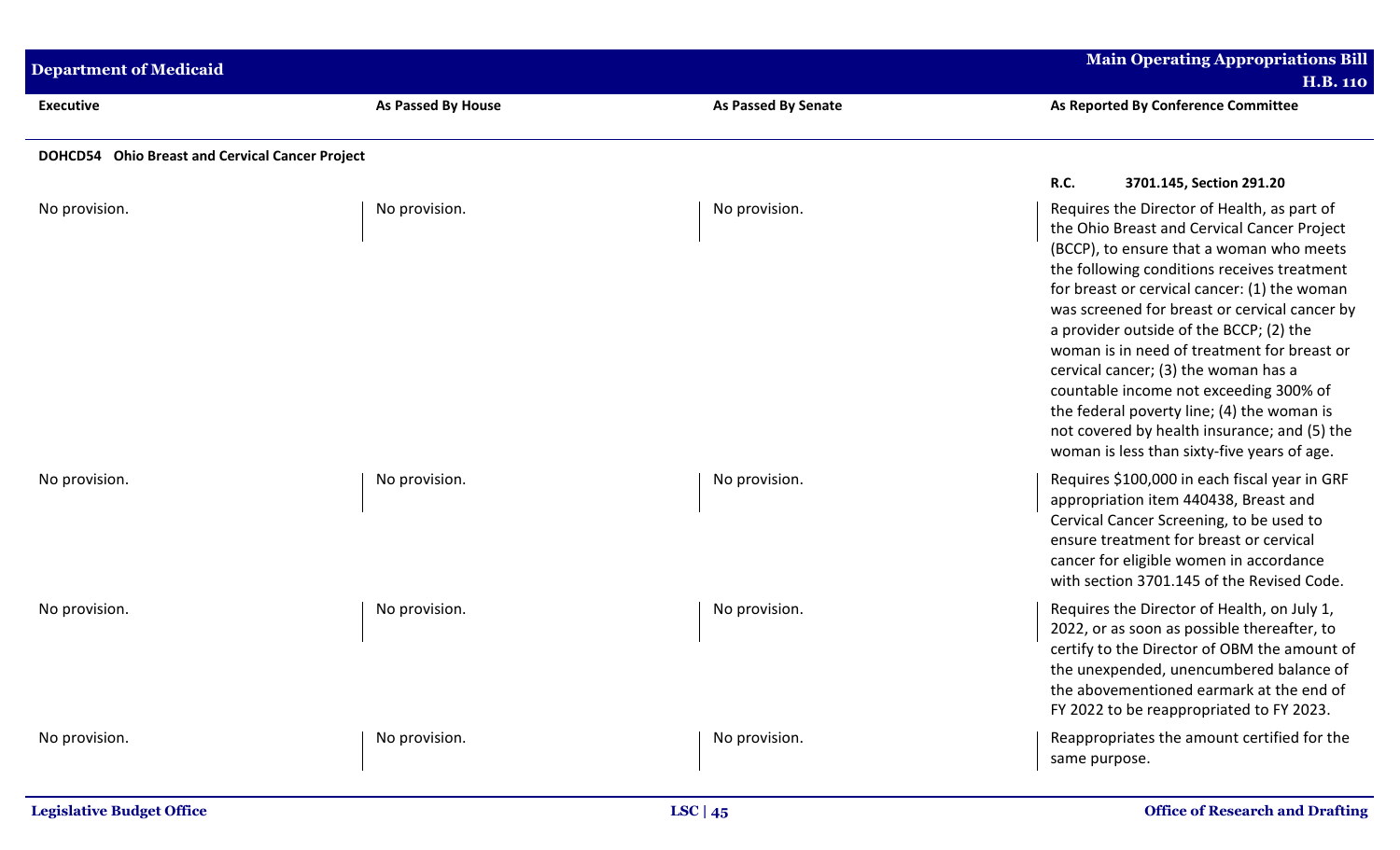| <b>Department of Medicaid</b>                                                                                                                                                                                                                                                                                                                                                                                                                                                                                                                                                                     |                    |                            | Main Operating Appropriations Bill<br><b>H.B. 110</b>                                                                                                                                                           |
|---------------------------------------------------------------------------------------------------------------------------------------------------------------------------------------------------------------------------------------------------------------------------------------------------------------------------------------------------------------------------------------------------------------------------------------------------------------------------------------------------------------------------------------------------------------------------------------------------|--------------------|----------------------------|-----------------------------------------------------------------------------------------------------------------------------------------------------------------------------------------------------------------|
| <b>Executive</b>                                                                                                                                                                                                                                                                                                                                                                                                                                                                                                                                                                                  | As Passed By House | <b>As Passed By Senate</b> | As Reported By Conference Committee                                                                                                                                                                             |
|                                                                                                                                                                                                                                                                                                                                                                                                                                                                                                                                                                                                   |                    |                            | Fiscal effect: ODH may experience an<br>increase in costs to ensure a woman<br>meeting the eligibility criteria receives<br>treatment; however, the bill appropriates<br>\$100,000 in each FY for this purpose. |
| DOHCD35 Long-Term Care Bed Buyback Program                                                                                                                                                                                                                                                                                                                                                                                                                                                                                                                                                        |                    |                            |                                                                                                                                                                                                                 |
| 291.50<br>Section:                                                                                                                                                                                                                                                                                                                                                                                                                                                                                                                                                                                |                    |                            |                                                                                                                                                                                                                 |
| Requires ODH, in consultation with the<br>Department of Aging and the Department of<br>Medicaid, to establish a Long-Term Care Bed<br>Buyback Program during FY 2022 and FY<br>2023 under which nursing facility operators<br>may voluntarily, permanently surrender for<br>compensation one or more licensed long-<br>term care beds due to a decrease in bed<br>utilization if the bed is (1) located in a<br>county with bed excess as calculated by ODH<br>and (2) the county has sufficient beds<br>remaining to address the bed need in the<br>county as calculated by ODH after surrender. | No provision.      | No provision.              | No provision.                                                                                                                                                                                                   |
| Requires ODH to solicit program<br>applications, setting forth program<br>requirements and the criteria that will be<br>used to evaluate competing bed surrender<br>proposals.                                                                                                                                                                                                                                                                                                                                                                                                                    | No provision.      | No provision.              | No provision.                                                                                                                                                                                                   |
| Requires a nursing facility that has received<br>payment for the surrender of long-term care<br>beds under the program to provide notice<br>with specified information to ODH.                                                                                                                                                                                                                                                                                                                                                                                                                    | No provision.      | No provision.              | No provision.                                                                                                                                                                                                   |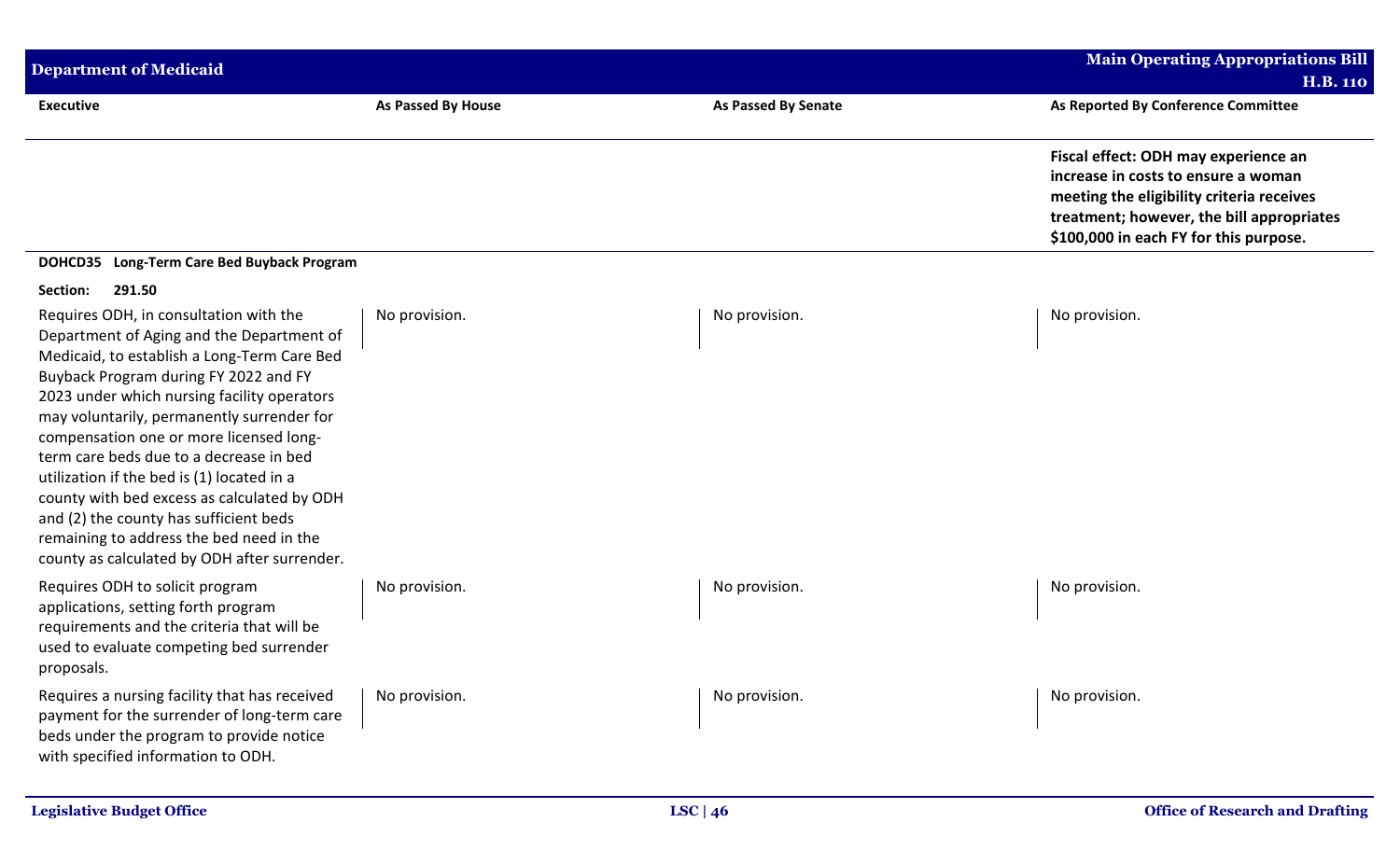| <b>Department of Medicaid</b>                                                                                                                                                                                                                                                                                                                   |                           |                                                                                                                                                                                                                              | <b>Main Operating Appropriations Bill</b><br><b>H.B. 110</b> |
|-------------------------------------------------------------------------------------------------------------------------------------------------------------------------------------------------------------------------------------------------------------------------------------------------------------------------------------------------|---------------------------|------------------------------------------------------------------------------------------------------------------------------------------------------------------------------------------------------------------------------|--------------------------------------------------------------|
| <b>Executive</b>                                                                                                                                                                                                                                                                                                                                | <b>As Passed By House</b> | <b>As Passed By Senate</b>                                                                                                                                                                                                   | As Reported By Conference Committee                          |
| Requires DPF Fund L087 appropriation item<br>440680, Nursing Home Bed Reduction, to be<br>used in FY 2022 to support the long-term<br>care bed buyback program.                                                                                                                                                                                 | No provision.             | No provision.                                                                                                                                                                                                                | No provision.                                                |
| Allows, on July 1, 2022, or as soon as<br>possible thereafter, the Director of Health to<br>certify to the Director of Budget and<br>Management an amount up to the<br>unexpended, unencumbered balance of DPF<br>appropriation item, 440680, Nursing Home<br>Bed Reduction, at the end of fiscal year 2022<br>to be reappropriated to FY 2023. | No provision.             | No provision.                                                                                                                                                                                                                | No provision.                                                |
| Reappropriates the amount certified to the<br>same appropriation item and for the same<br>purpose for FY 2023.                                                                                                                                                                                                                                  | No provision.             | No provision.                                                                                                                                                                                                                | No provision.                                                |
| Fiscal effect: In FY 2022, \$50.0 million is<br>appropriated in appropriation item 440680.                                                                                                                                                                                                                                                      |                           |                                                                                                                                                                                                                              |                                                              |
| DOHCD47 Help Me Grow report                                                                                                                                                                                                                                                                                                                     |                           |                                                                                                                                                                                                                              |                                                              |
|                                                                                                                                                                                                                                                                                                                                                 |                           | 291.70<br>Section:                                                                                                                                                                                                           | 291.70<br>Section:                                           |
| No provision.                                                                                                                                                                                                                                                                                                                                   | No provision.             | Requires the Director of Health to submit a<br>report regarding the Help Me Grow program<br>to the chairperson and ranking minority<br>member of the health committee and<br>finance committee of each house.                | Same as the Senate.                                          |
| No provision.                                                                                                                                                                                                                                                                                                                                   | No provision.             | Requires the report to include the number<br>of families in the program who are eligible<br>for Medicaid and TANF and to include<br>recommendations for using funds associated<br>with Medicaid and TANF to provide services | Same as the Senate.                                          |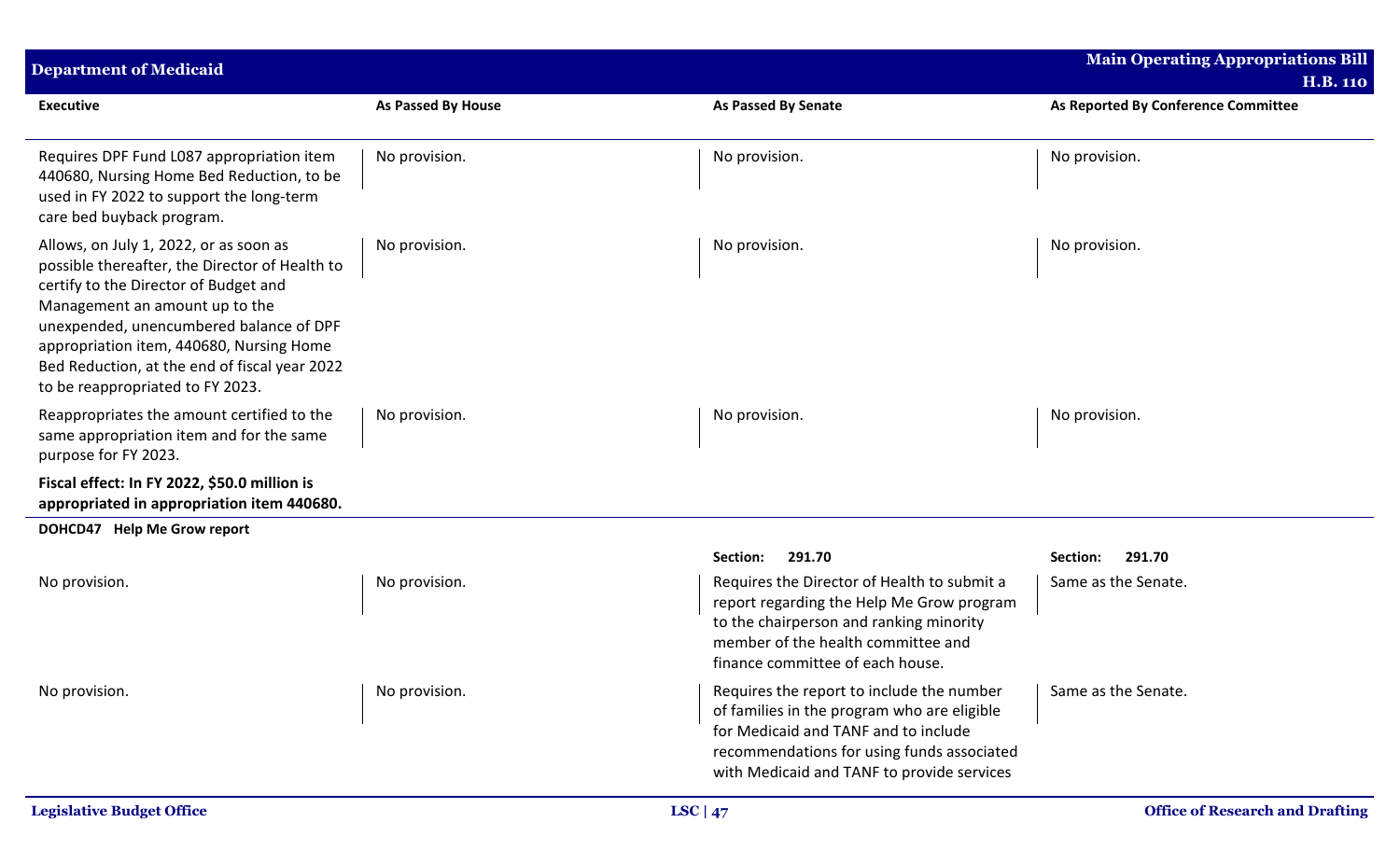| Department of Medicaid |                    |                                                                                               | <b>Main Operating Appropriations Bill</b> |
|------------------------|--------------------|-----------------------------------------------------------------------------------------------|-------------------------------------------|
|                        |                    |                                                                                               | <b>H.B. 110</b>                           |
| <b>Executive</b>       | As Passed By House | As Passed By Senate                                                                           | As Reported By Conference Committee       |
|                        |                    |                                                                                               |                                           |
|                        |                    | through Help Me Grow.                                                                         |                                           |
|                        |                    | Fiscal effect: ODH will experience an<br>increase in costs to produce the required<br>report. | Fiscal effect: Same as the Senate.        |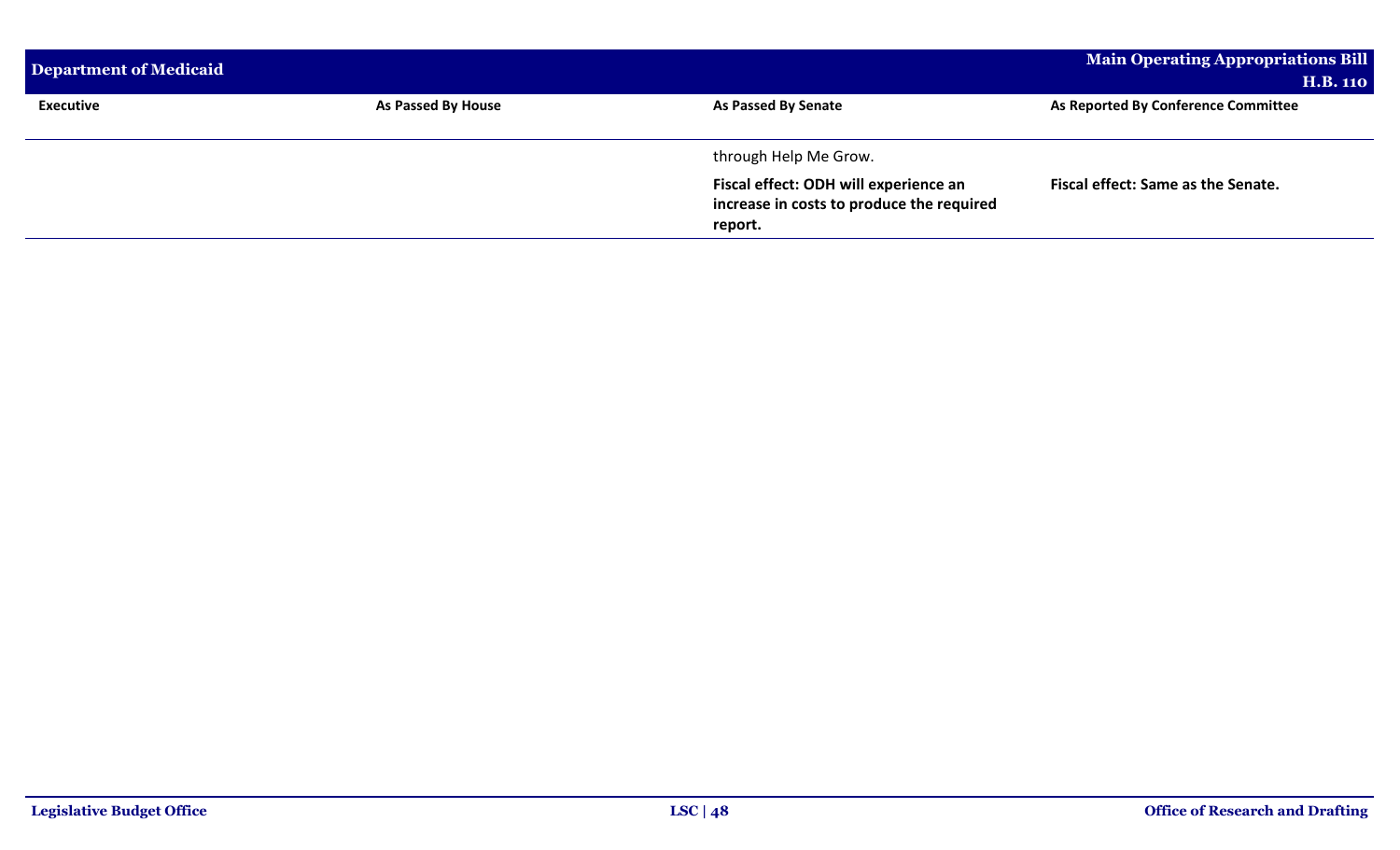| <b>Department of Medicaid</b>                               |                    |                                                                                                                                                                                                                                                                                                                                                                                                                                                                                                                                                                                                                                                                 | <b>Main Operating Appropriations Bill</b><br><b>H.B. 110</b>       |
|-------------------------------------------------------------|--------------------|-----------------------------------------------------------------------------------------------------------------------------------------------------------------------------------------------------------------------------------------------------------------------------------------------------------------------------------------------------------------------------------------------------------------------------------------------------------------------------------------------------------------------------------------------------------------------------------------------------------------------------------------------------------------|--------------------------------------------------------------------|
| <b>Executive</b>                                            | As Passed By House | As Passed By Senate                                                                                                                                                                                                                                                                                                                                                                                                                                                                                                                                                                                                                                             | As Reported By Conference Committee                                |
| Third-party commercial consumer reporting agency<br>JFSCD72 |                    |                                                                                                                                                                                                                                                                                                                                                                                                                                                                                                                                                                                                                                                                 |                                                                    |
| No provision.                                               | No provision.      | R.C.<br>5101.04, and Section 307.290<br>Permits ODJFS to contract with a third-party<br>commercial consumer reporting agency to<br>assist with improving the timeliness of<br>benefit deliveries, maximizing operational<br>efficiencies, increasing cost savings, and<br>minimizing fraud within SNAP, Medicaid,<br>and TANF programs.                                                                                                                                                                                                                                                                                                                         | <b>R.C.</b><br>5101.04, and Section 307.290<br>Same as the Senate. |
| No provision.                                               | No provision.      | Requires CDJFSs to participate in a no-cost,<br>90-day pilot program under which the<br>county department must contract with a<br>third-party commercial consumer reporting<br>agency to assist with improving the<br>timeliness of benefit deliveries, maximizing<br>operational efficiencies, increasing cost<br>savings, and minimizing fraud within SNAP,<br>Medicaid, and TANF programs. Permits<br>ODJFS to contract with a vendor capable of<br>providing these services following the<br>conclusion of the pilot program using the<br>\$1,000,000 earmark in FY 2022 from GRF<br>appropriation item 600551, Job and Family<br>Services Program Support. | Same as the Senate.                                                |
| No provision.                                               | No provision.      | Requires both ODJFS and CDJFSs to<br>undertake efforts to incorporate real-time<br>employment and income information into<br>existing verification and eligibility<br>determination procedures.                                                                                                                                                                                                                                                                                                                                                                                                                                                                 | Same as the Senate.                                                |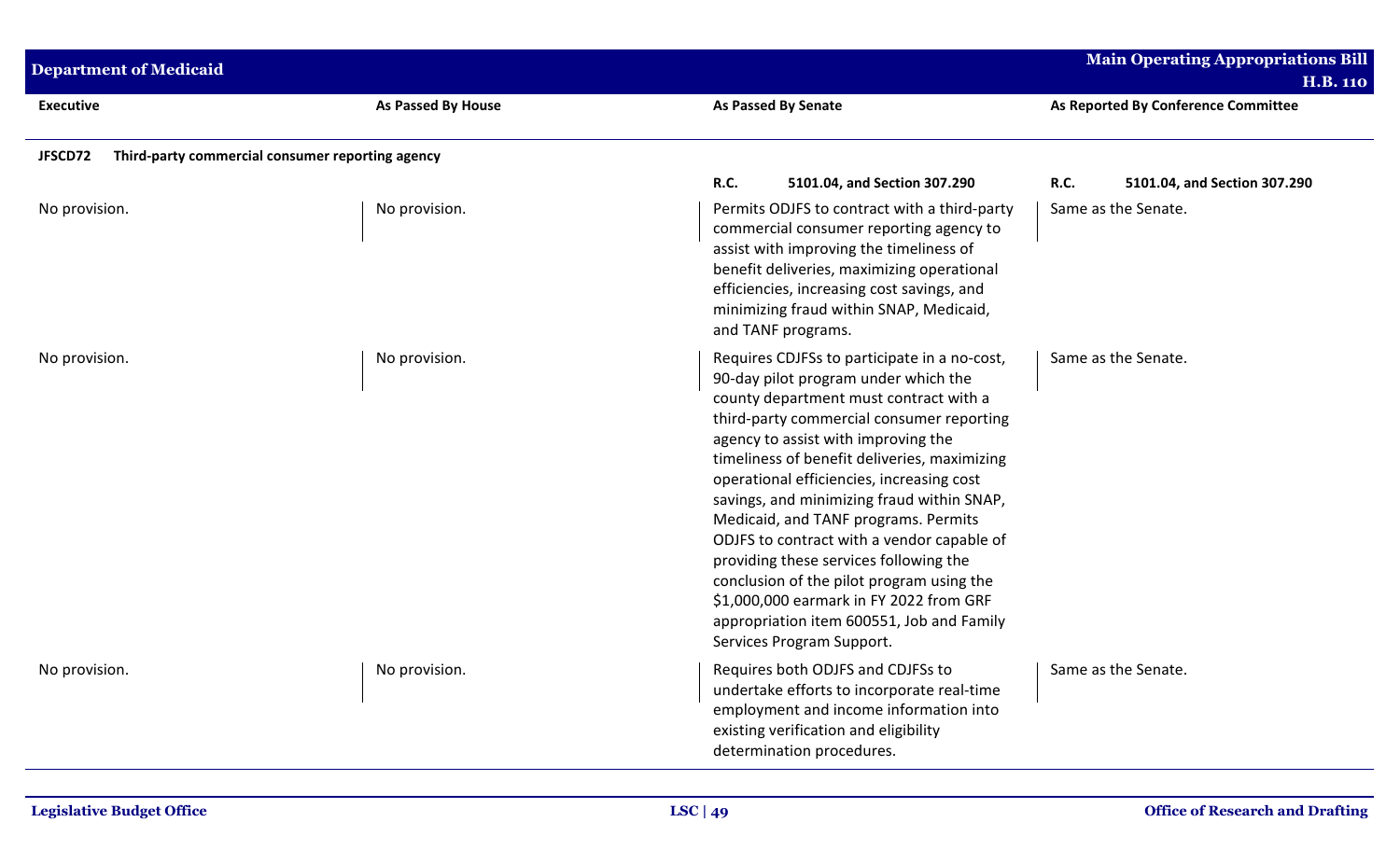| <b>Department of Medicaid</b>                  |                    |                                                                                                                                                                                                    | <b>Main Operating Appropriations Bill</b><br><b>H.B. 110</b> |
|------------------------------------------------|--------------------|----------------------------------------------------------------------------------------------------------------------------------------------------------------------------------------------------|--------------------------------------------------------------|
| <b>Executive</b>                               | As Passed By House | <b>As Passed By Senate</b>                                                                                                                                                                         | As Reported By Conference Committee                          |
| JFSCD70<br>Data matching agreements            |                    |                                                                                                                                                                                                    |                                                              |
|                                                |                    | R.C.<br>5101.041, 125.70, 5120.212                                                                                                                                                                 | <b>R.C.</b><br>5101.041, 125.70, 5120.212                    |
| No provision.                                  | No provision.      | Requires the ODJFS Director to enter into<br>several data matching agreements for the<br>purpose of determining eligibility of certain<br>public assistance recipients.                            | Same as the Senate.                                          |
| No provision.                                  | No provision.      | Requires DAS to work with ODJFS and ODM<br>to deploy private sector tools for digital<br>identity management, authentication, and<br>verification for individuals receiving public<br>assistance.  | Same as the Senate.                                          |
|                                                |                    | Fiscal effect: There would be costs to enter<br>into these agreements and to deploy these<br>tools.                                                                                                | Fiscal effect: Same as the Senate.                           |
| JFSCD73<br><b>Employment Incentive Program</b> |                    |                                                                                                                                                                                                    |                                                              |
|                                                |                    | Section:<br>307.152                                                                                                                                                                                | 307.152<br>Section:                                          |
| No provision.                                  | No provision.      | Earmarks \$2,500,000 in each fiscal year from<br>new GRF appropriation item 600560,<br>Employment Incentive Program, for CDJFSs<br>to develop employment incentive programs.                       | Same as the Senate.                                          |
| No provision.                                  | No provision.      | Requires a CDJFS to submit a plan regarding<br>its use of funds to the ODJFS Director, which<br>must be submitted as part of the county's<br>prevention, retention, and contingency<br>(PRC) plan. | Same as the Senate.                                          |
| No provision.                                  | No provision.      | Allows funds to be used to incentivize<br>individuals who are either currently enrolled<br>or recently stopped participating in SNAP,<br>Medicaid, or a TANF employment and to                     | Same as the Senate.                                          |
| <b>Legislative Budget Office</b>               |                    | LSC $ 50$                                                                                                                                                                                          | <b>Office of Research and Drafting</b>                       |